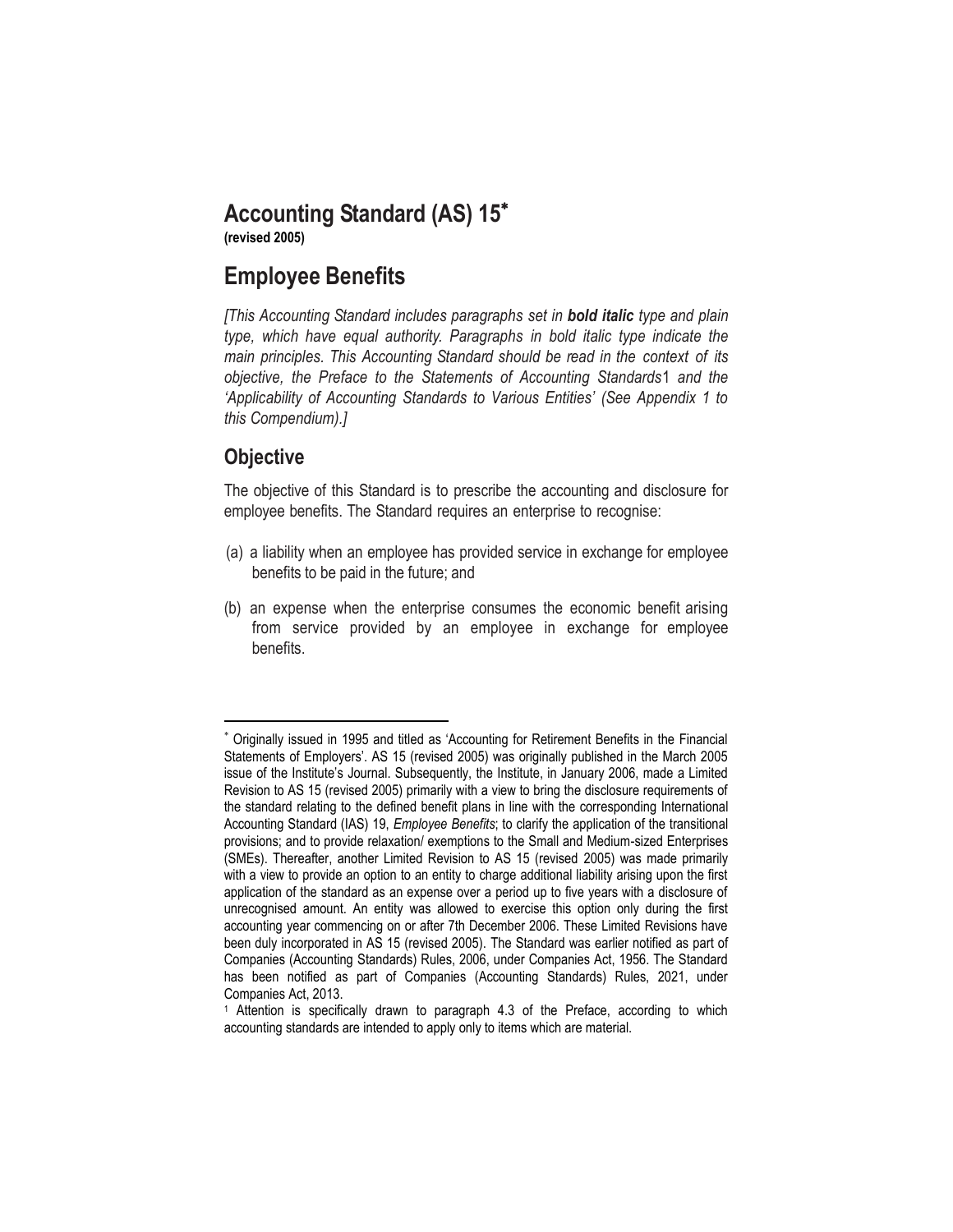### **Scope**

1. This Standard should be applied by an employer in accounting for all employee benefits, except employee share-based payments 2 .

2. This Standard does not deal with accounting and reporting by employee benefit plans.

3. The employee benefits to which this Standard applies include those provided:

- (a) under formal plans or other formal agreements between an enterprise and individual employees, groups of employees or their representatives;
- (b) under legislative requirements, or through industry arrangements, whereby enterprises are required to contribute to state, industry or other multi-employer plans; or
- (c) by those informal practices that give rise to an obligation. Informal practices give rise to an obligation where the enterprise has no realistic alternative but to pay employee benefits. An example of such an obligation is where a change in the enterprise's informal practices would cause unacceptable damage to its relationship with employees.
- 4. Employee benefits include:

 $\overline{\phantom{a}}$ 

(a) short-term employee benefits, such as wages, salaries and social security contributions (e.g., contribution to an insurance company by an employer to pay for medical care of its employees), paid annual leave, profit-sharing and bonuses (if payable within twelve months of the end of the period) and non-monetary benefits (such as medical care, housing, cars and free or subsidised goods or services) for current employees;

<sup>2</sup> The accounting for such benefits is dealt with in the Guidance Note on Accounting for Employee Share-based Payments issued by the Institute of Chartered Accountants of India.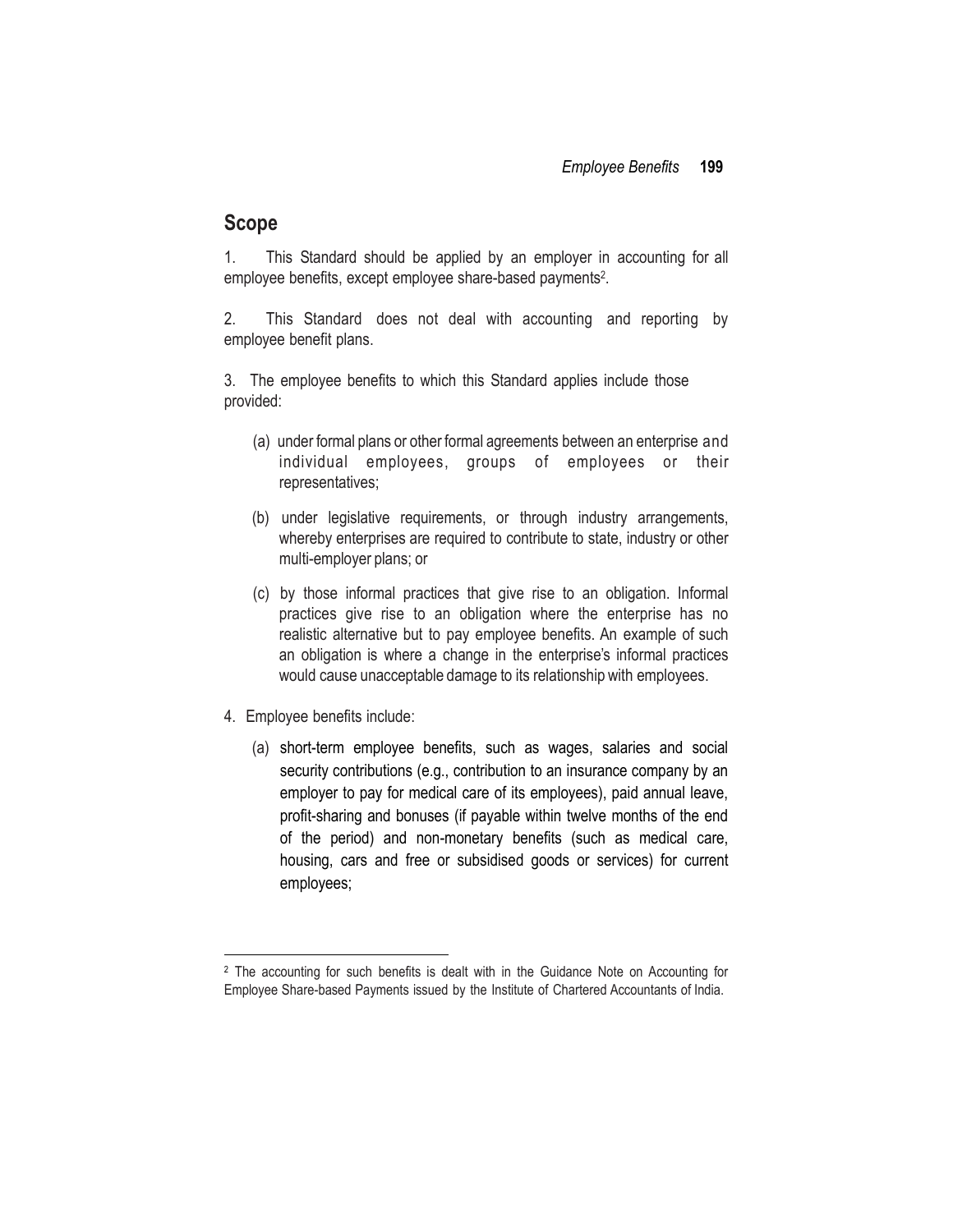- (b) post-employment benefits such as gratuity, pension, other retirement benefits, post-employment life insurance and post-employment medical care;
- (c) other long-term employee benefits, including long-service leave or sabbatical leave, jubilee or other long-service benefits, long-term disability benefits and, if they are not payable wholly within twelve months after the end of the period, profit-sharing, bonuses and deferred compensation; and
- (d) termination benefits.

Because each category identified in (a) to (d) above has different characteristics, this Standard establishes separate requirements for each category.

5. Employee benefits include benefits provided to either employees or their spouses, children or other dependants and may be settled by payments (or the provision of goods or services) made either:

- (a) directly to the employees, to their spouses, children or other dependants, or to their legal heirs or nominees; or
- (b) to others, such as trusts, insurance companies.

6. An employee may provide services to an enterprise on a full-time, parttime, permanent, casual or temporary basis. For the purpose of this Standard, employees include whole-time directors and other management personnel.

## **Definitions**

*7. The following terms are used in this Standard with the meanings specified:*

*7.1 Employee benefits are all forms of consideration given by an enterprise in exchange for service rendered by employees.*

*7.2 Short-term employee benefits are employee benefits (other than termination benefits) which fall due wholly within twelve months after the end of the period in which the employees render the related service.*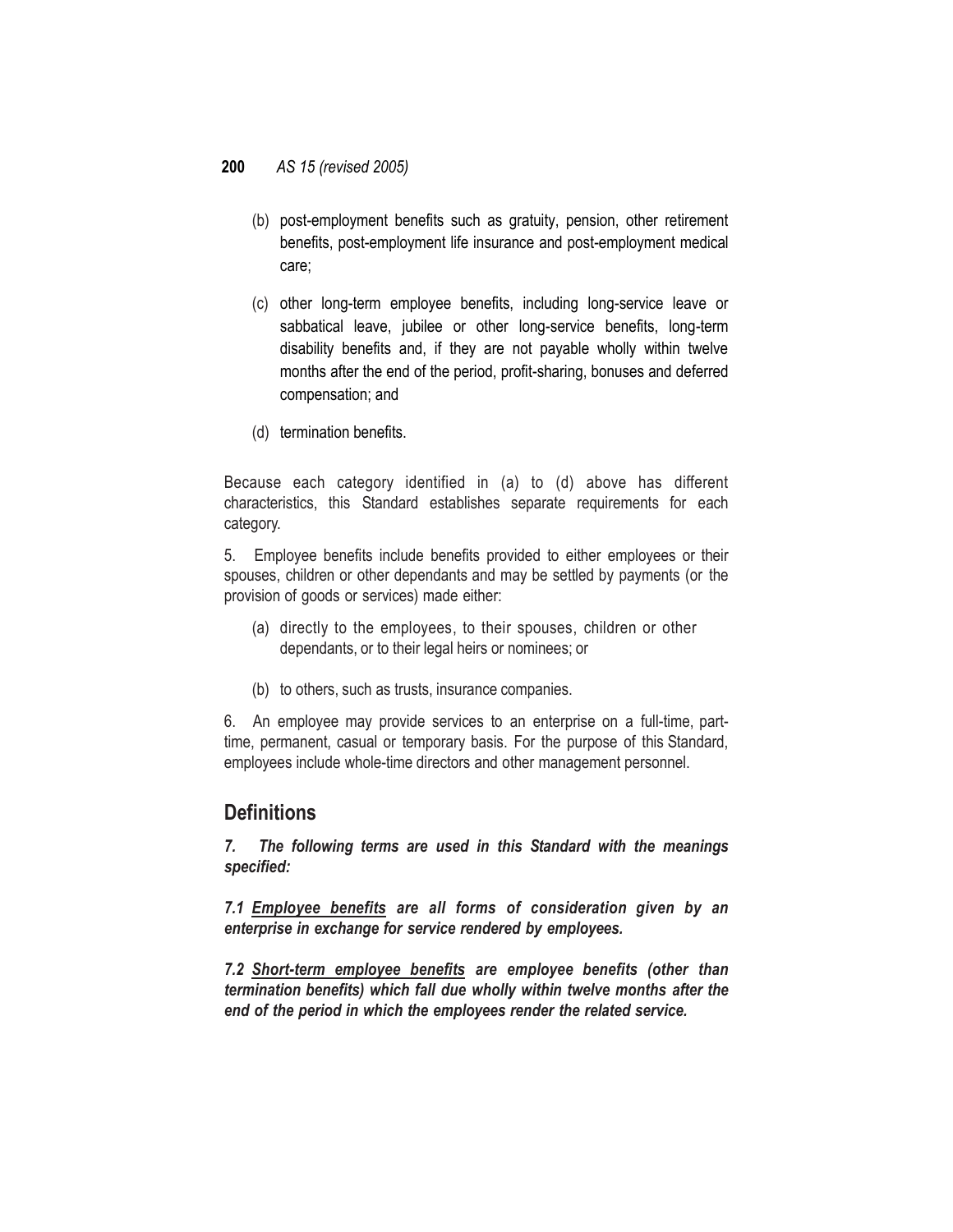*7.3 Post-employment benefits are employee benefits (other than termination benefits) which are payable after the completion of employment.*

*7.4 Post-employment benefit plans are formal or informal arrangements under which an enterprise provides post-employment benefits for one or more employees.*

*7.5 Defined contribution plans are post-employment benefit plans under which an enterprise pays fixed contributions into a separate entity (a fund) and will have no obligation to pay further contributions if the fund does not hold sufficient assets to pay all employee benefits relating to employee service in the current and prior periods.*

*7.6 Defined benefit plans are post-employment benefit plans other than defined contribution plans.*

*7.7 Multi-employer plans are defined contribution plans (other than state plans) or defined benefit plans (other than state plans) that:*

- *(a) pool the assets contributed by various enterprises that are not under common control; and*
- *(b) use those assets to provide benefits to employees of more than one enterprise, on the basis that contribution and benefit levels are determined without regard to the identity of the enterprise that employs the employees concerned.*

*7.8 Other long-term employee benefits are employee benefits (other than post-employment benefits and termination benefits) which do not fall due wholly within twelve months after the end of the period in which the employees render the related service.*

*7.9 Termination benefits are employee benefits payable as a result of either:*

*(a) an enterprise's decision to terminate an employee's employment before the normal retirement date; or*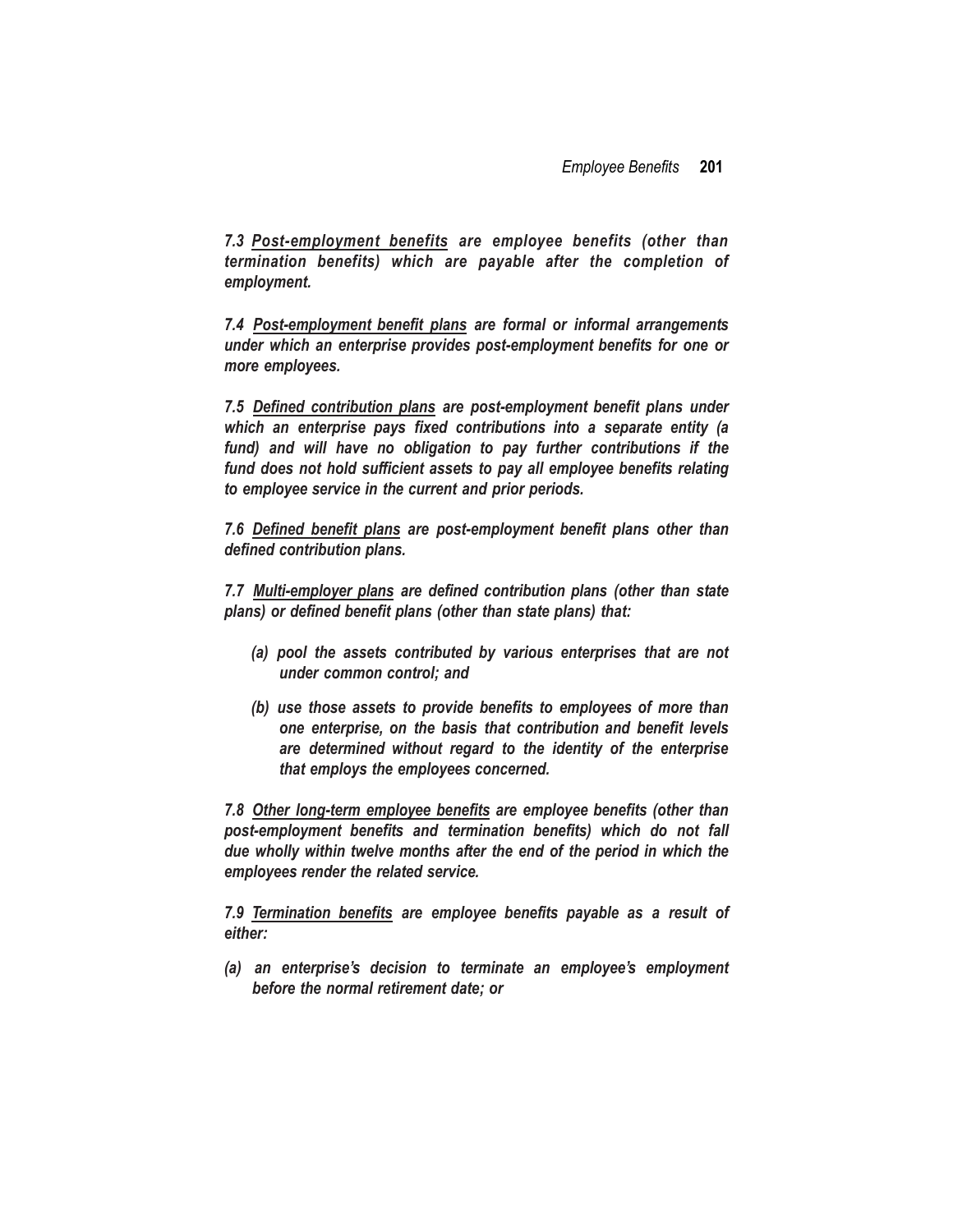*(b) an employee's decision to accept voluntary redundancy in exchange for those benefits (voluntary retirement).*

*7.10 Vested employee benefits are employee benefits that are not conditional on future employment.*

*7.11 The present value of a defined benefit obligation is the present value, without deducting any plan assets, of expected future payments required to settle the obligation resulting from employee service in the current and prior periods.*

*7.12 Current service cost is the increase in the present value of the defined benefit obligation resulting from employee service in the current period.*

*7.13 Interest cost is the increase during a period in the present value of a defined benefit obligation which arises because the benefits are one period closer to settlement.*

#### *7.14 Plan assets comprise:*

- *(a) assets held by a long-term employee benefit fund; and*
- *(b) qualifying insurance policies.*

*7.15 Assets held by a long-term employee benefit fund are assets (other than non-transferable financial instruments issued by the reporting enterprise) that:*

- *(a) are held by an entity (a fund) that is legally separate from the reporting enterprise and exists solely to pay or fund employee benefits; and*
- *(b) are available to be used only to pay or fund employee benefits, are not available to the reporting enterprise's own creditors (even in bankruptcy), and cannot be returned to the reporting enterprise, unless either:*
	- *(i) the remaining assets of the fund are sufficient to meet all the related employee benefit obligations of the plan or the reporting enterprise; or*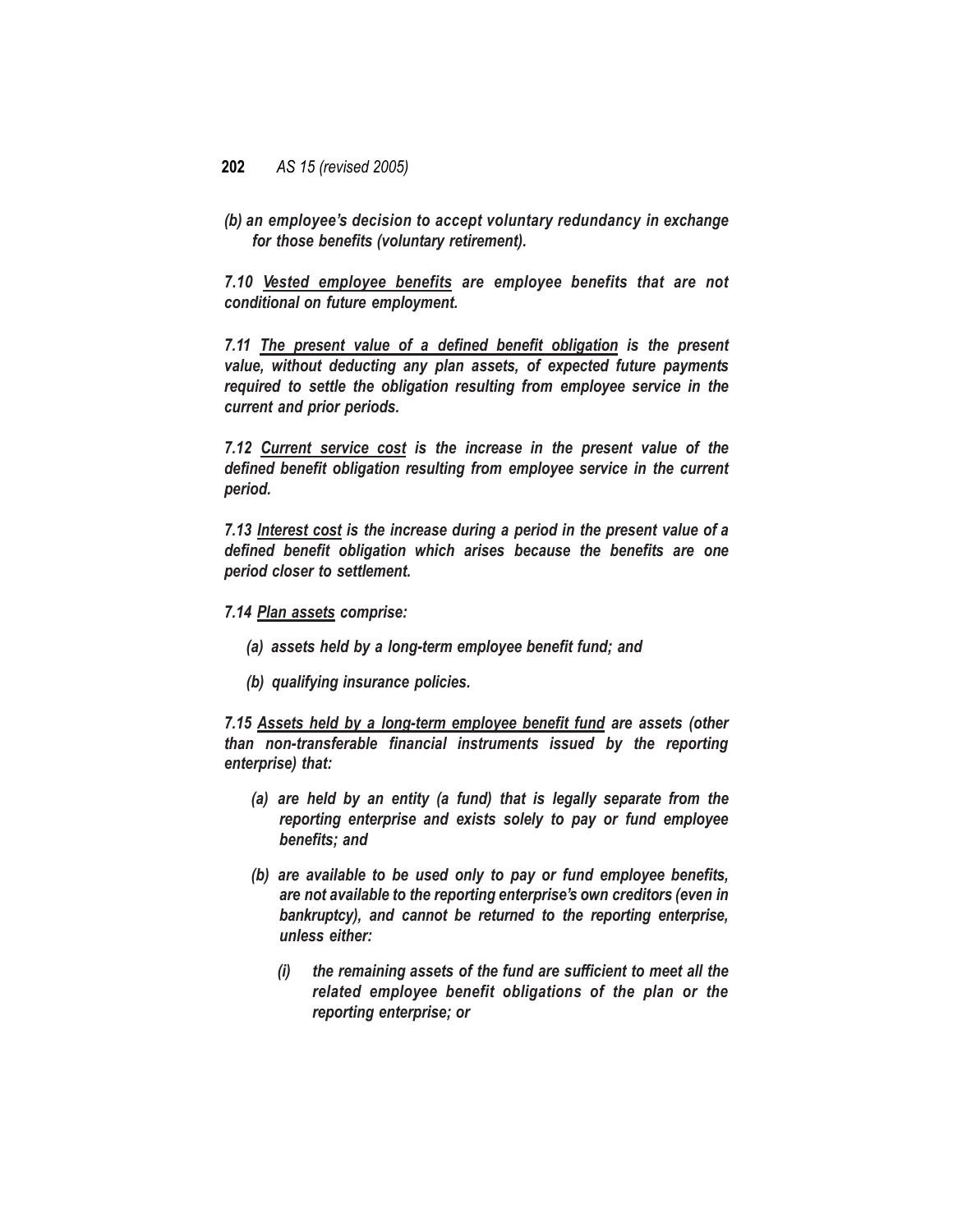*(ii) the assets are returned to the reporting enterprise to reimburse it for employee benefits already paid.*

*7.16 A qualifying insurance policy is an insurance policy issued by an insurer that is not a related party (as defined in AS 18, Related Party Disclosures***)** *of the reporting enterprise, if the proceeds of the policy:*

- *(a) can be used only to pay or fund employee benefits under a defined benefit plan; and*
- *(b) are not available to the reporting enterprise's own creditors (even in bankruptcy) and cannot be paid to the reporting enterprise, unless either:*
	- *(i) the proceeds represent surplus assets that are not needed for the policy to meet all the related employee benefit obligations; or*
	- *(ii) the proceeds are returned to the reporting enterprise to reimburse it for employee benefits already paid.*

*7.17 Fair value is the amount for which an asset could be exchanged or a liability settled between knowledgeable, willing parties in an arm's length transaction.*

*7.18 The return on plan assets is interest, dividends and other revenue derived from the plan assets, together with realised and unrealised gains or losses on the plan assets, less any costs of administering the plan and less any tax payable by the plan itself.*

*7.19 Actuarial gains and losses comprise:*

- *(a) experience adjustments (the effects of differences between the previous actuarial assumptions and what has actually occurred); and*
- *(b) the effects of changes in actuarial assumptions.*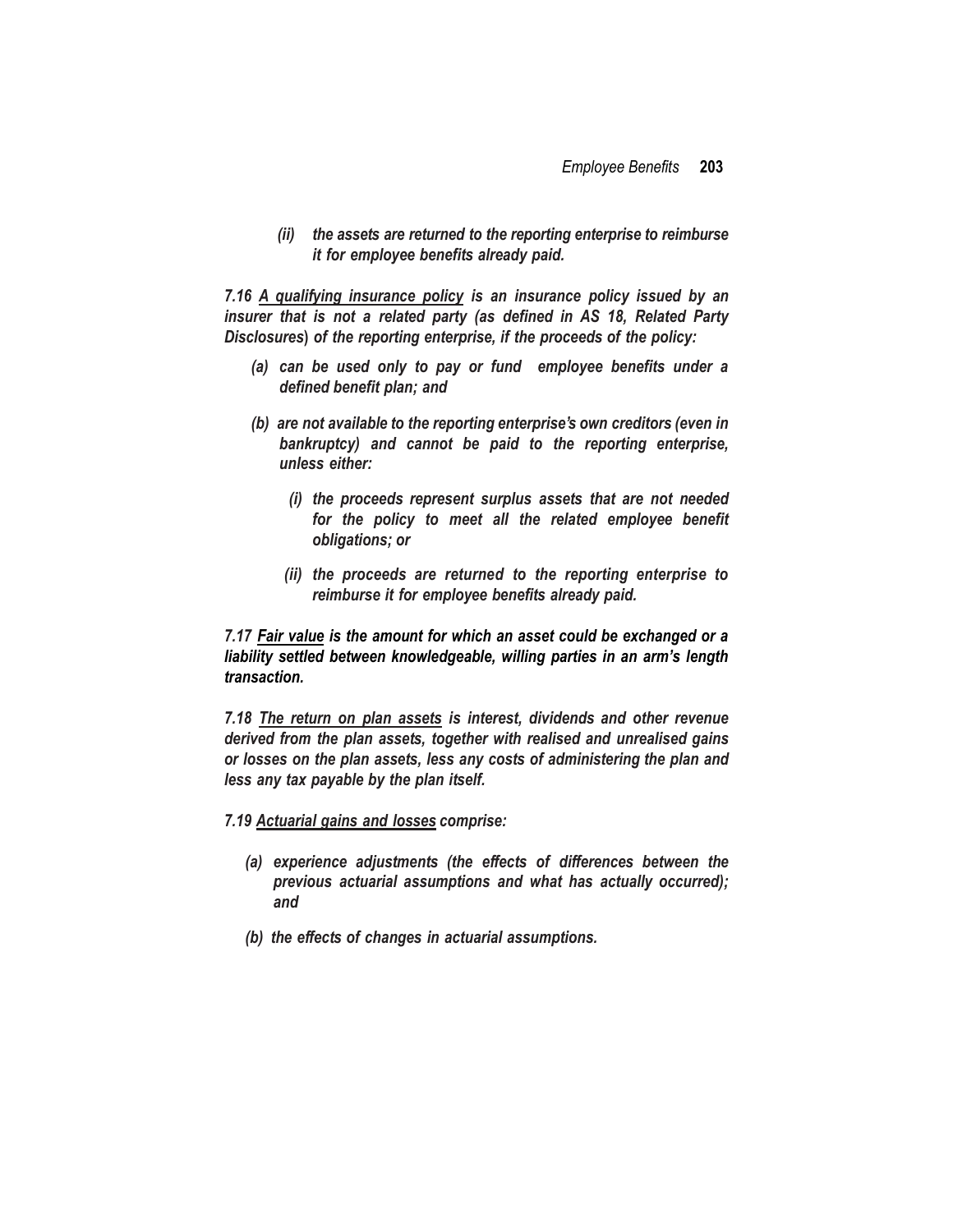*7.20 Past service cost is the change in the present value of the defined benefit obligation for employee service in prior periods, resulting in the current period from the introduction of, or changes to, post-employment benefits or other long-term employee benefits. Past service cost may be either positive (where benefits are introduced or improved) or negative (where existing benefits are reduced).*

## **Short-term Employee Benefits**

- 8. Short-term employee benefits include items such as:
	- (a) wages, salaries and social security contributions;
	- (b) short-term compensated absences (such as paid annual leave) where the absences are expected to occur within twelve months after the end of the period in which the employees render the related employee service;
	- (c) profit-sharing and bonuses payable within twelve months after the end of the period in which the employees render the related service; and
	- (d) non-monetary benefits (such as medical care, housing, cars and free or subsidised goods or services) for current employees.

9. Accounting for short-term employee benefits is generally straight- forward because no actuarial assumptions are required to measure the obligation or the cost and there is no possibility of any actuarial gain or loss. Moreover, shortterm employee benefit obligations are measured on an undiscounted basis.

## **Recognition and Measurement**

### **All Short-term Employee Benefits**

*10. When an employee has rendered service to an enterprise during an accounting period, the enterprise should recognise the undiscounted amount of short-term employee benefits expected to be paid in exchange for that service:*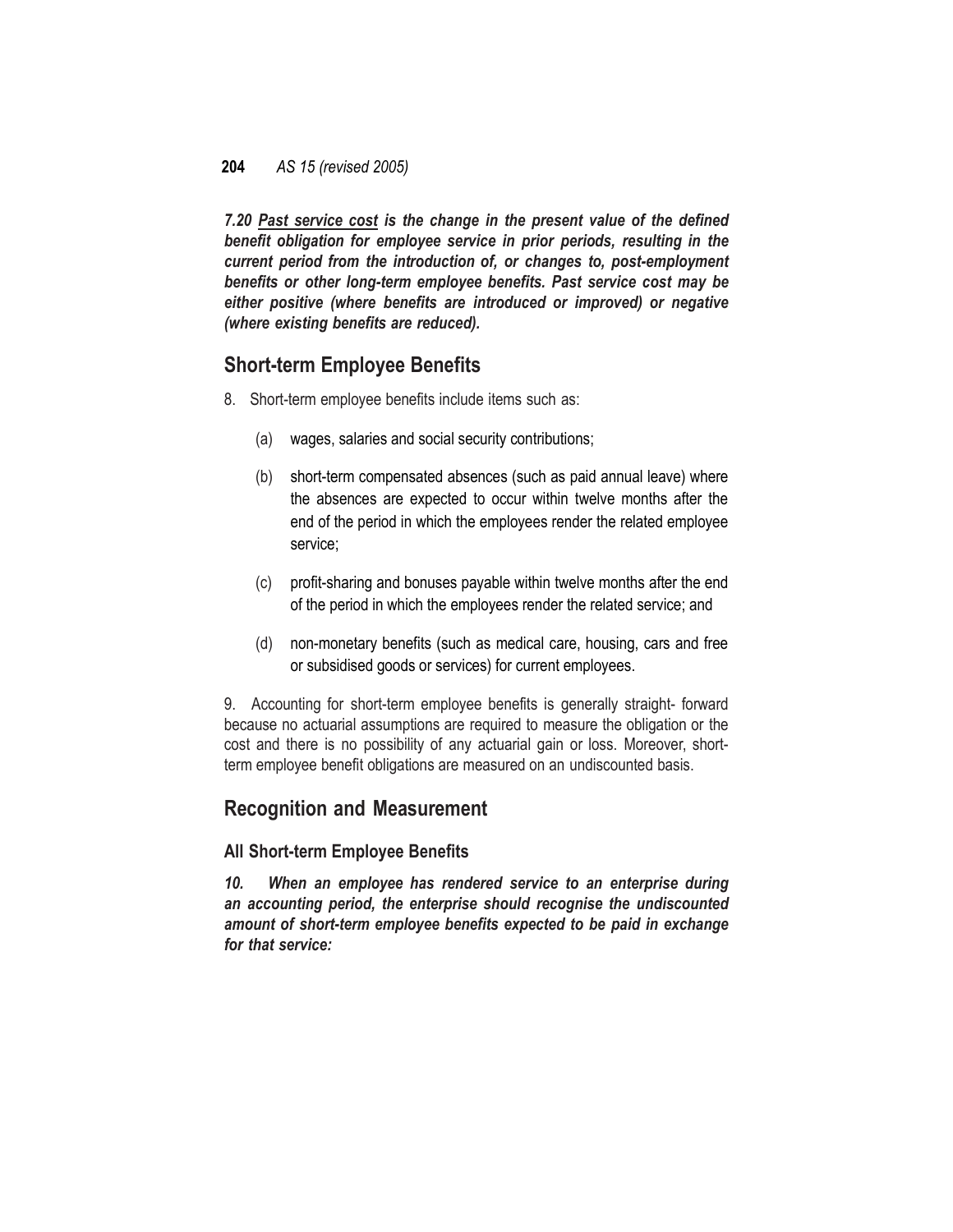- *(a) as a liability (accrued expense), after deducting any amount already paid. If the amount already paid exceeds the undiscounted amount of the benefits, an enterprise should recognise that excess as an asset (prepaid expense) to the extent that the prepayment will lead to, for example, a reduction in future payments or a cash refund; and*
- *(b) as an expense, unless another Accounting Standard requires or permits the inclusion of the benefits in the cost of an asset (see, for example, AS 10, Property, Plant and Equipment).*

*Paragraphs 11, 14 and 17 explain how an enterprise should apply this requirement to short-term employee benefits in the form of compensated absences and profit-sharing and bonus plans.*

**Short-term Compensated Absences**

*11. An enterprise should recognise the expected cost of short-term employee benefits in the form of compensated absences under paragraph 10 as follows:*

- *(a) in the case of accumulating compensated absences, when the employees render service that increases their entitlement to future compensated absences; and*
- *(b) in the case of non-accumulating compensated absences, when the absences occur.*

12. An enterprise may compensate employees for absence for various reasons including vacation, sickness and short-term disability, and maternity or paternity. Entitlement to compensated absences falls into two categories:

- (a) accumulating; and
- (b) non-accumulating.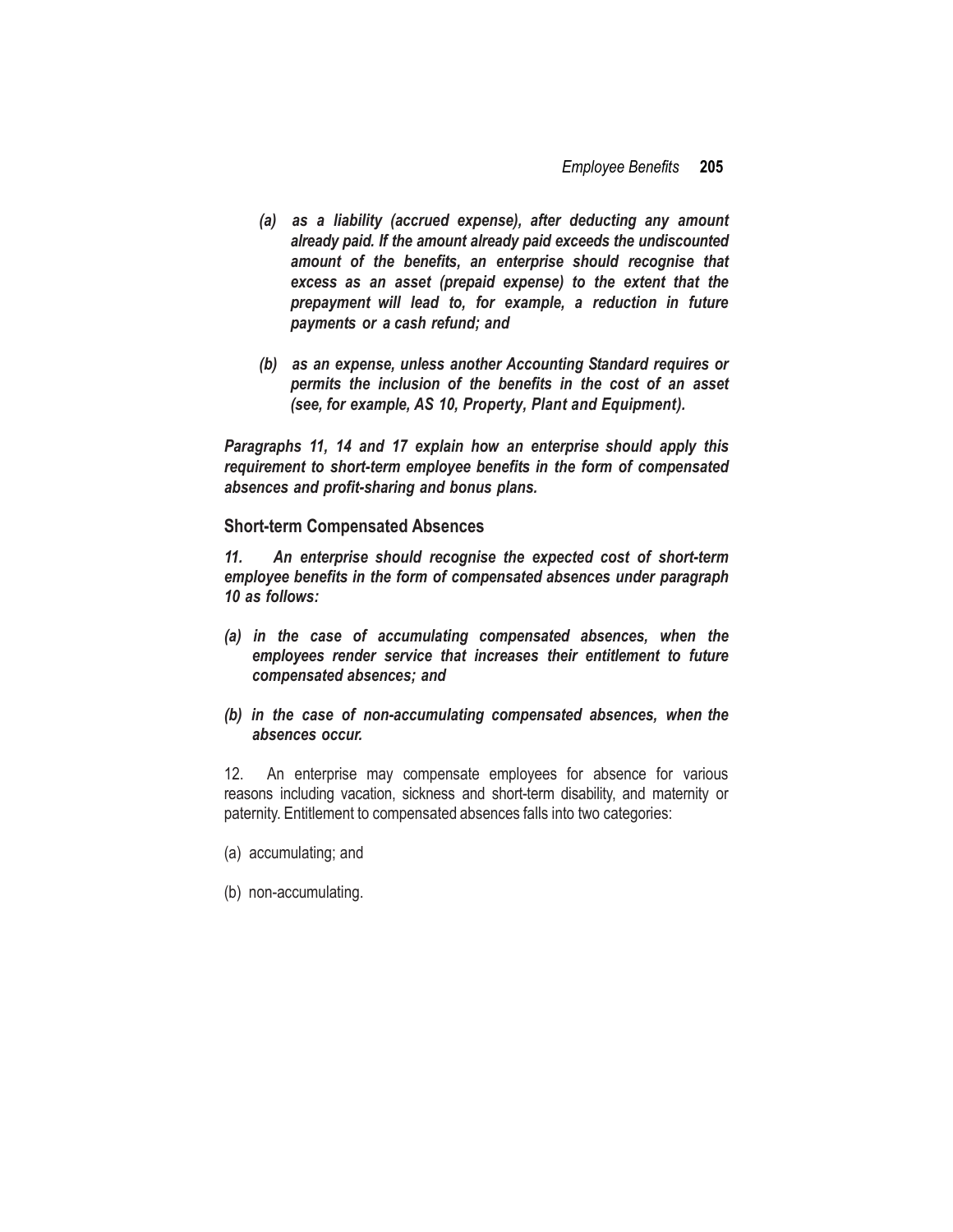13. Accumulating compensated absences are those that are carried forward and can be used in future periods if the current period's entitlement is not used in full. Accumulating compensated absences may be either vesting (in other words, employees are entitled to a cash payment for unused entitlement on leaving the enterprise) or non-vesting (when employees are not entitled to a cash payment for unused entitlement on leaving). An obligation arises as employees render service that increases their entitlement to future compensated absences. The obligation exists, and is recognised, even if the compensated absences are non-vesting, although the possibility that employees may leave before they use an accumulated non-vesting entitlement affects the measurement of that obligation.

### *14. An enterprise should measure the expected cost of accumulating compensated absences as the additional amount that the enterprise expects to pay as a result of the unused entitlement that has accumulated at the balance sheet date.*

15. The method specified in the previous paragraph measures the obligation at the amount of the additional payments that are expected to arise solely from the fact that the benefit accumulates. In many cases, an enterprise may not need to make detailed computations to estimate that there is no material obligation for unused compensated absences. For example, a leave obligation is likely to be material only if there is a formal or informal understanding that unused leave may be taken as paid vacation.

### **Example Illustrating Paragraphs 14 and 15**

An enterprise has 100 employees, who are each entitled to five working days of leave for each year. Unused leave may be carried forward for one calendar year. The leave is taken first out of the current year's entitlement and then out of any balance brought forward from the previous year (a LIFO basis). At 31 December 20X4, the average unused entitlement is two days per employee. The enterprise expects, based on past experience which is expected to continue, that 92 employees will take no more than five days of leave in 20X5 and that the remaining eight employees will take an average of six and a half days each.

The enterprise expects that it will pay an additional 12 days of pay as a result of the unused entitlement that has accumulated at 31 December 20X4 (one and a half days each, for eight employees). Therefore, the enterprise recognises a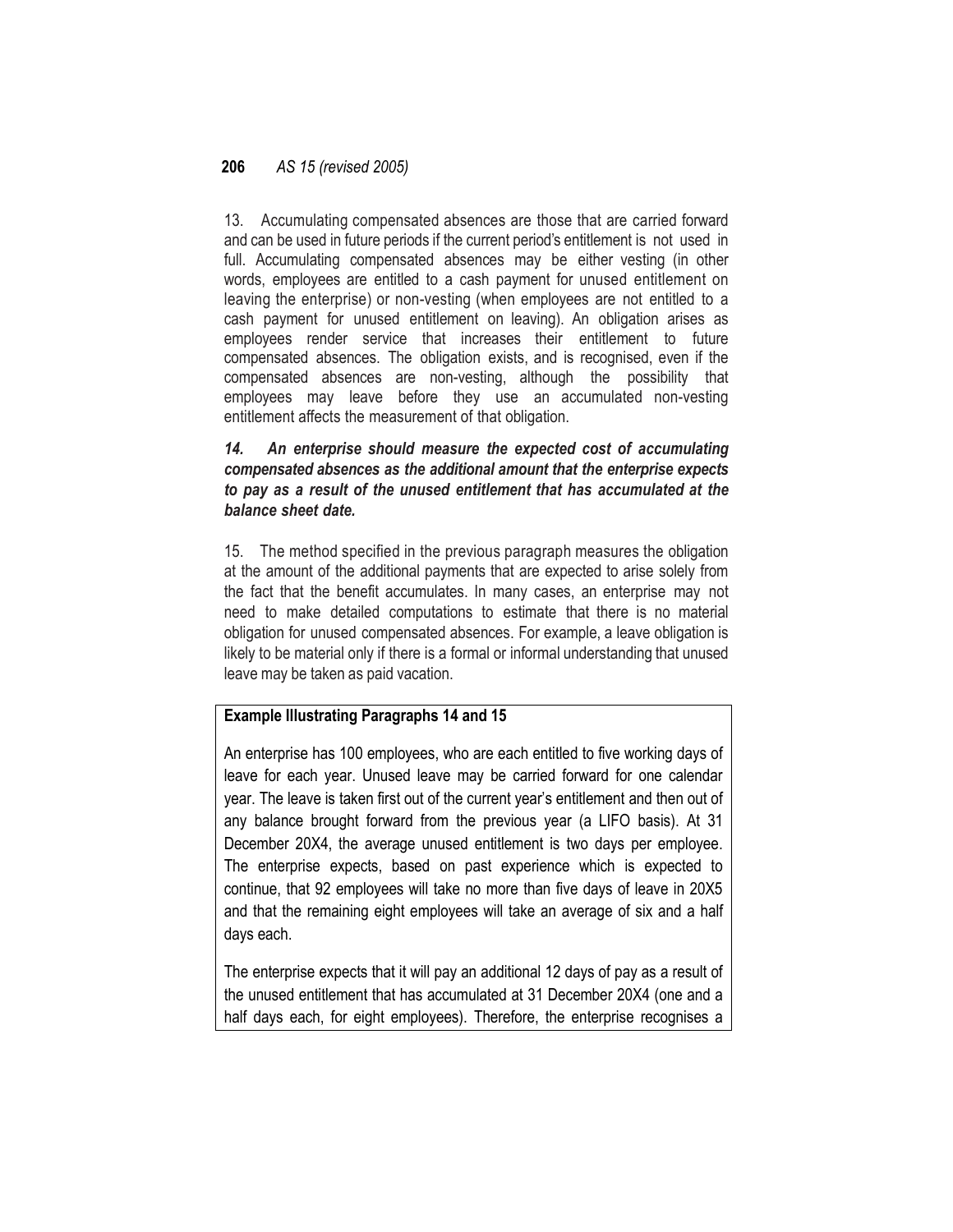#### liability, as at 31 December 20X4, equal to 12 days of pay.

16. Non-accumulating compensated absences do not carry forward: they lapse if the current period's entitlement is not used in full and do not entitle employees to a cash payment for unused entitlement on leaving the enterprise. This is commonly the case for maternity or paternity leave. An enterprise recognises no liability or expense until the time of the absence, because employee service does not increase the amount of the benefit.

*Provided that a Small and Medium-sized Company and Micro, Small and Medium-sized Enterprise (Levels IV, III and II non-company entities), as defined in Appendix 1 to this Compendium, may not comply with paragraphs 11 to 16 of the Standard to the extent they deal with recognition and measurement of short-term accumulating compensated absences which are non-vesting (i.e., short-term accumulating compensated absences in respect of which employees are not entitled to cash payment of unused entitlement on leaving).*

### **Profit-sharing and Bonus Plans**

*17. An enterprise should recognise the expected cost of profit-sharing and bonus payments under paragraph 10 when, and only when:*

- *(a) the enterprise has a present obligation to make such payments as a result of past events; and*
- *(b) a reliable estimate of the obligation can be made.*

### *A present obligation exists when, and only when, the enterprise has no realistic alternative but to make the payments.*

18. Under some profit-sharing plans, employees receive a share of the profit only if they remain with the enterprise for a specified period. Such plans create an obligation as employees render service that increases the amount to be paid if they remain in service until the end of the specified period. The measurement of such obligations reflects the possibility that some employees may leave without receiving profit-sharing payments.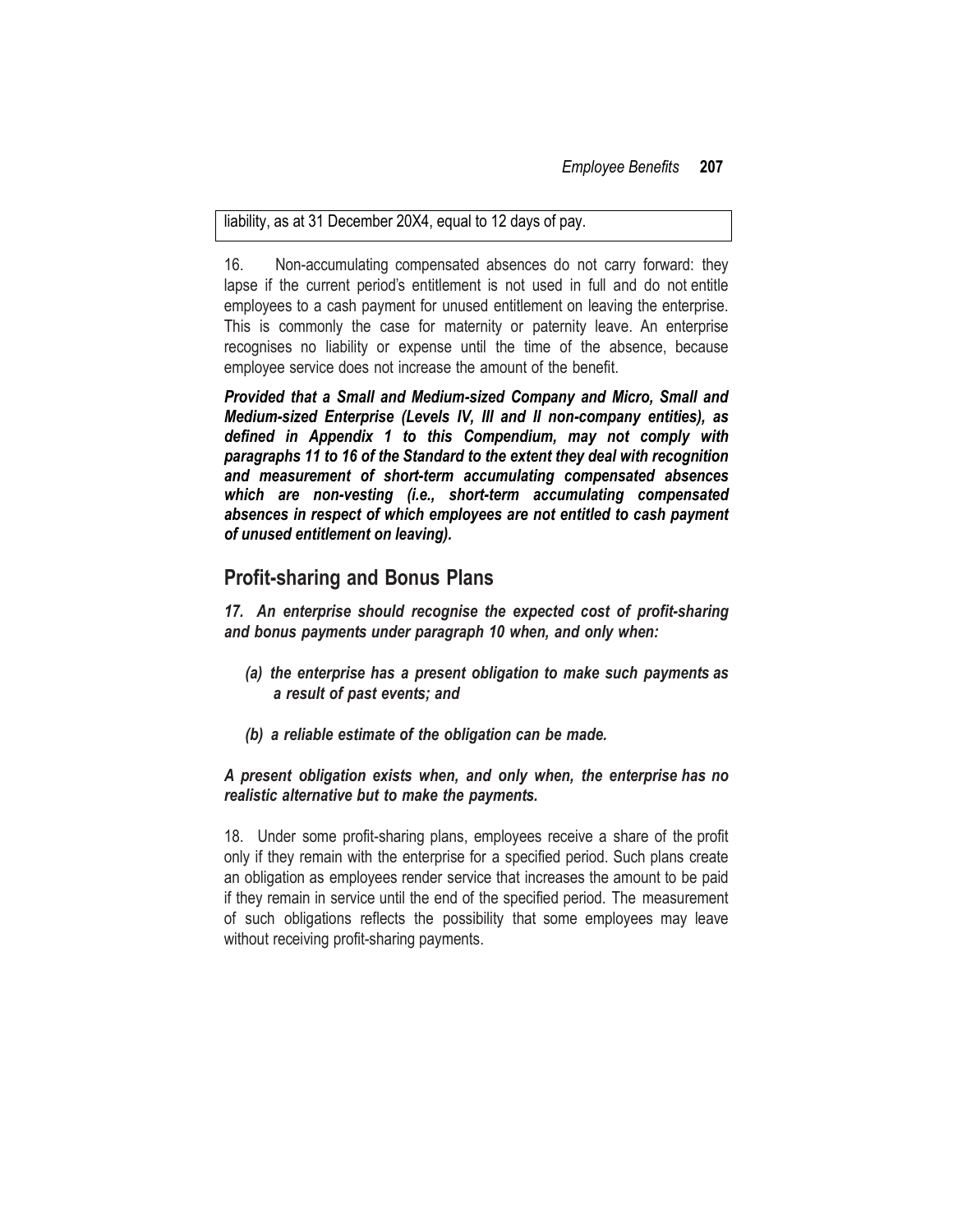### **Example Illustrating Paragraph 18**

A profit-sharing plan requires an enterprise to pay a specified proportion of its net profit for the year to employees who serve throughout the year. If no employees leave during the year, the total profit-sharing payments for the year will be 3% of net profit. The enterprise estimates that staff turnover will reduce the payments to 2.5% of net profit.

The enterprise recognises a liability and an expense of 2.5% of net profit.

19. An enterprise may have no legal obligation to pay a bonus. Nevertheless, in some cases, an enterprise has a practice of paying bonuses. In such cases also, the enterprise has an obligation because the enterprise has no realistic alternative but to pay the bonus. The measurement of the obligation reflects the possibility that some employees may leave without receiving a bonus.

20. An enterprise can make a reliable estimate of its obligation under a profitsharing or bonus plan when, and only when:

- (a) the formal terms of the plan contain a formula for determining the amount of the benefit; or
- (b) the enterprise determines the amounts to be paid before the financial statements are approved; or
- (c) past practice gives clear evidence of the amount of the enterprise's obligation.

21. An obligation under profit-sharing and bonus plans results from employee service and not from a transaction with the enterprise's owners. Therefore, an enterprise recognises the cost of profit-sharing and bonus plans not as a distribution of net profit but as an expense.

22. If profit-sharing and bonus payments are not due wholly within twelve months after the end of the period in which the employees render the related service, those payments are other long-term employee benefits (see paragraphs 127-132).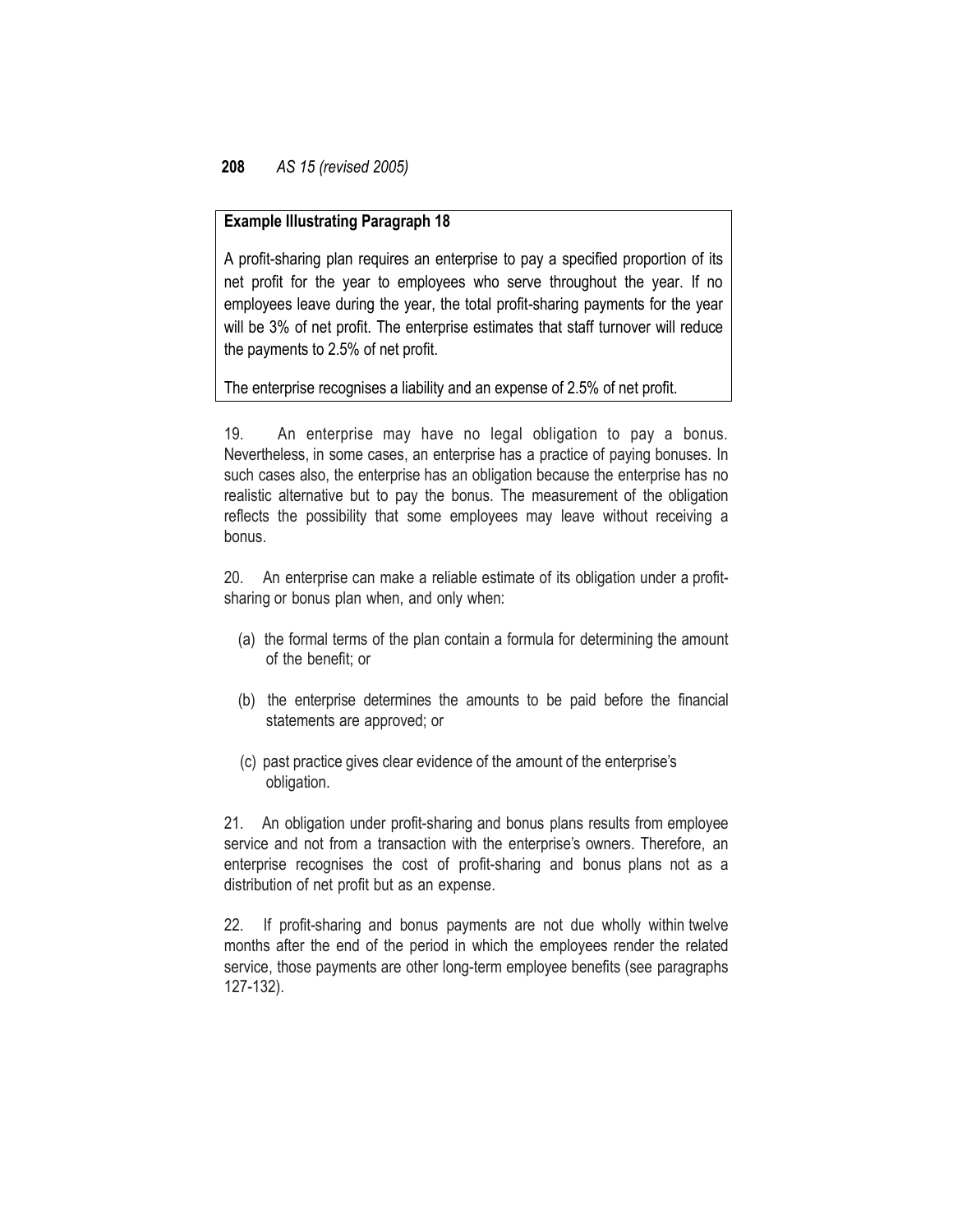### **Disclosure**

23. Although this Standard does not require specific disclosures about shortterm employee benefits, other Accounting Standards may require disclosures. For example, where required by AS 18, *Related Party Disclosures* an enterprise discloses information about employee benefits for key management personnel.

## **Post-employment Benefits: Defined Contribution Plans and Defined Benefit Plans**

- 24. Post-employment benefits include:
- (a) retirement benefits, e.g., gratuity and pension; and
- (b) other benefits, e.g., post-employment life insurance and postemployment medical care.

Arrangements whereby an enterprise provides post-employment benefits are post-employment benefit plans. An enterprise applies this Standard to all such arrangements whether or not they involve the establishment of a separate entity to receive contributions and to pay benefits.

25. Post-employment benefit plans are classified as either defined contribution plans or defined benefit plans, depending on the economic substance of the plan as derived from its principal terms and conditions. Under defined contribution plans:

- (a) the enterprise's obligation is limited to the amount that it agrees to contribute to the fund. Thus, the amount of the post-employment benefits received by the employee is determined by the amount of contributions paid by an enterprise (and also by the employee) to a post-employment benefit plan or to an insurance company, together with investment returns arising from the contributions; and
- (b) in consequence, actuarial risk (that benefits will be less than expected) and investment risk (that assets invested will be insufficient to meet expected benefits) fall on the employee.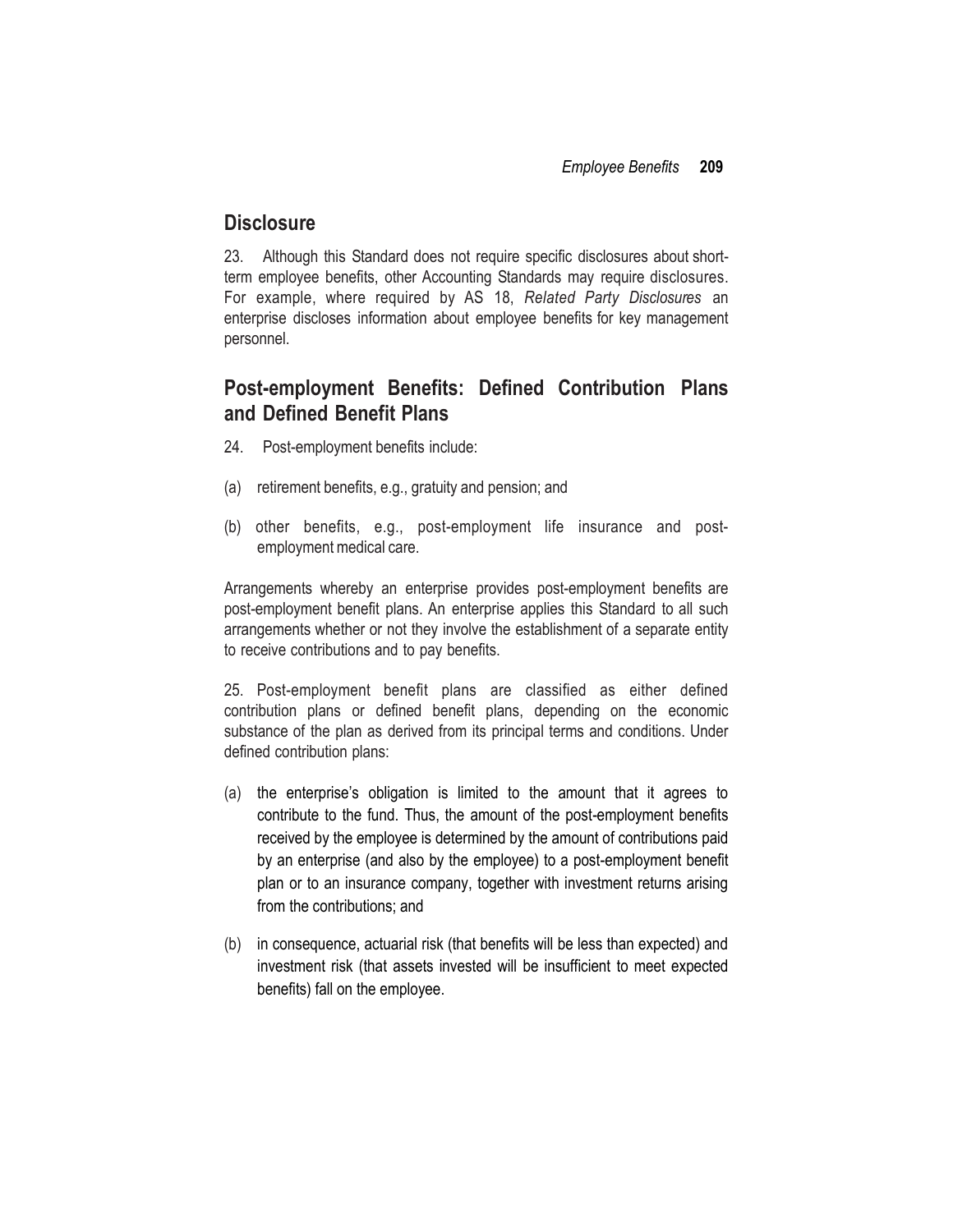26. Examples of cases where an enterprise's obligation is not limited to the amount that it agrees to contribute to the fund are when the enterprise has an obligation through:

- (a) a plan benefit formula that is not linked solely to the amount of contributions; or
- (b) a guarantee, either indirectly through a plan or directly, of a specified return on contributions; or
- (c) informal practices that give rise to an obligation, for example, an obligation may arise where an enterprise has a history of increasing benefits for former employees to keep pace with inflation even where there is no legal obligation to do so.
- 27. Under defined benefit plans:
- (a) the enterprise's obligation is to provide the agreed benefits to current and former employees; and
- (b) actuarial risk (that benefits will cost more than expected) and investment risk fall, in substance, on the enterprise. If actuarial or investment experience are worse than expected, the enterprise's obligation may be increased.

28. Paragraphs 29 to 43 below deal with defined contribution plans and defined benefit plans in the context of multi-employer plans, state plans and insured benefits.

### **Multi-employer Plans**

*29. An enterprise should classify a multi-employer plan as a defined contribution plan or a defined benefit plan under the terms of the plan (including any obligation that goes beyond the formal terms). Where a multi-employer plan is a defined benefit plan, an enterprise should:*

*(a) account for its proportionate share of the defined benefit obligation, plan assets and cost associated with the plan in the same way as for any other defined benefit plan; and*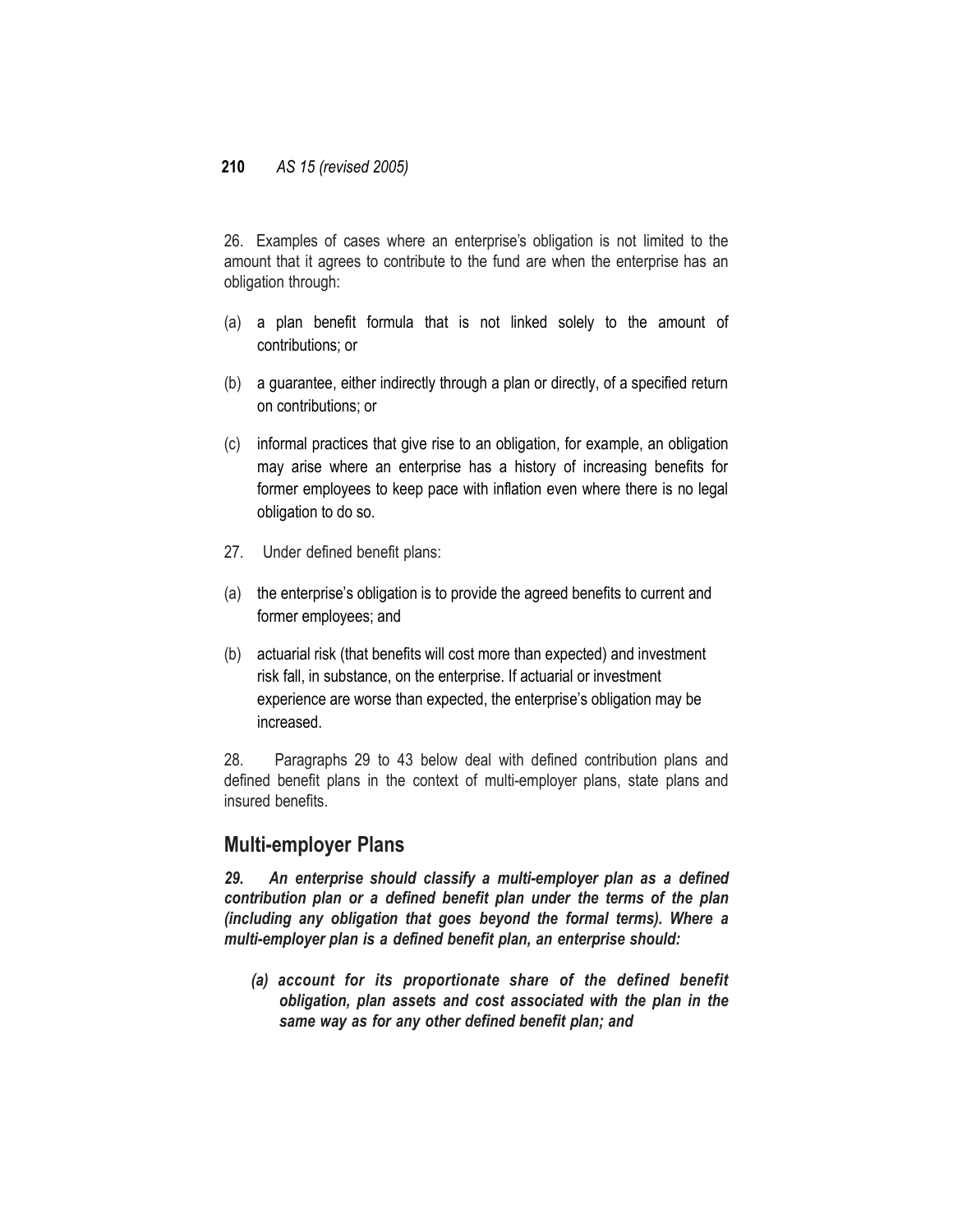*(b) disclose the information required by paragraph 120.*

*30. When sufficient information is not available to use defined benefit accounting for a multi-employer plan that is a defined benefit plan, an enterprise should:*

- *(a) account for the plan under paragraphs 45-47 as if it were a defined contribution plan;*
- *(b) disclose:*
	- *(i) the fact that the plan is a defined benefit plan; and*
	- *(ii) the reason why sufficient information is not available to enable the enterprise to account for the plan as a defined benefit plan; and*
- *(c) to the extent that a surplus or deficit in the plan may affect the amount of future contributions, disclose in addition:*
	- *(i) any available information about that surplus or deficit;*
	- *(ii) the basis used to determine that surplus or deficit; and*
	- *(iii) the implications, if any, for the enterprise.*
- 31. One example of a defined benefit multi-employer plan is one where:
	- (a) the plan is financed in a manner such that contributions are set at a level that is expected to be sufficient to pay the benefits falling due in the same period; and future benefits earned during the current period will be paid out of future contributions; and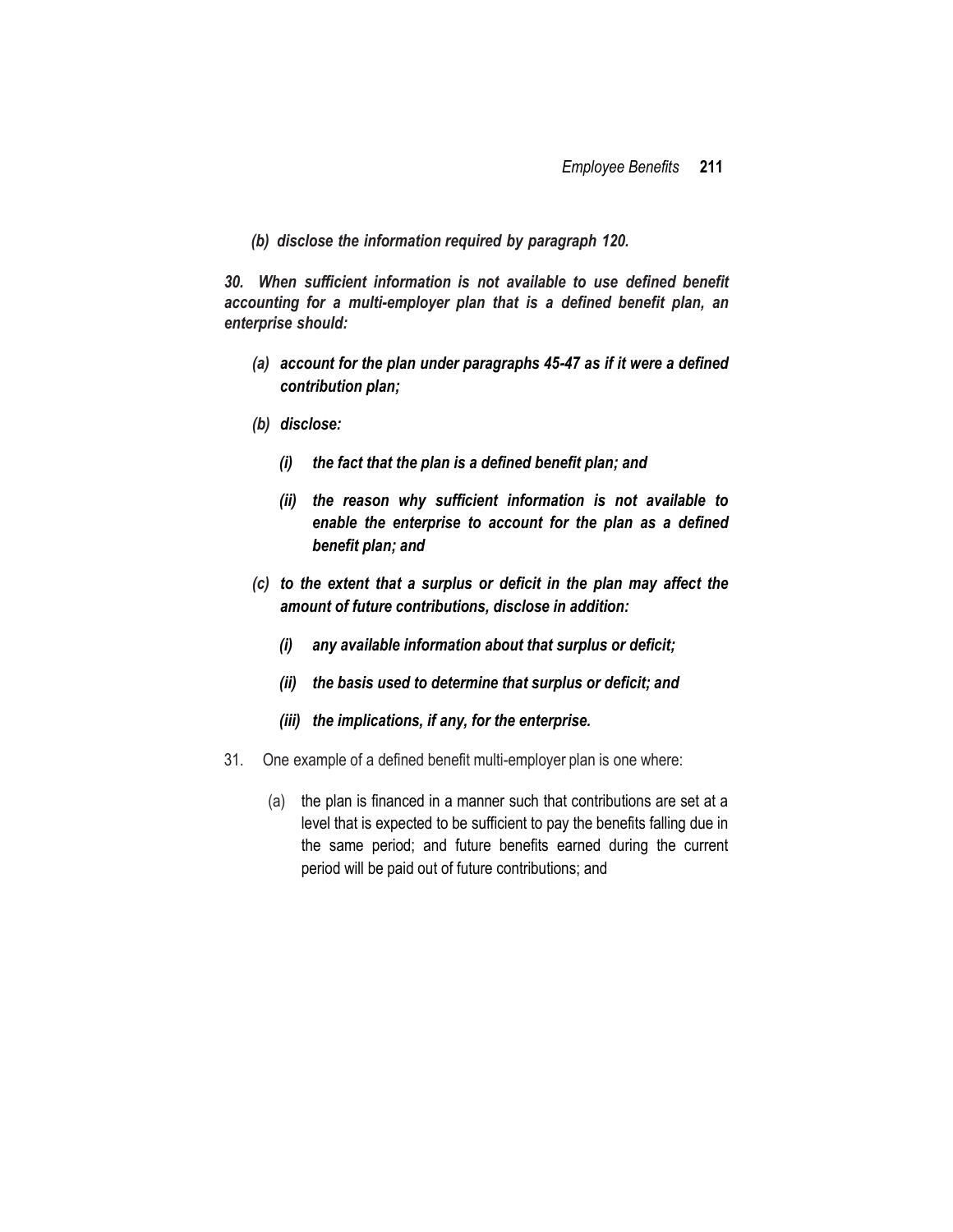(b) employees' benefits are determined by the length of their service and the participating enterprises have no realistic means of withdrawing from the plan without paying a contribution for the benefits earned by employees up to the date of withdrawal. Such a plan creates actuarial risk for the enterprise; if the ultimate cost of benefits already earned at the balance sheet date is more than expected, the enterprise will have to either increase its contributions or persuade employees to accept a reduction in benefits. Therefore, such a plan is a defined benefit plan.

32. Where sufficient information is available about a multi-employer plan which is a defined benefit plan, an enterprise accounts for its proportionate share of the defined benefit obligation, plan assets and post-employment benefit cost associated with the plan in the same way as for any other defined benefit plan. However, in some cases, an enterprise may not be able to identify its share of the underlying financial position and performance of the plan with sufficient reliability for accounting purposes. This may occur if:

- (a) the enterprise does not have access to information about the plan that satisfies the requirements of this Standard; or
- (b) the plan exposes the participating enterprises to actuarial risks associated with the current and former employees of other enterprises, with the result that there is no consistent and reliable basis for allocating the obligation, plan assets and cost to individual enterprises participating in the plan.

In those cases, an enterprise accounts for the plan as if it were a defined contribution plan and discloses the additional information required by paragraph 30.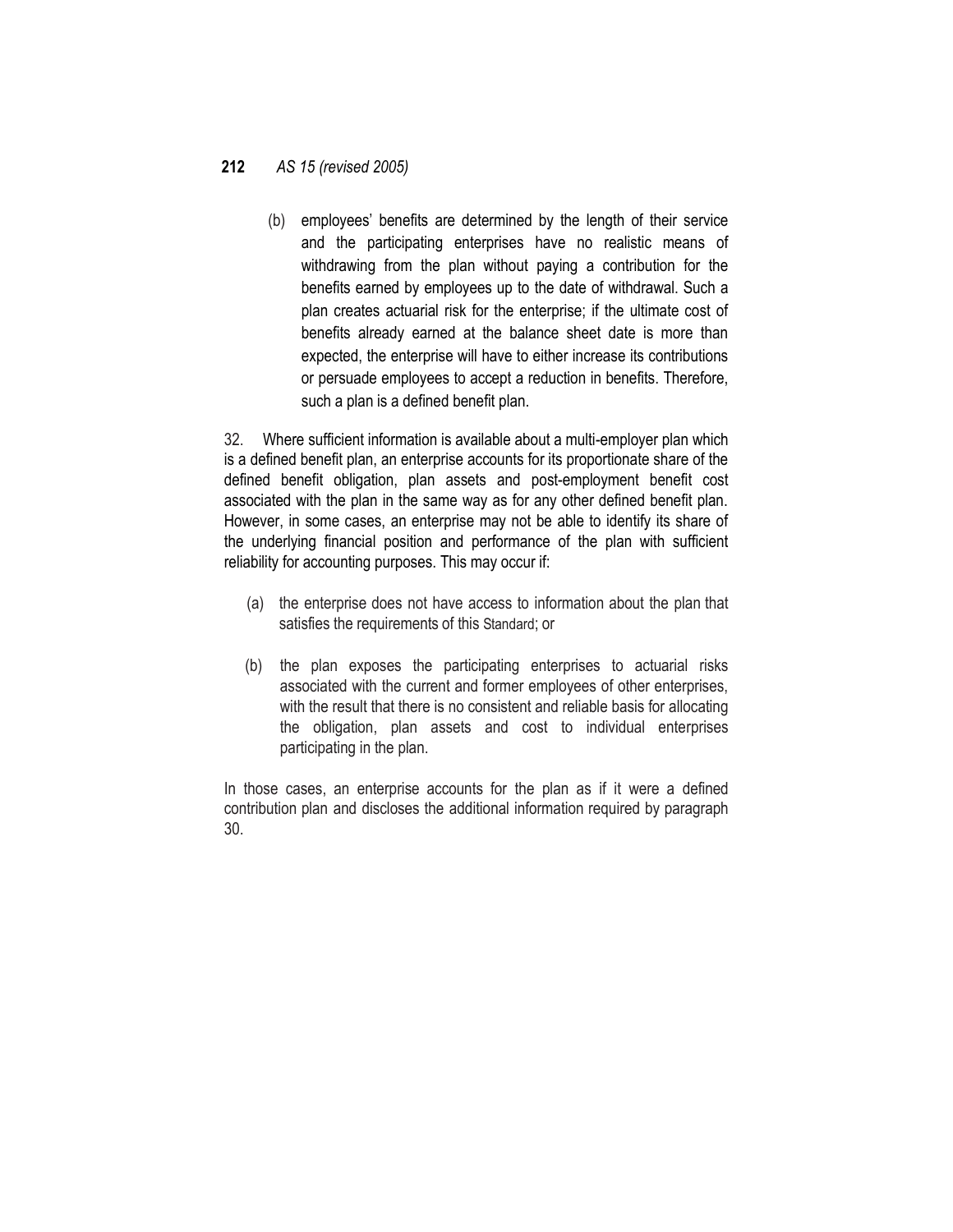33. Multi-employer plans are distinct from group administration plans. A group administration plan is merely an aggregation of single employer plans combined to allow participating employers to pool their assets for investment purposes and reduce investment management and administration costs, but the claims of different employers are segregated for the sole benefit of their own employees. Group administration plans pose no particular accounting problems because information is readily available to treat them in the same way as any other single employer plan and because such plans do not expose the participating enterprises to actuarial risks associated with the current and former employees of other enterprises. The definitions in this Standard require an enterprise to classify a group administration plan as a defined contribution plan or a defined benefit plan in accordance with the terms of the plan (including any obligation that goes beyond the formal terms).

34. Defined benefit plans that share risks between various enterprises under common control, for example, a parent and its subsidiaries, are not multiemployer plans.

35. In respect of such a plan, if there is a contractual agreement or stated policy for charging the net defined benefit cost for the plan as a whole to individual group enterprises, the enterprise recognises, in its separate financial statements, the net defined benefit cost so charged. If there is no such agreement or policy, the net defined benefit cost is recognised in the separate financial statements of the group enterprise that is legally the sponsoring employer for the plan. The other group enterprises recognise, in their separate financial statements, a cost equal to their contribution payable for the period.

36. AS 29, *Provisions, Contingent Liabilities and Contingent Assets* requires an enterprise to recognise, or disclose information about, certain contingent liabilities. In the context of a multi-employer plan, a contingent liability may arise from, for example:

- (a) actuarial losses relating to other participating enterprises because each enterprise that participates in a multi-employer plan shares in the actuarial risks of every other participating enterprise; or
- (b) any responsibility under the terms of a plan to finance any shortfall in the plan if other enterprises cease to participate.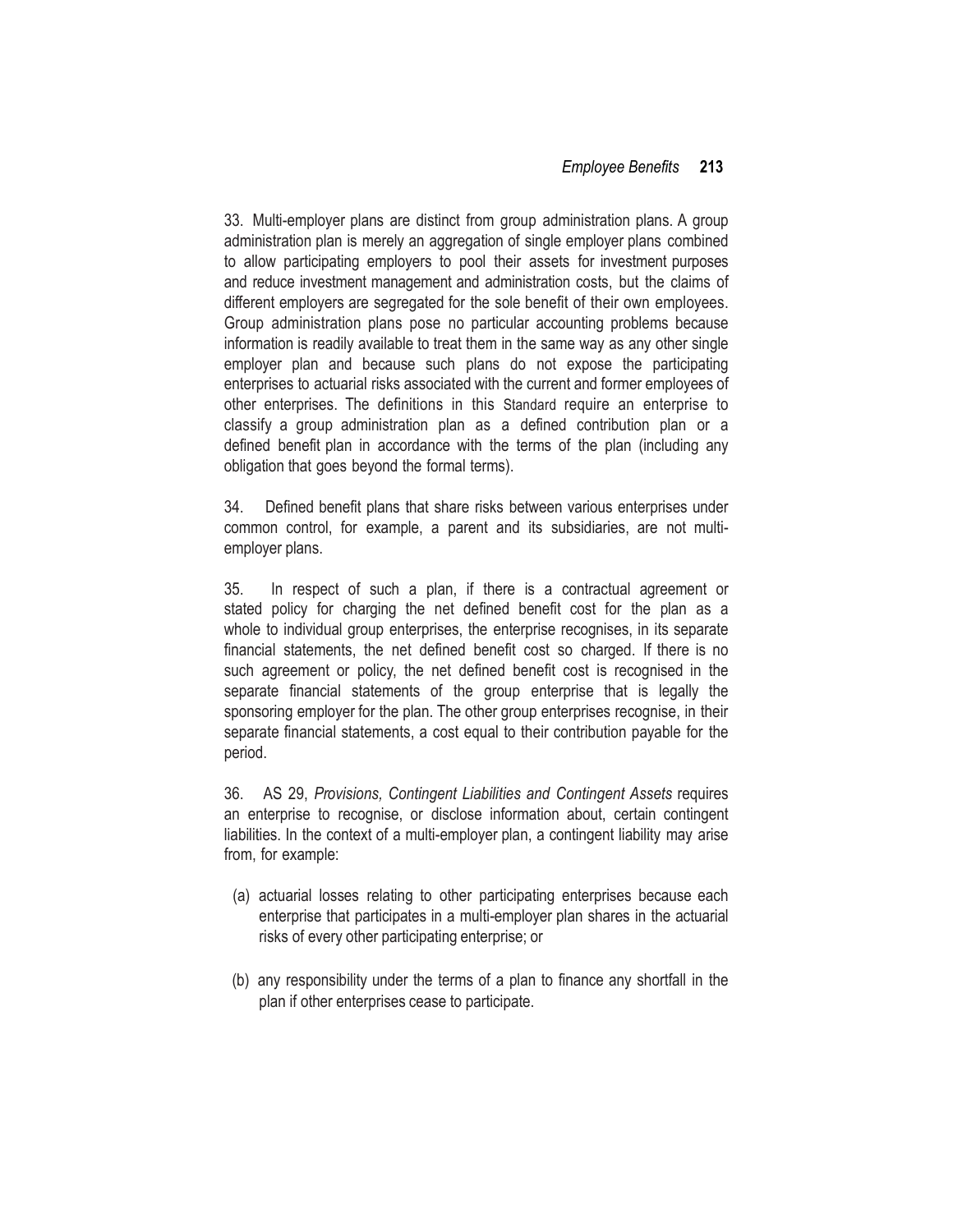## **State Plans**

### *37. An enterprise should account for a state plan in the same way as for a multi-employer plan (see paragraphs 29 and 30).*

38. State plans are established by legislation to cover all enterprises (or all enterprises in a particular category, for example, a specific industry) and are operated by national or local government or by another body (for example, an autonomous agency created specifically for this purpose) which is not subject to control or influence by the reporting enterprise. Some plans established by an enterprise provide both compulsory benefits which substitute for benefits that would otherwise be covered under a state plan and additional voluntary benefits. Such plans are not state plans.

39. State plans are characterised as defined benefit or defined contribution in nature based on the enterprise's obligation under the plan. Many state plans are funded in a manner such that contributions are set at a level that is expected to be sufficient to pay the required benefits falling due in the same period; future benefits earned during the current period will be paid out of future contributions. Nevertheless, in most state plans, the enterprise has no obligation to pay those future benefits: its only obligation is to pay the contributions as they fall due and if the enterprise ceases to employ members of the state plan, it will have no obligation to pay the benefits earned by such employees in previous years. For this reason, state plans are normally defined contribution plans. However, in the rare cases when a state plan is a defined benefit plan, an enterprise applies the treatment prescribed in paragraphs 29 and 30.

## **Insured Benefits**

*40. An enterprise may pay insurance premiums to fund a postemployment benefit plan. The enterprise should treat such a plan as a defined contribution plan unless the enterprise will have (either directly, or indirectly through the plan) an obligation to either:*

- *(a) pay the employee benefits directly when they fall due; or*
- *(b) pay further amounts if the insurer does not pay all future employee benefits relating to employee service in the current and prior periods.*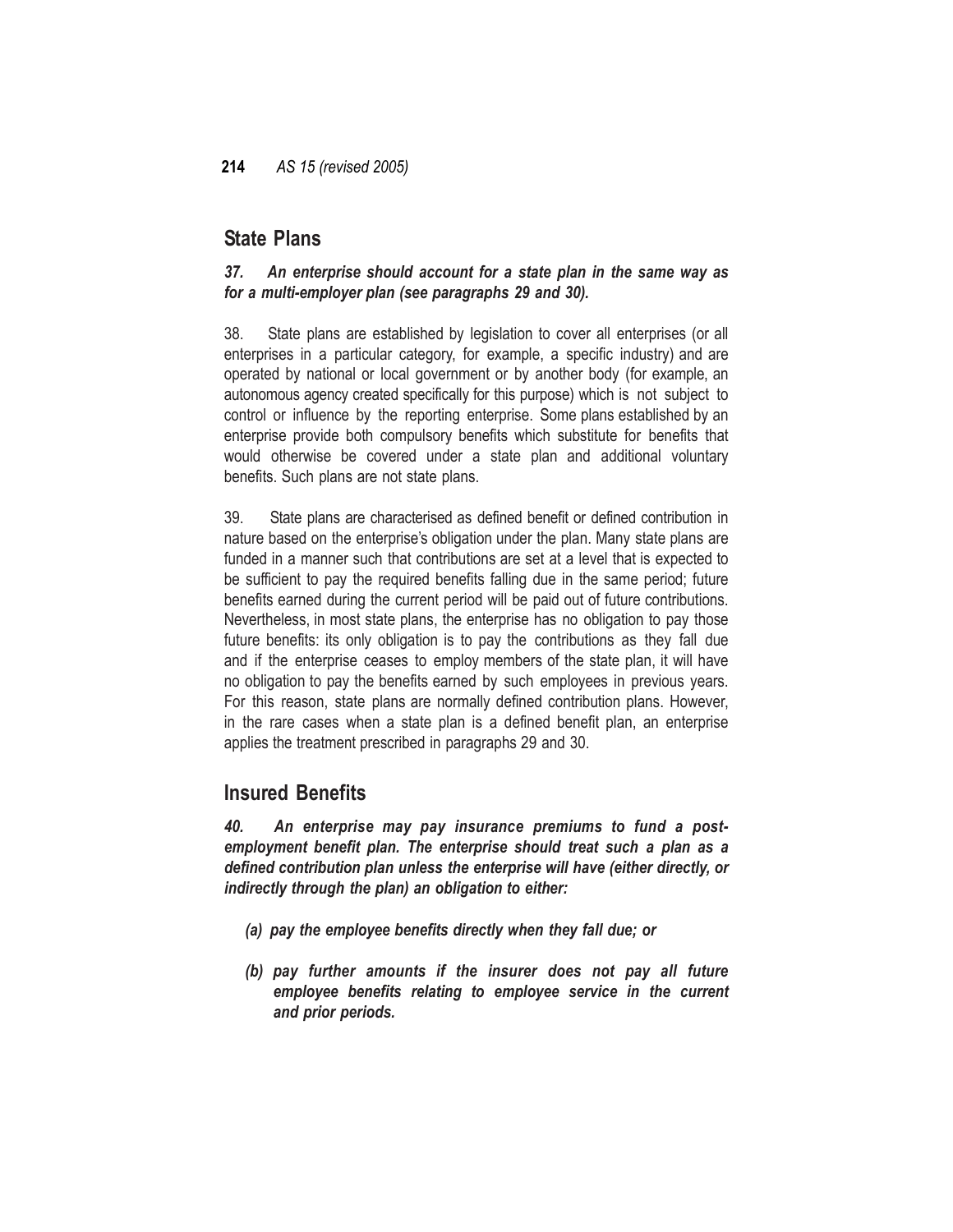### *If the enterprise retains such an obligation, the enterprise should treat the plan as a defined benefit plan.*

41. The benefits insured by an insurance contract need not have a direct or automatic relationship with the enterprise's obligation for employee benefits. Post-employment benefit plans involving insurance contracts are subject to the same distinction between accounting and funding as other funded plans.

42. Where an enterprise funds a post-employment benefit obligation by contributing to an insurance policy under which the enterprise (either directly, indirectly through the plan, through the mechanism for setting future premiums or through a related party relationship with the insurer) retains an obligation, the payment of the premiums does not amount to a defined contribution arrangement. It follows that the enterprise:

- (a) accounts for a qualifying insurance policy as a plan asset (see paragraph 7); and
- (b) recognises other insurance policies as reimbursement rights (if the policies satisfy the criteria in paragraph 103).

43. Where an insurance policy is in the name of a specified plan participant or a group of plan participants and the enterprise does not have any obligation to cover any loss on the policy, the enterprise has no obligation to pay benefits to the employees and the insurer has sole responsibility for paying the benefits. The payment of fixed premiums under such contracts is, in substance, the settlement of the employee benefit obligation, rather than an investment to meet the obligation. Consequently, the enterprise no longer has an asset or a liability. Therefore, an enterprise treats such payments as contributions to a defined contribution plan.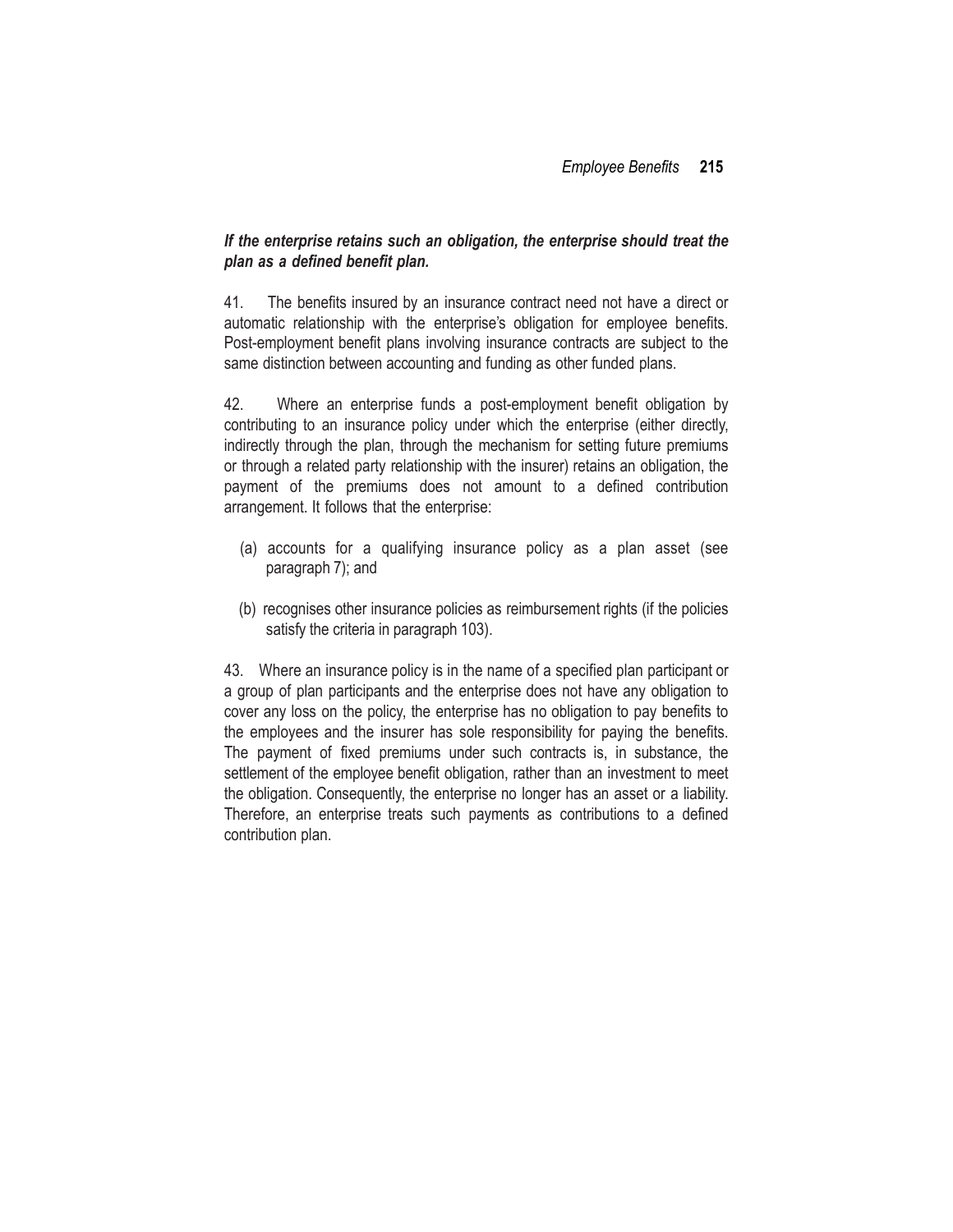## **Post-employment Benefits: Defined Contribution Plans**

44. Accounting for defined contribution plans is straightforward because the reporting enterprise's obligation for each period is determined by the amounts to be contributed for that period. Consequently, no actuarial assumptions are required to measure the obligation or the expense and there is no possibility of any actuarial gain or loss. Moreover, the obligations are measured on an undiscounted basis, except where they do not fall due wholly within twelve months after the end of the period in which the employees render the related service.

## **Recognition and Measurement**

*45. When an employee has rendered service to an enterprise during a period, the enterprise should recognise the contribution payable to a defined contribution plan in exchange for that service:*

- *(a) as a liability (accrued expense), after deducting any contribution already paid. If the contribution already paid exceeds the contribution due for service before the balance sheet date, an enterprise should recognise that excess as an asset (prepaid expense) to the extent that the prepayment will lead to, for example, a reduction in future payments or a cash refund; and*
- *(b) as an expense, unless another Accounting Standard requires or permits the inclusion of the contribution in the cost of an asset (see, for example, AS 10, Property, Plant and Equipment***).**

*46. Where contributions to a defined contribution plan do not fall due wholly within twelve months after the end of the period in which the employees render the related service, they should be discounted using the discount rate specified in paragraph 78.*

*Provided that a Small and Medium-sized Company and a Micro, Small and Medium-sized Enterprise (Levels IV, III and II non-company entities), as defined in Appendix 1 to this Compendium, may not discount contributions that fall due more than 12 months after the balance sheet date.*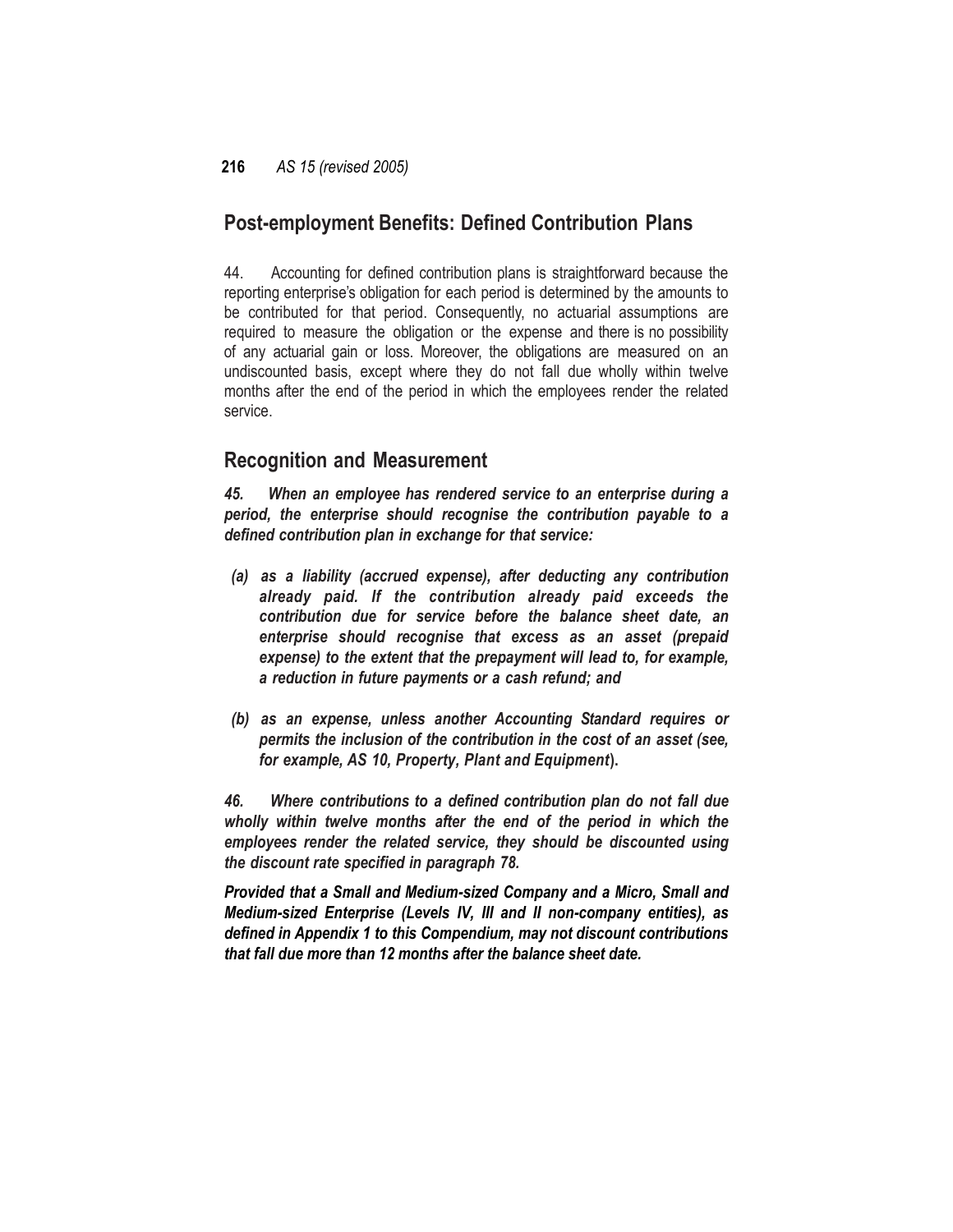## **Disclosure**

### *47. An enterprise should disclose the amount recognised as an expense for defined contribution plans.*

48. Where required by AS 18, *Related Party Disclosures* an enterprise discloses information about contributions to defined contribution plans for key management personnel.

## **Post-employment Benefits: Defined Benefit Plans**

49. Accounting for defined benefit plans is complex because actuarial assumptions are required to measure the obligation and the expense and there is a possibility of actuarial gains and losses. Moreover, the obligations are measured on a discounted basis because they may be settled many years after the employees render the related service. While the Standard requires that it is the responsibility of the reporting enterprise to measure the obligations under the defined benefit plans, it is recognised that for doing so the enterprise would normally use the services of a qualified actuary.

## **Recognition and Measurement<sup>3</sup>**

50. Defined benefit plans may be unfunded, or they may be wholly or partly funded by contributions by an enterprise, and sometimes its employees, into an entity, or fund, that is legally separate from the reporting enterprise and from which the employee benefits are paid. The payment of funded benefits when they fall due depends not only on the financial position and the investment performance of the fund but also on an enterprise's ability to make good any shortfall in the fund's assets. Therefore, the enterprise is, in substance, underwriting the actuarial and investment risks associated with the plan. Consequently, the expense recognised for a defined benefit plan is not necessarily the amount of the contribution due for the period.

51. Accounting by an enterprise for defined benefit plans involves the following steps:

 $\overline{\phantom{a}}$ <sup>3</sup> For applicability of paragraphs 50 to 116 to Small and Medium-sized Companies and Micro, Small and Medium-sized Enterprises, refer to the provisos appearing after paragraph 116.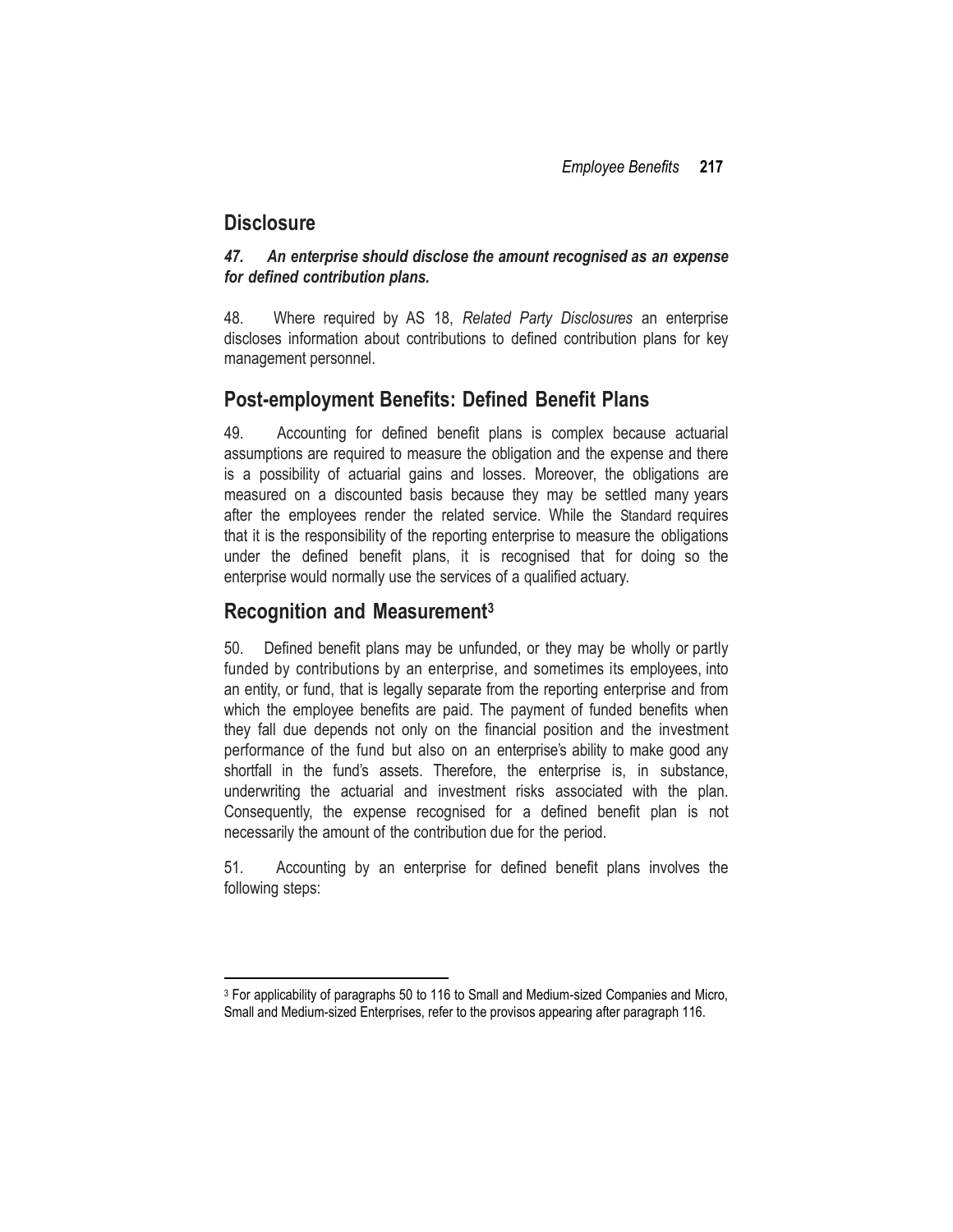- (a) using actuarial techniques to make a reliable estimate of the amount of benefit that employees have earned in return for their service in the current and prior periods. This requires an enterprise to determine how much benefit is attributable to the current and prior periods (see paragraphs 68-72) and to make estimates (actuarial assumptions) about demographic variables (such as employee turnover and mortality) and financial variables (such as future increases in salaries and medical costs) that will influence the cost of the benefit (see paragraphs 73-91);
- (b) discounting that benefit using the Projected Unit Credit Method in order to determine the present value of the defined benefit obligation and the current service cost (see paragraphs 65-67);
- (c) determining the fair value of any plan assets (see paragraphs 100-102);
- (d) determining the total amount of actuarial gains and losses (see paragraphs 92-93);
- (e) where a plan has been introduced or changed, determining the resulting past service cost (see paragraphs 94-99); and
- (f) where a plan has been curtailed or settled, determining the resulting gain or loss (see paragraphs 110-116).

Where an enterprise has more than one defined benefit plan, the enterprise applies these procedures for each material plan separately.

52. For measuring the amounts under paragraph 51, in some cases, estimates, averages and simplified computations may provide a reliable approximation of the detailed computations.

## **Accounting for the Obligation under a Defined Benefit Plan**

*53. An enterprise should account not only for its legal obligation under the formal terms of a defined benefit plan, but also for any other obligation that arises from the enterprise's informal practices. Informal practices give rise to an obligation where the enterprise has no realistic alternative but to pay employee benefits. An example of such an obligation is where a change in the enterprise's informal practices would cause unacceptable damage to its relationship with employees.*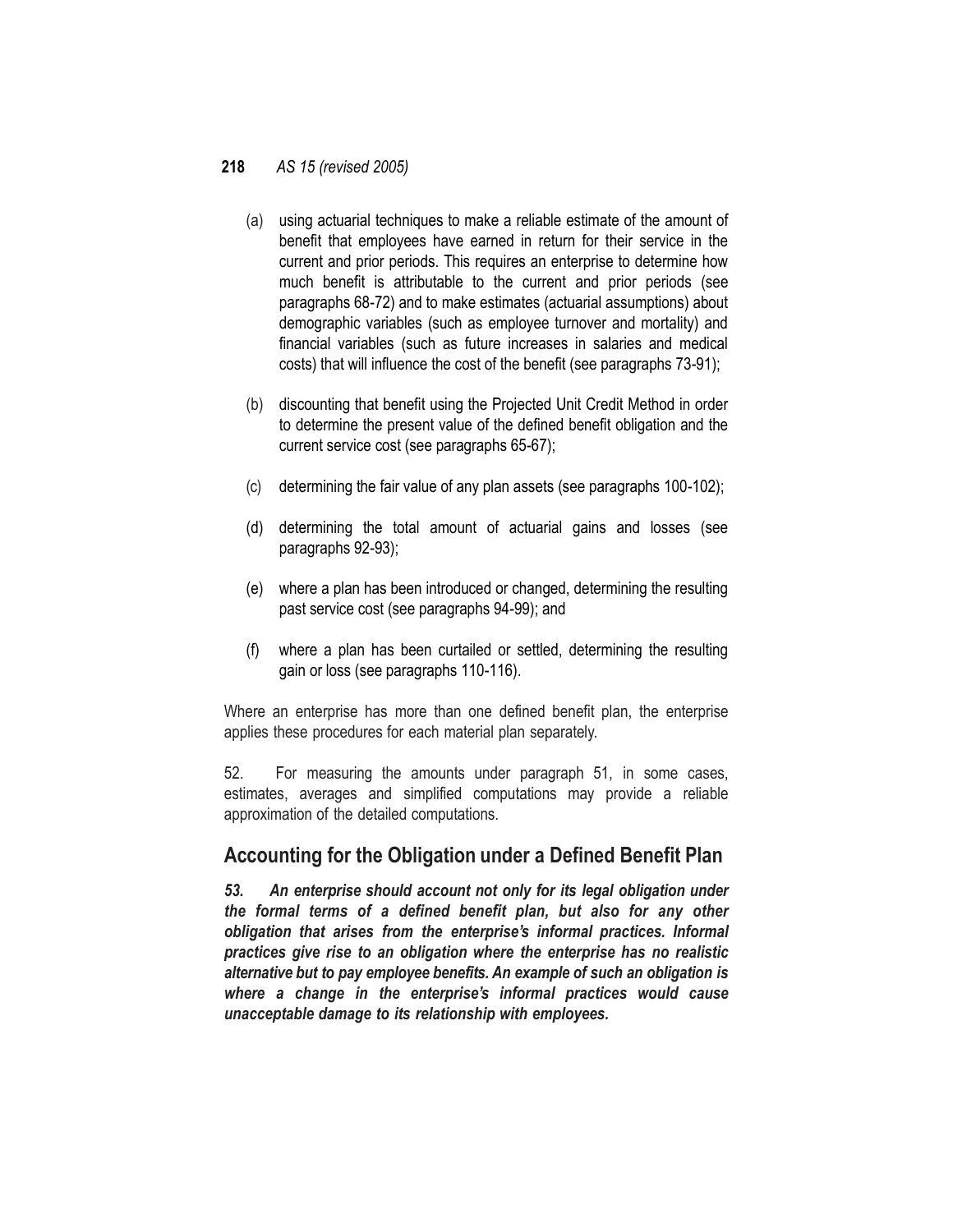54. The formal terms of a defined benefit plan may permit an enterprise to terminate its obligation under the plan. Nevertheless, it is usually difficult for an enterprise to cancel a plan if employees are to be retained. Therefore, in the absence of evidence to the contrary, accounting for post-employment benefits assumes that an enterprise which is currently promising such benefits will continue to do so over the remaining working lives of employees.

### **Balance Sheet**

*55. The amount recognised as a defined benefit liability should be the net total of the following amounts:*

- *(a) the present value of the defined benefit obligation at the balance sheet date (see paragraph 65);*
- *(b) minus any past service cost not yet recognised (see paragraph 94);*
- *(c) minus the fair value at the balance sheet date of plan assets (if any) out of which the obligations are to be settled directly (see paragraphs 100-102).*

56. The present value of the defined benefit obligation is the gross obligation, before deducting the fair value of any plan assets.

*57. An enterprise should determine the present value of defined benefit obligations and the fair value of any plan assets with sufficient regularity that the amounts recognised in the financial statements do not differ materially from the amounts that would be determined at the balance sheet date.*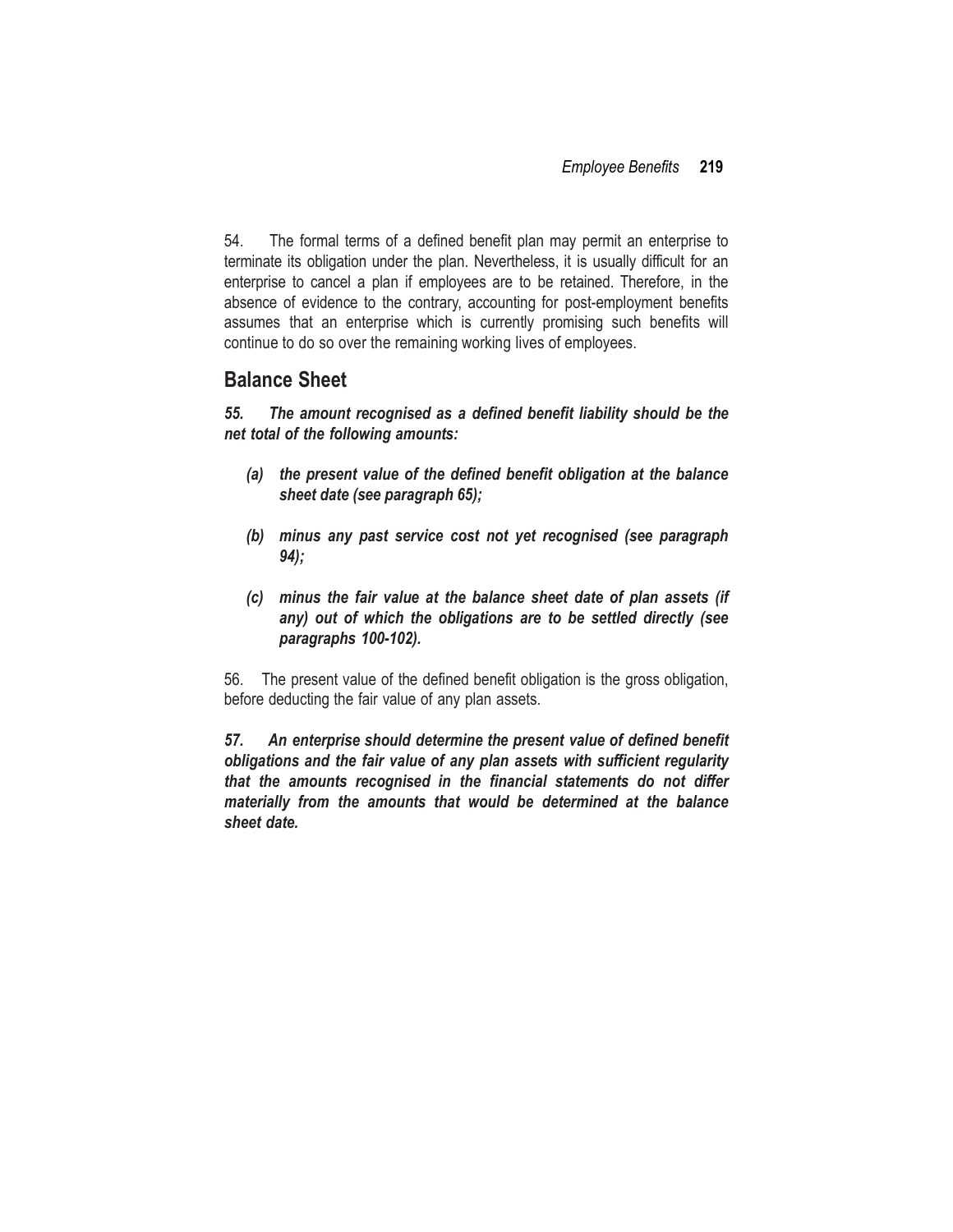58. The detailed actuarial valuation of the present value of defined benefit obligations may be made at intervals not exceeding three years. However, with a view that the amounts recognised in the financial statements do not differ materially from the amounts that would be determined at the balance sheet date, the most recent valuation is reviewed at the balance sheet date and updated to reflect any material transactions and other material changes in circumstances (including changes in interest rates) between the date of valuation and the balance sheet date. The fair value of any plan assets is determined at each balance sheet date.

*59. The amount determined under paragraph 55 may be negative (an asset). An enterprise should measure the resulting asset at the lower of:*

- *(a) the amount determined under paragraph 55; and*
- *(b) the present value of any economic benefits available in the form of refunds from the plan or reductions in future contributions to the plan. The present value of these economic benefits should be determined using the discount rate specified in paragraph 78.*

60. An asset may arise where a defined benefit plan has been overfunded or in certain cases where actuarial gains are recognised. An enterprise recognises an asset in such cases because:

- (a) the enterprise controls a resource, which is the ability to use the surplus to generate future benefits;
- (b) that control is a result of past events (contributions paid by the enterprise and service rendered by the employee); and
- (c) future economic benefits are available to the enterprise in the form of a reduction in future contributions or a cash refund, either directly to the enterprise or indirectly to another plan in deficit.

| <b>Example Illustrating Paragraph 59</b>                  |                         |
|-----------------------------------------------------------|-------------------------|
|                                                           | (Amount in Rs.) $\vert$ |
| A defined benefit plan has the following characteristics: |                         |
| A defined benefit plan has the following characteristics: |                         |
| Present value of the obligation                           | 1,100                   |
| Fair value of plan assets                                 | (1.190)                 |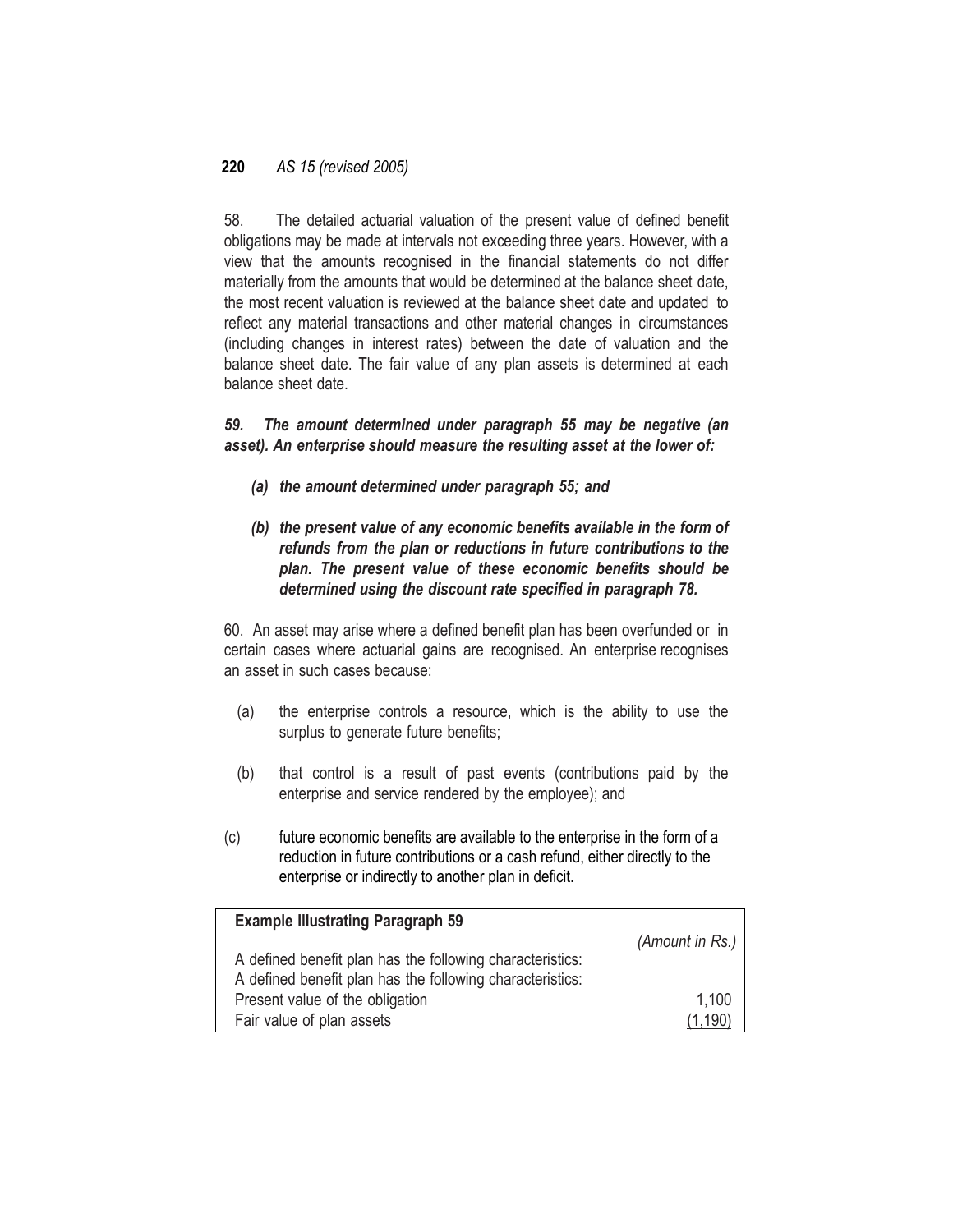| Unrecognised past service cost<br>Negative amount determined under paragraph 55 | (90)<br>(70)<br>$^{\prime}$ 160) |
|---------------------------------------------------------------------------------|----------------------------------|
| Present value of available future refunds and                                   |                                  |
| reductions in future contributions<br>Limit under paragraph 59 (b)              | 90<br>90                         |

*Rs. 90 is less than Rs. 160. Therefore, the enterprise recognises an asset of Rs. 90 and discloses that the limit reduced the carrying amount of the asset by Rs. 70 (see paragraph 120(f)(ii)).*

## **Statement of Profit and Loss**

*61. An enterprise should recognise the net total of the following amounts in the statement of profit and loss, except to the extent that another Accounting Standard requires or permits their inclusion in the cost of an asset:*

- *(a) current service cost (see paragraphs 64-91);*
- *(b) interest cost (see paragraph 82);*
- *(c) the expected return on any plan assets (see paragraphs 107-109) and on any reimbursement rights (see paragraph 103);*
- *(d) actuarial gains and losses (see paragraphs 92-93);*
- *(e) past service cost to the extent that paragraph 94 requires an enterprise to recognise it;*
- *(f) the effect of any curtailments or settlements (see paragraphs 110 and 111); and*
- *(g) the effect of the limit in paragraph 59 (b), i.e., the extent to which the amount determined under paragraph 55 (if negative) exceeds the amount determined under paragraph 59 (b).*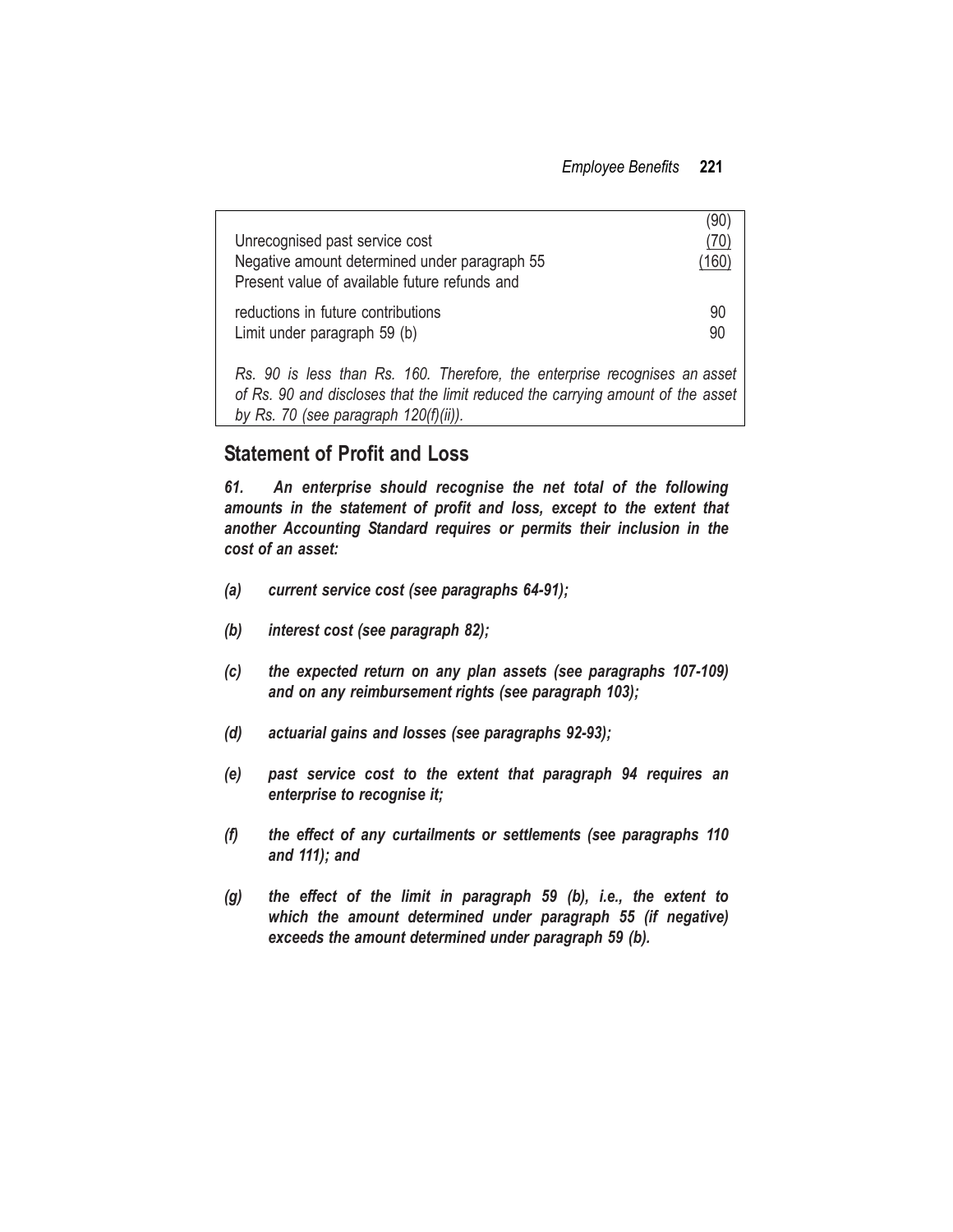62. Other Accounting Standards require the inclusion of certain employee benefit costs within the cost of assets such as tangible fixed assets (see AS 10, *Property, Plant and Equipment*). Any post-employment benefit costs included in the cost of such assets include the appropriate proportion of the components listed in paragraph 61.

### **Illustration**

63. Illustration I attached to the Standard illustrates describing the components of the amounts recognised in the balance sheet and statement of profit and loss in respect of defined benefit plans.

## **Recognition and Measurement: Present Value of Defined Benefit Obligations and Current Service Cost**

64. The ultimate cost of a defined benefit plan may be influenced by many variables, such as final salaries, employee turnover and mortality, medical cost trends and, for a funded plan, the investment earnings on the plan assets. The ultimate cost of the plan is uncertain and this uncertainty is likely to persist over a long period of time. In order to measure the present value of the postemployment benefit obligations and the related current service cost, it is necessary to:

- (a) apply an actuarial valuation method (see paragraphs 65-67);
- (b) attribute benefit to periods of service (see paragraphs 68-72); and
- (c) make actuarial assumptions (see paragraphs 73-91).

## **Actuarial Valuation Method**

### *65. An enterprise should use the Projected Unit Credit Method to determine the present value of its defined benefit obligations and the related current service cost and, where applicable, past service cost.*

66. The Projected Unit Credit Method (sometimes known as the accrued benefit method pro-rated on service or as the benefit/years of service method) considers each period of service as giving rise to an additional unit of benefit entitlement (see paragraphs 68-72) and measures each unit separately to build up the final obligation (see paragraphs 73-91).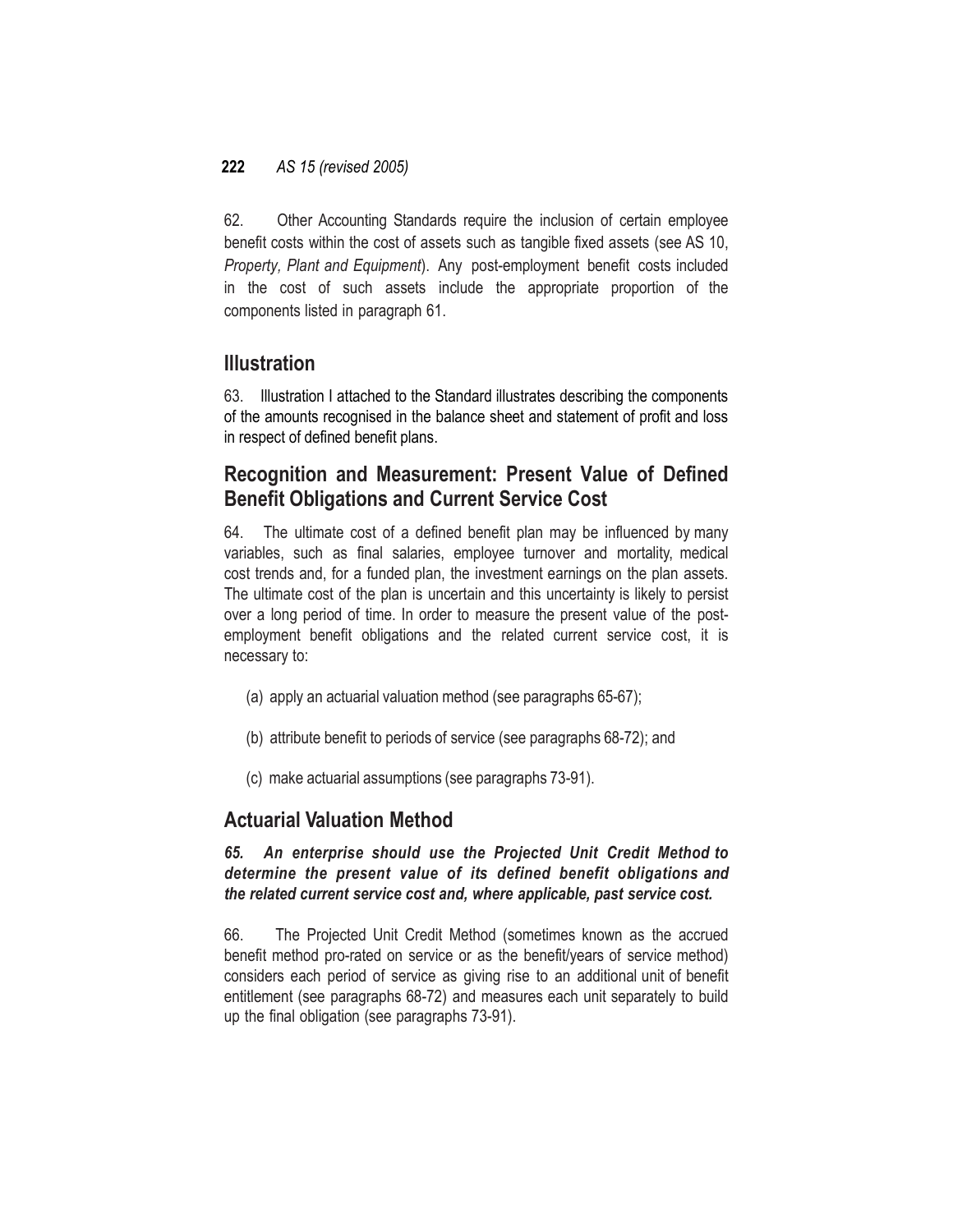67. An enterprise discounts the whole of a post-employment benefit obligation, even if part of the obligation falls due within twelve months of the balance sheet date.

#### **Example Illustrating Paragraph 66**

A lump sum benefit, equal to 1% of final salary for each year of service, is payable on termination of service. The salary in year 1 is Rs. 10,000 and is assumed to increase at 7% (compound) each year resulting in Rs. 13,100 at the end of year 5. The discount rate used is 10% per annum. The following table shows how the obligation builds up for an employee who is expected to leave at the end of year 5, assuming that there are no changes in actuarial assumptions. For simplicity, this example ignores the additional adjustment needed to reflect the probability that the employee may leave the enterprise at an earlier or later date.

| (Amount in Rs.)<br>Year                                                                                                    | 1               | 2                    | 3                       | 4                 | 5                       |
|----------------------------------------------------------------------------------------------------------------------------|-----------------|----------------------|-------------------------|-------------------|-------------------------|
| Benefit attributed to:<br>- prior years<br>- current year (1% of final salary)<br>- current and prior years                | 0<br>131<br>131 | 131<br>131<br>262    | 262<br>131<br>393       | 393<br>131<br>524 | 524<br>131<br>655       |
| Opening Obligation (see note 1)<br>Interest at 10%<br>Current Service Cost (see note 2)<br>Closing Obligation (see note 3) | 89<br>89        | 89<br>9<br>98<br>196 | 196<br>20<br>108<br>324 | 324<br>33<br>119  | 476<br>48<br>131<br>655 |

#### *Notes:*

*1. The Opening Obligation is the present value of benefit attributed to prior years.*

*2. The Current Service Cost is the present value of benefit attributed to the current year.*

*3. The Closing Obligation is the present value of benefit attributed to current and prior years.*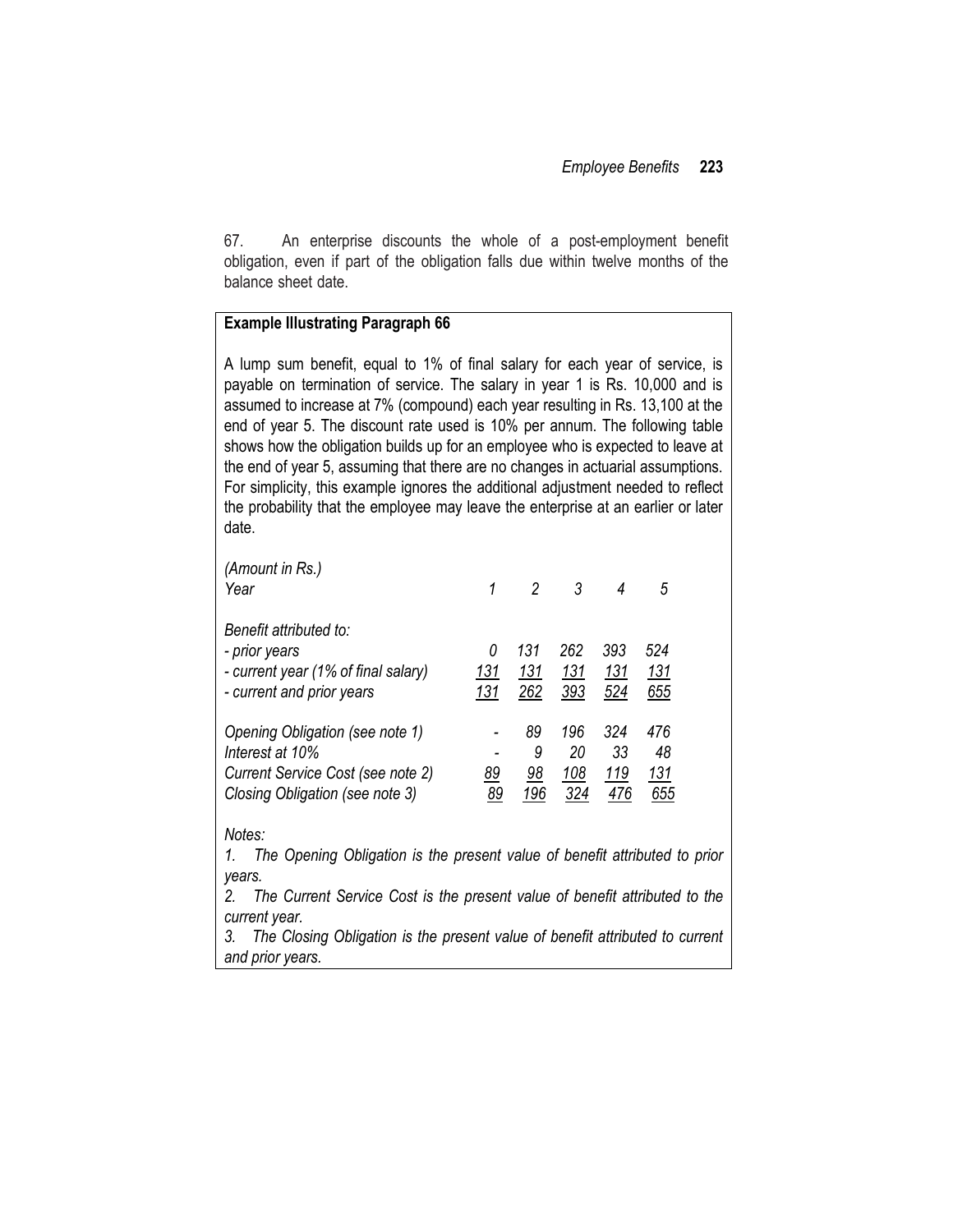## **Attributing Benefit to Periods of Service**

*68. In determining the present value of its defined benefit obligations and the related current service cost and, where applicable, past service cost, an enterprise should attribute benefit to periods of service under the plan's benefit formula. However, if an employee's service in later years will lead to a materially higher level of benefit than in earlier years, an enterprise should attribute benefit on a straight-line basis from:*

- *(a) the date when service by the employee first leads to benefits under the plan (whether or not the benefits are conditional on further service); until*
- *(b) the date when further service by the employee will lead to no material amount of further benefits under the plan, other than from further salary increases.*

69. The Projected Unit Credit Method requires an enterprise to attribute benefit to the current period (in order to determine current service cost) and the current and prior periods (in order to determine the present value of defined benefit obligations). An enterprise attributes benefit to periods in which the obligation to provide post-employment benefits arises. That obligation arises as employees render services in return for post-employment benefits which an enterprise expects to pay in future reporting periods. Actuarial techniques allow an enterprise to measure that obligation with sufficient reliability to justify recognition of a liability.

### **Examples Illustrating Paragraph 69**

1. A defined benefit plan provides a lump-sum benefit of Rs. 100 payable on retirement for each year of service.

*A benefit of Rs. 100 is attributed to each year. The current service cost is the present value of Rs. 100. The present value of the defined benefit obligation is the present value of Rs. 100, multiplied by the number of years of service up to the balance sheet date.*

*If the benefit is payable immediately when the employee leaves the enterprise, the current service cost and the present value of the defined benefit obligation reflect the date at which the employee is expected to leave. Thus, because of*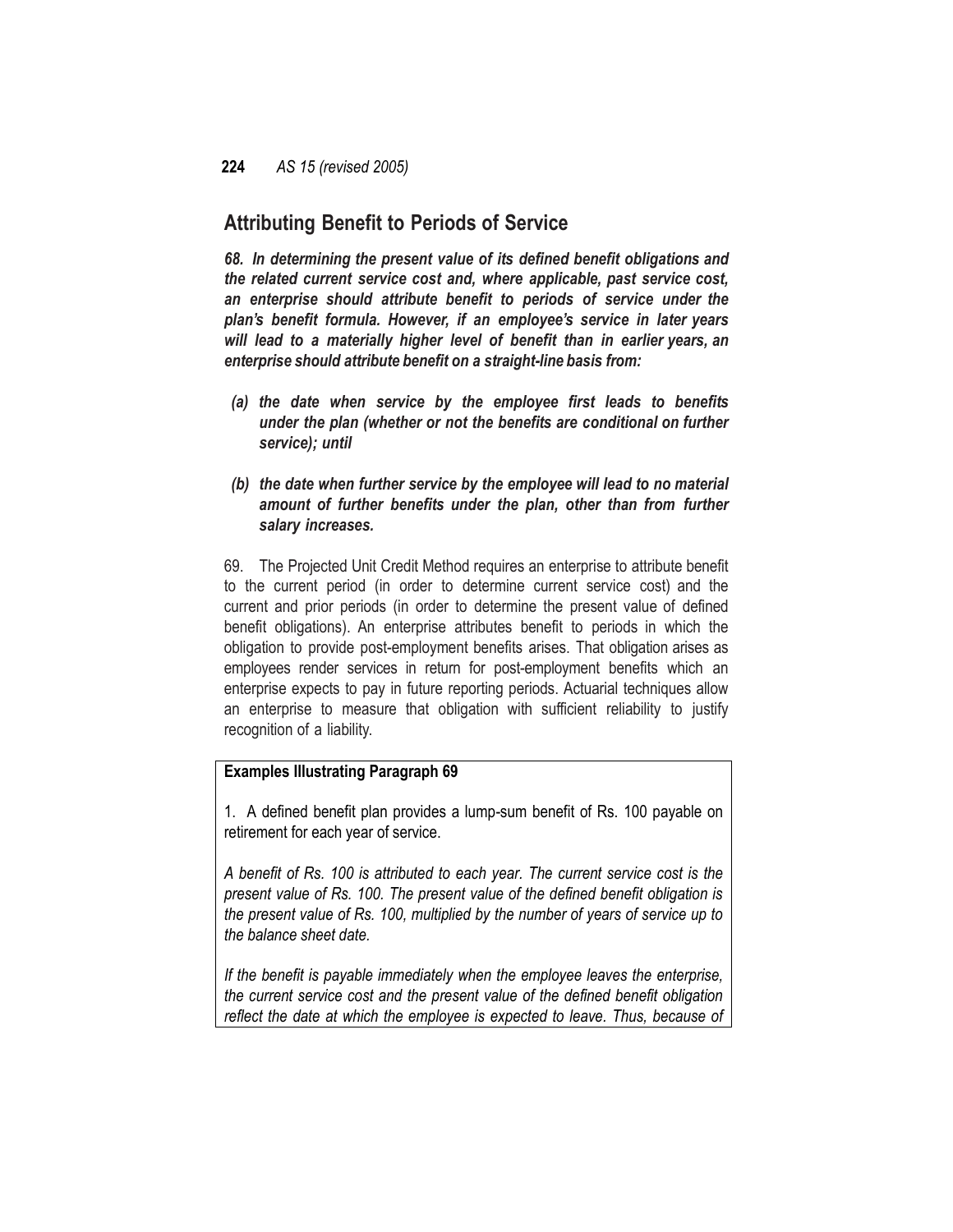*the effect of discounting, they are less than the amounts that would be determined if the employee left at the balance sheet date.*

2. A plan provides a monthly pension of 0.2% of final salary for each year of service. The pension is payable from the age of 60.

*Benefit equal to the present value, at the expected retirement date, of a monthly pension of 0.2% of the estimated final salary payable from the expected*  retirement date until the expected date of death is attributed to each year of *service. The current service cost is the present value of that benefit. The present value of the defined benefit obligation is the present value of monthly pension payments of 0.2% of final salary, multiplied by the number of years of service up to the balance sheet date. The current service cost and the present value of the defined benefit obligation are discounted because pension payments begin at the age of 60.*

70. Employee service gives rise to an obligation under a defined benefit plan even if the benefits are conditional on future employment (in other words they are not vested). Employee service before the vesting date gives rise to an obligation because, at each successive balance sheet date, the amount of future service that an employee will have to render before becoming entitled to the benefit is reduced. In measuring its defined benefit obligation, an enterprise considers the probability that some employees may not satisfy any vesting requirements. Similarly, although certain post- employment benefits, for example, post-employment medical benefits, become payable only if a specified event occurs when an employee is no longer employed, an obligation is created when the employee renders service that will provide entitlement to the benefit if the specified event occurs. The probability that the specified event will occur affects the measurement of the obligation, but does not determine whether the obligation exists.

### **Examples Illustrating Paragraph 70**

1. A plan pays a benefit of Rs. 100 for each year of service. The benefits vest after ten years of service.

*A benefit of Rs. 100 is attributed to each year. In each of the first ten years, the current service cost and the present value of the obligation reflect the probability that the employee may not complete ten years of service.*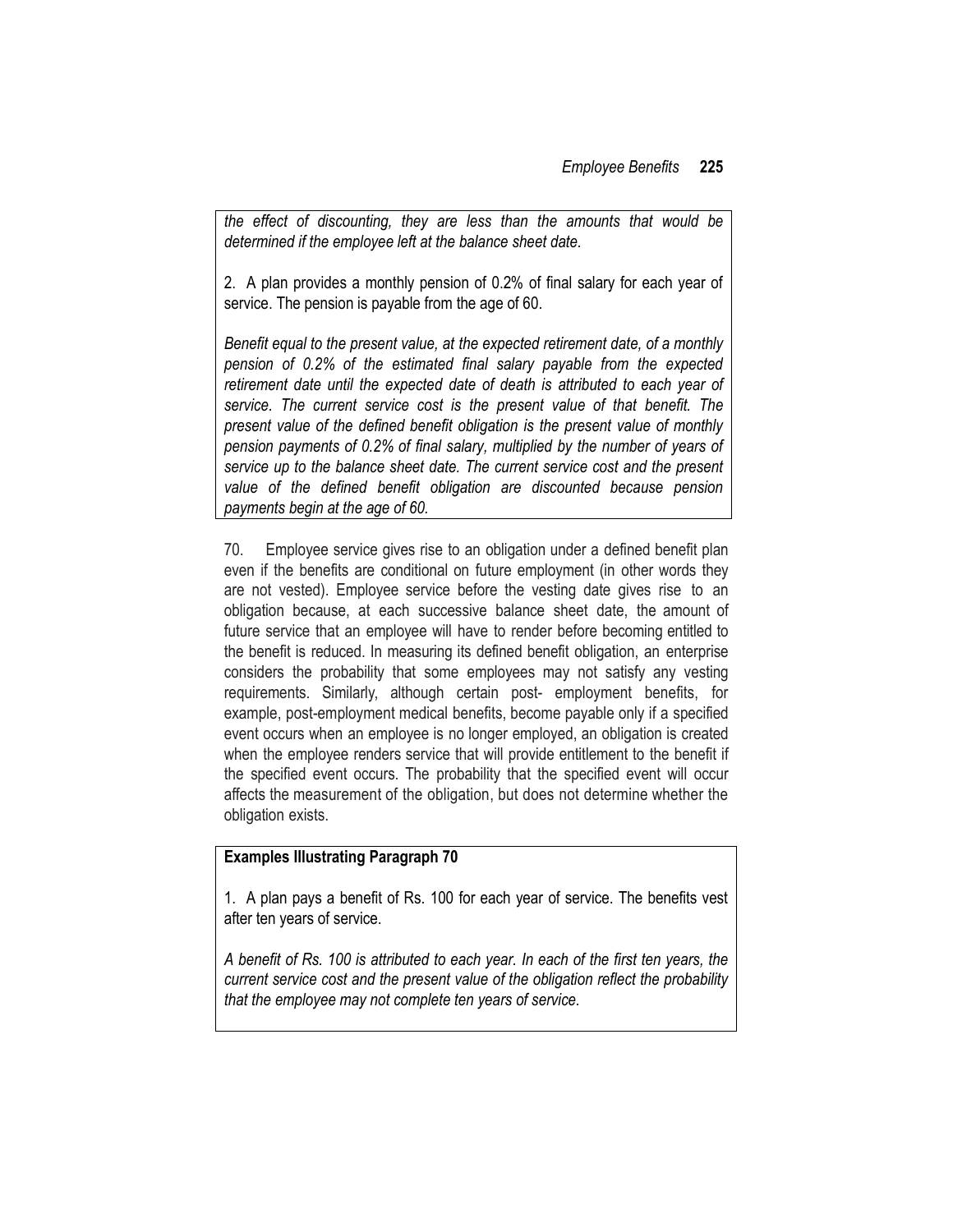2. A plan pays a benefit of Rs. 100 for each year of service, excluding service before the age of 25. The benefits vest immediately.

*No benefit is attributed to service before the age of 25 because service before that date does not lead to benefits (conditional or unconditional). A benefit of Rs. 100 is attributed to each subsequent year.*

71. The obligation increases until the date when further service by the employee will lead to no material amount of further benefits. Therefore, all benefit is attributed to periods ending on or before that date. Benefit is attributed to individual accounting periods under the plan's benefit formula. However, if an employee's service in later years will lead to a materially higher level of benefit than in earlier years, an enterprise attributes benefit on a straight-line basis until the date when further service by the employee will lead to no material amount of further benefits. That is because the employee's service throughout the entire period will ultimately lead to benefit at that higher level.

### **Examples Illustrating Paragraph 71**

1. A plan pays a lump-sum benefit of Rs. 1,000 that vests after ten years of service. The plan provides no further benefit for subsequent service.

*A benefit of Rs. 100 (Rs. 1,000 divided by ten) is attributed to each of the first ten years. The current service cost in each of the first ten years reflects the probability that the employee may not complete ten years of service. No benefit is attributed to subsequent years.*

2. A plan pays a lump-sum retirement benefit of Rs. 2,000 to all employees who are still employed at the age of 50 after twenty years of service, or who are still employed at the age of 60, regardless of their length of service.

*For employees who join before the age of 30, service first leads to benefits under the plan at the age of 30 (an employee could leave at the age of 25 and return at the age of 28, with no effect on the amount or timing of benefits). Those benefits are conditional on further service. Also, service beyond the age of 50 will lead to no material amount of further benefits. For these employees, the enterprise attributes benefit of Rs. 100 (Rs. 2,000 divided by 20) to each year from the age of 30 to the age of 50.*

*For employees who join between the ages of 30 and 40, service beyond twenty years will lead to no material amount of further benefits. For these employees,*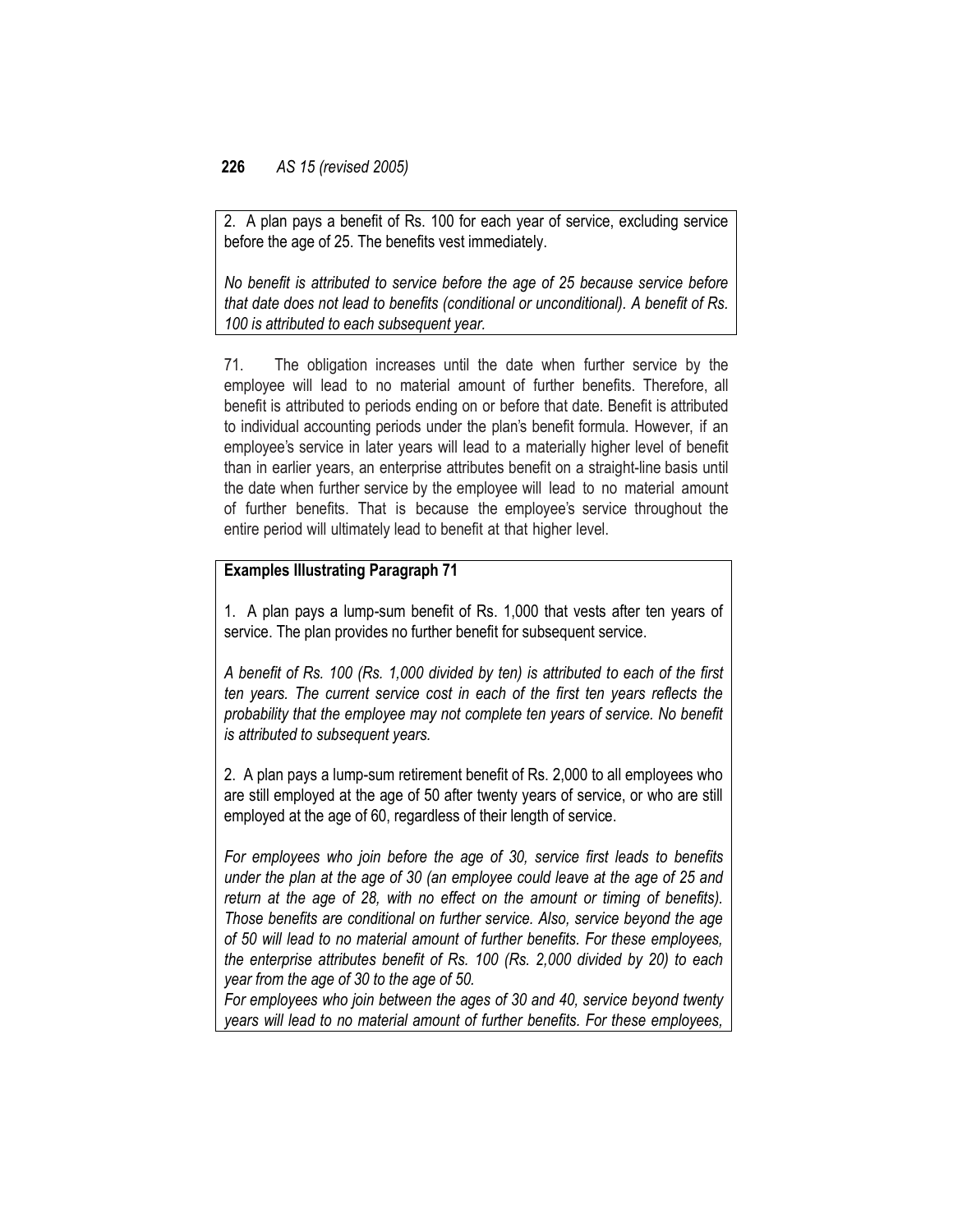*the enterprise attributes benefit of Rs. 100 (Rs. 2,000 divided by 20) to each of the first twenty years.*

*For an employee who joins at the age of 50, service beyond ten years will lead to no material amount of further benefits. For this employee, the enterprise attributes benefit of Rs. 200 (Rs. 2,000 divided by 10) to each of the first ten years.*

*For all employees, the current service cost and the present value of the obligation reflect the probability that the employee may not complete the necessary period of service.*

3. A post-employment medical plan reimburses 40% of an employee's postemployment medical costs if the employee leaves after more than ten and less than twenty years of service and 50% of those costs if the employee leaves after twenty or more years of service.

*Under the plan's benefit formula, the enterprise attributes 4% of the present value of the expected medical costs (40% divided by ten) to each of the first ten years and 1% (10% divided by ten) to each of the second ten years. The current service cost in each year reflects the probability that the employee may not complete the necessary period of service to earn part or all of the benefits. For employees expected to leave within ten years, no benefit is attributed.*

4. A post-employment medical plan reimburses 10% of an employee's postemployment medical costs if the employee leaves after more than ten and less than twenty years of service and 50% of those costs if the employee leaves after twenty or more years of service.

Service in later years will lead to a materially higher level of benefit than in *earlier years. Therefore, for employees expected to leave after twenty or more years, the enterprise attributes benefit on a straight-line basis under paragraph 69. Service beyond twenty years will lead to no material amount of further benefits. Therefore, the benefit attributed to each of the first twenty years is 2.5% of the present value of the expected medical costs (50% divided by twenty).*

*For employees expected to leave between ten and twenty years, the benefit attributed to each of the first ten years is 1% of the present value of the expected medical costs. For these employees, no benefit is attributed to service*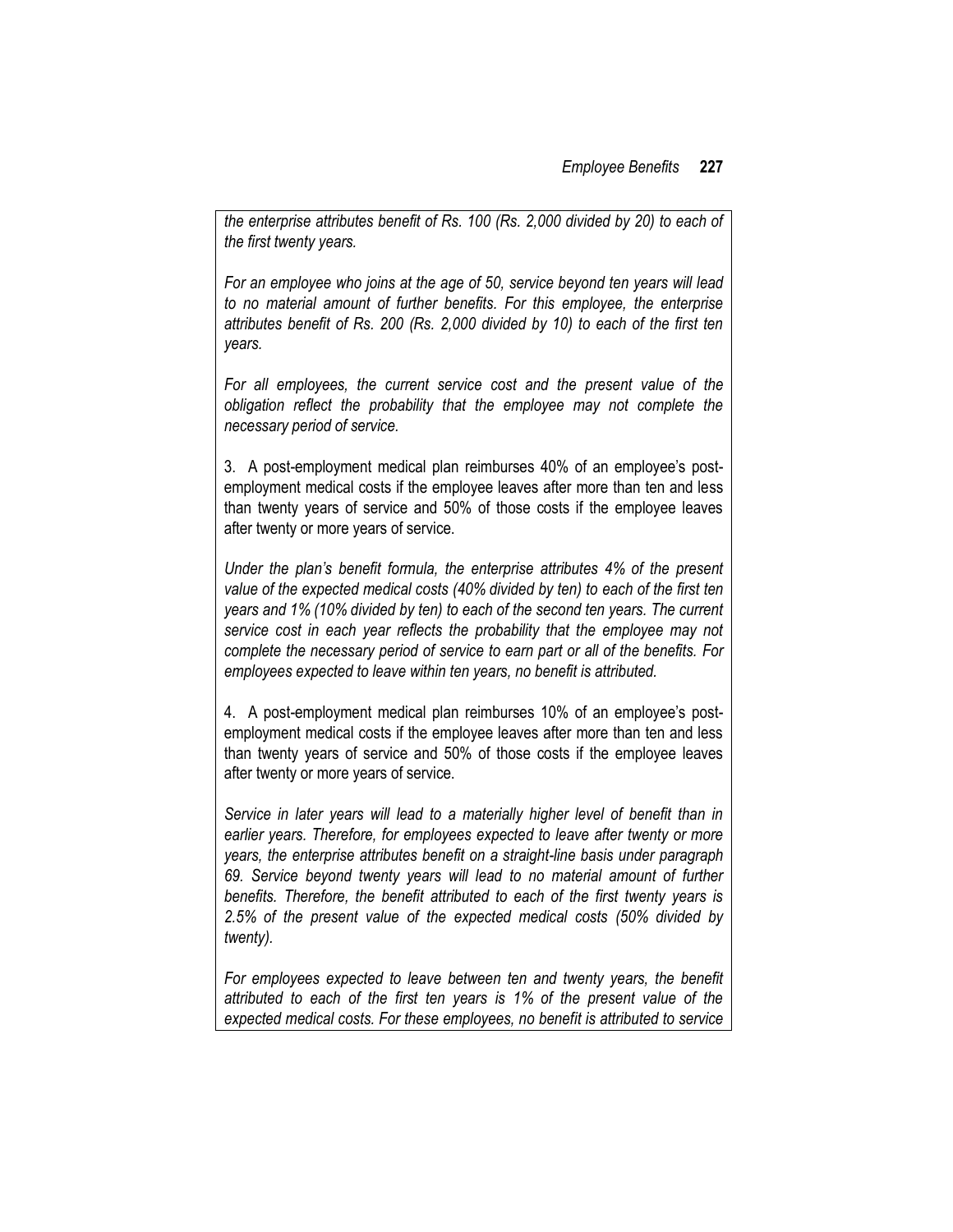*between the end of the tenth year and the estimated date of leaving.*

*For employees expected to leave within ten years, no benefit is attributed.*

72. Where the amount of a benefit is a constant proportion of final salary for each year of service, future salary increases will affect the amount required to settle the obligation that exists for service before the balance sheet date, but do not create an additional obligation. Therefore:

- (a) for the purpose of paragraph 68(b), salary increases do not lead to further benefits, even though the amount of the benefits is dependent on final salary; and
- (b) the amount of benefit attributed to each period is a constant proportion of the salary to which the benefit is linked.

### **Example Illustrating Paragraph 72**

Employees are entitled to a benefit of 3% of final salary for each year of service before the age of 55.

*Benefit of 3% of estimated final salary is attributed to each year up to the age of 55. This is the date when further service by the employee will lead to no material amount of further benefits under the plan. No benefit is attributed to service after that age.*

### **Actuarial Assumptions**

*73. Actuarial assumptions comprising demographic assumptions and financial assumptions should be unbiased and mutually compatible. Financial assumptions should be based on market expectations, at the balance sheet date, for the period over which the obligations are to be settled.*

74. Actuarial assumptions are an enterprise's best estimates of the variables that will determine the ultimate cost of providing post-employment benefits. Actuarial assumptions comprise: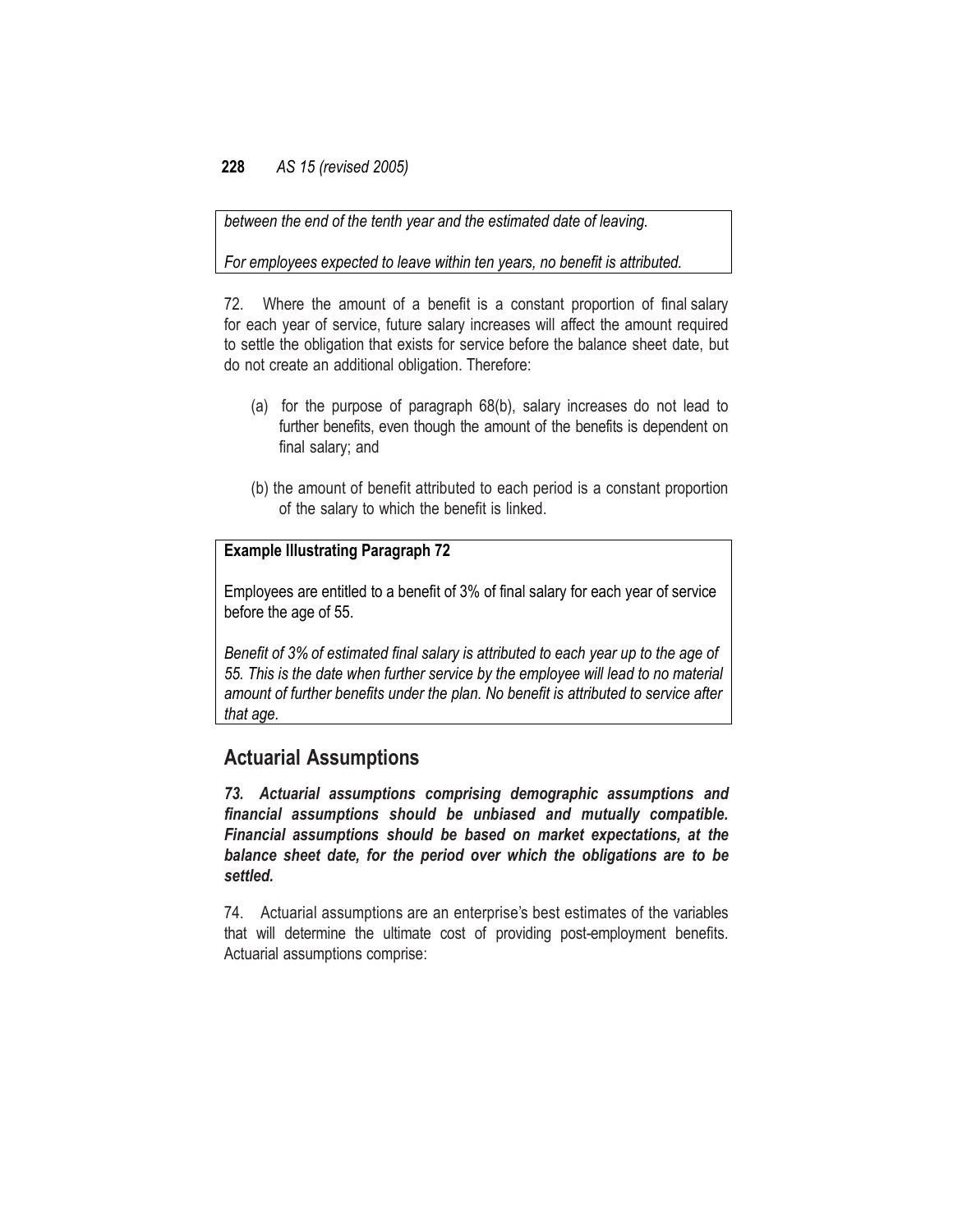- (a) demographic assumptions about the future characteristics of current and former employees (and their dependants) who are eligible for benefits. Demographic assumptions deal with matters such as:
	- (i) mortality, both during and after employment;
	- (ii) rates of employee turnover, disability and early retirement;
	- (iii) the proportion of plan members with dependants who will be eligible for benefits; and
	- (iv) claim rates under medical plans; and
- (b) financial assumptions, dealing with items such as:
	- (i) the discount rate (see paragraphs 78-82);
	- (ii) future salary and benefit levels (see paragraphs 83-87);
	- (iii) in the case of medical benefits, future medical costs, including, where material, the cost of administering claims and benefit payments (see paragraphs 88-91); and
	- (iv) the expected rate of return on plan assets (see paragraphs 107- 109).

75. Actuarial assumptions are unbiased if they are neither imprudent nor excessively conservative.

76. Actuarial assumptions are mutually compatible if they reflect the economic relationships between factors such as inflation, rates of salary increase, the return on plan assets and discount rates. For example, all assumptions which depend on a particular inflation level (such as assumptions about interest rates and salary and benefit increases) in any given future period assume the same inflation level in that period.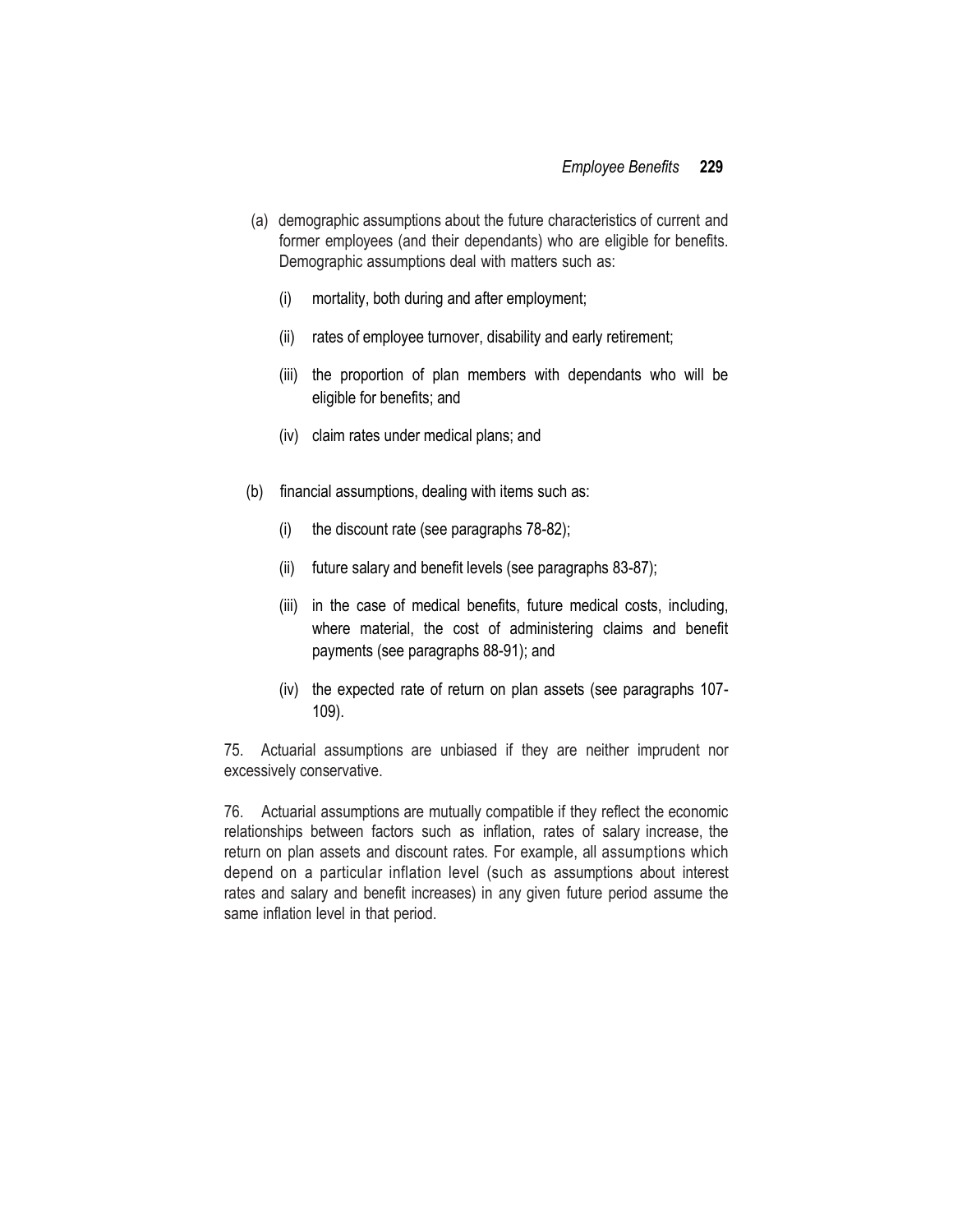77. An enterprise determines the discount rate and other financial assumptions in nominal (stated) terms, unless estimates in real (inflationadjusted) terms are more reliable, for example, where the benefit is index- linked and there is a deep market in index-linked bonds of the same currency and term.

## **Actuarial Assumptions: Discount Rate**

*78. The rate used to discount post-employment benefit obligations (both funded and unfunded) should be determined by reference to market yields at the balance sheet date on government bonds. The currency and term of the government bonds should be consistent with the currency and estimated term of the post-employment benefit obligations.*

79. One actuarial assumption which has a material effect is the discount rate. The discount rate reflects the time value of money but not the actuarial or investment risk. Furthermore, the discount rate does not reflect the enterprisespecific credit risk borne by the enterprise's creditors, nor does it reflect the risk that future experience may differ from actuarial assumptions.

80. The discount rate reflects the estimated timing of benefit payments. In practice, an enterprise often achieves this by applying a single weighted average discount rate that reflects the estimated timing and amount of benefit payments and the currency in which the benefits are to be paid.

81. In some cases, there may be no government bonds with a sufficiently long maturity to match the estimated maturity of all the benefit payments. In such cases, an enterprise uses current market rates of the appropriate term to discount shorter term payments, and estimates the discount rate for longer maturities by extrapolating current market rates along the yield curve. The total present value of a defined benefit obligation is unlikely to be particularly sensitive to the discount rate applied to the portion of benefits that is payable beyond the final maturity of the available government bonds.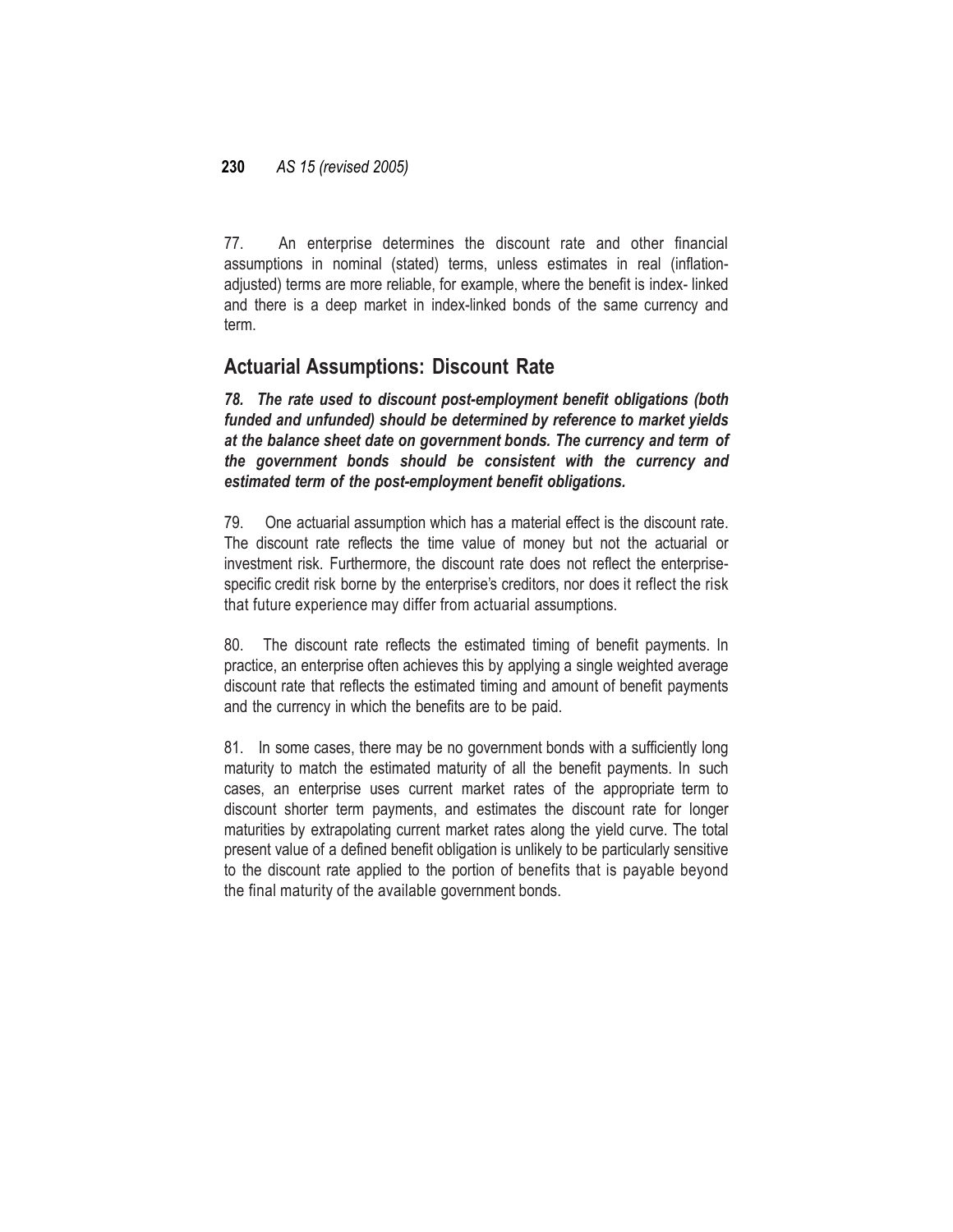82. Interest cost is computed by multiplying the discount rate as determined at the start of the period by the present value of the defined benefit obligation throughout that period, taking account of any material changes in the obligation. The present value of the obligation will differ from the liability recognised in the balance sheet because the liability is recognised after deducting the fair value of any plan assets and because some past service cost are not recognised immediately. [Illustration I attached to the Standard illustrates the computation of interest cost, among other things]

### **Actuarial Assumptions: Salaries, Benefits and Medical Costs**

*83. Post-employment benefit obligations should be measured on a basis that reflects:*

- *(a) estimated future salary increases;*
- *(b) the benefits set out in the terms of the plan (or resulting from any obligation that goes beyond those terms) at the balance sheet date; and*
- *(c) estimated future changes in the level of any state benefits that affect the benefits payable under a defined benefit plan, if, and only if, either:*
	- *(i) those changes were enacted before the balance sheet date; or*
	- *(ii) past history, or other reliable evidence, indicates that those state benefits will change in some predictable manner, for example, in line with future changes in general price levels or general salary levels.*

84. Estimates of future salary increases take account of inflation, seniority, promotion and other relevant factors, such as supply and demand in the employment market.

85. If the formal terms of a plan (or an obligation that goes beyond those terms) require an enterprise to change benefits in future periods, the measurement of the obligation reflects those changes. This is the case when, for example: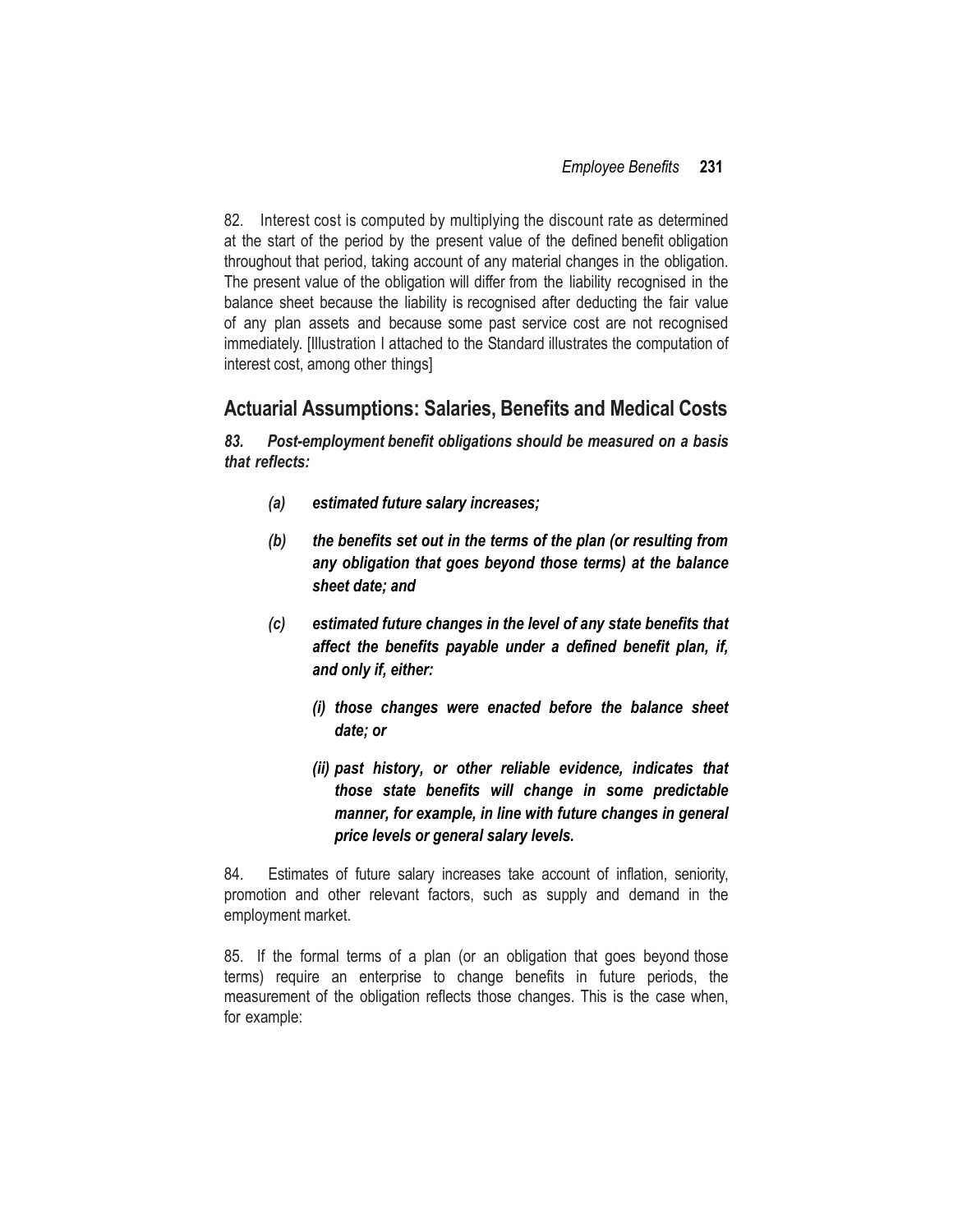- (a) the enterprise has a past history of increasing benefits, for example, to mitigate the effects of inflation, and there is no indication that this practice will change in the future; or
- (b) actuarial gains have already been recognised in the financial statements and the enterprise is obliged, by either the formal terms of a plan (or an obligation that goes beyond those terms) or legislation, to use any surplus in the plan for the benefit of plan participants (see paragraph 96(c)).

86. Actuarial assumptions do not reflect future benefit changes that are not set out in the formal terms of the plan (or an obligation that goes beyond those terms) at the balance sheet date. Such changes will result in:

- (a) past service cost, to the extent that they change benefits for service before the change; and
- (b) current service cost for periods after the change, to the extent that they change benefits for service after the change.

87. Some post-employment benefits are linked to variables such as the level of state retirement benefits or state medical care. The measurement of such benefits reflects expected changes in such variables, based on past history and other reliable evidence.

### *88. Assumptions about medical costs should take account of estimated future changes in the cost of medical services, resulting from both inflation and specific changes in medical costs.*

89. Measurement of post-employment medical benefits requires assumptions about the level and frequency of future claims and the cost of meeting those claims. An enterprise estimates future medical costs on the basis of historical data about the enterprise's own experience, supplemented where necessary by historical data from other enterprises, insurance companies, medical providers or other sources. Estimates of future medical costs consider the effect of technological advances, changes in health care utilisation or delivery patterns and changes in the health status of plan participants.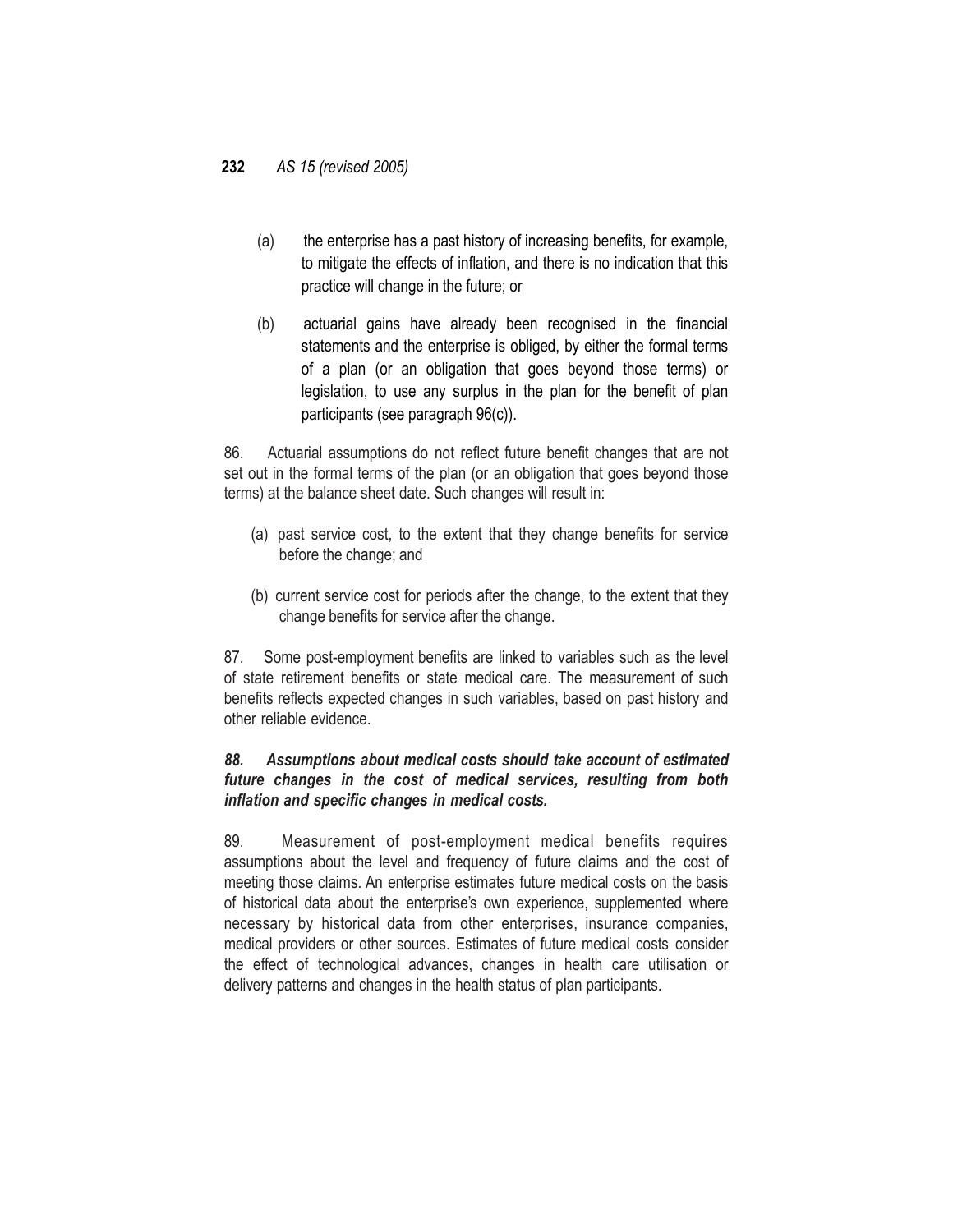90. The level and frequency of claims is particularly sensitive to the age, health status and sex of employees (and their dependants) and may be sensitive to other factors such as geographical location. Therefore, historical data is adjusted to the extent that the demographic mix of the population differs from that of the population used as a basis for the historical data. It is also adjusted where there is reliable evidence that historical trends will not continue.

91. Some post-employment health care plans require employees to contribute to the medical costs covered by the plan. Estimates of future medical costs take account of any such contributions, based on the terms of the plan at the balance sheet date (or based on any obligation that goes beyond those terms). Changes in those employee contributions result in past service cost or, where applicable, curtailments. The cost of meeting claims may be reduced by benefits from state or other medical providers (see paragraphs 83(c) and 87).

## **Actuarial Gains and Losses**

### *92. Actuarial gains and losses should be recognised immediately in the statement of profit and loss as income or expense (see paragraph 61).*

92A. Paragraph 145(b)(iii) explains the need to consider any unrecognised part of the transitional liability in accounting for subsequent actuarial gains.

93. Actuarial gains and losses may result from increases or decreases in either the present value of a defined benefit obligation or the fair value of any related plan assets. Causes of actuarial gains and losses include, for example:

- (a) unexpectedly high or low rates of employee turnover, early retirement or mortality or of increases in salaries, benefits (if the terms of a plan provide for inflationary benefit increases) or medical costs;
- (b) the effect of changes in estimates of future employee turnover, early retirement or mortality or of increases in salaries, benefits (if the terms of a plan provide for inflationary benefit increases) or medical costs;
- (c) the effect of changes in the discount rate; and
- (d) differences between the actual return on plan assets and the expected return on plan assets (see paragraphs 107-109).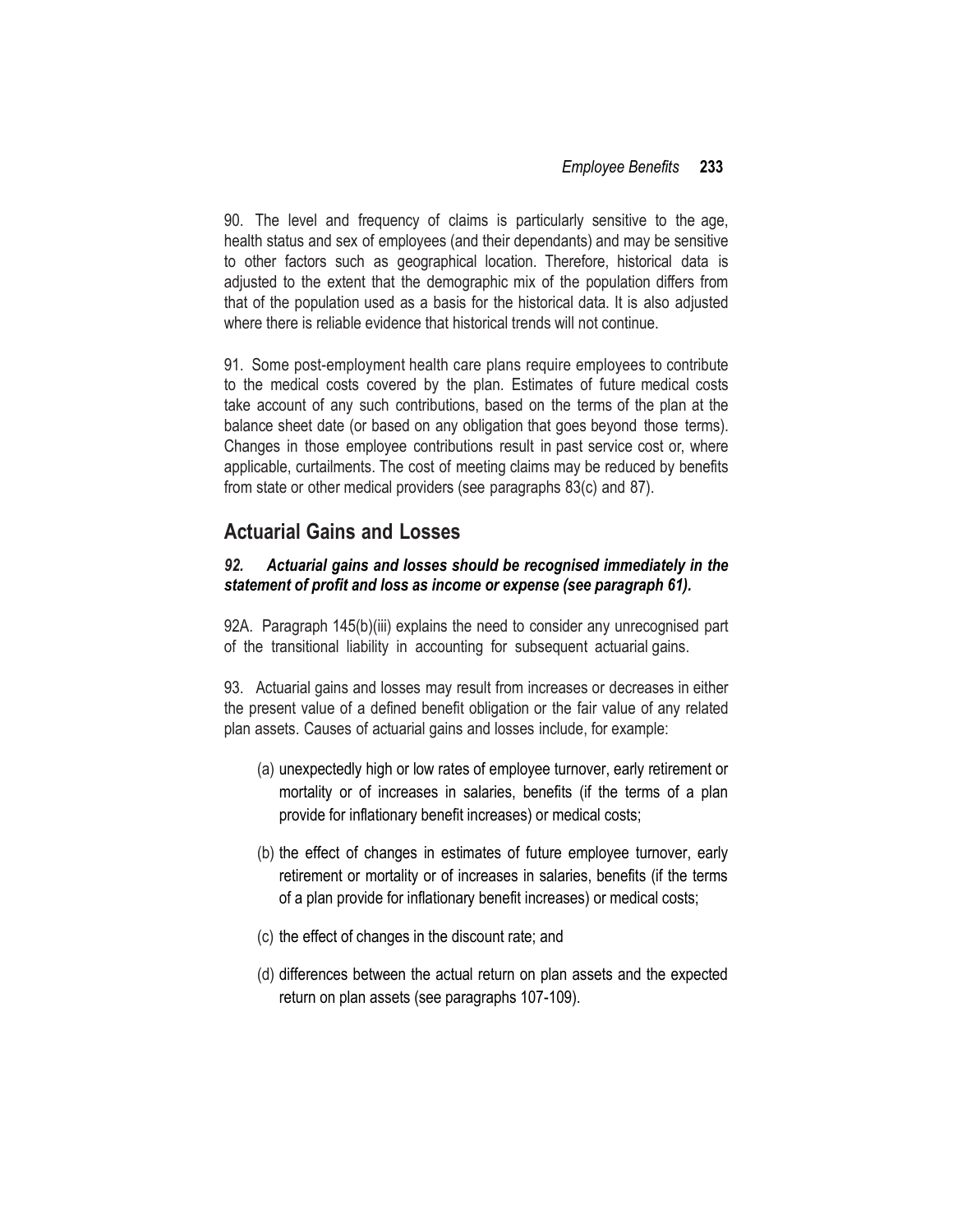## **Past Service Cost**

*94. In measuring its defined benefit liability under paragraph 55, an enterprise should recognise past service cost as an expense on a straightline basis over the average period until the benefits become vested. To the extent that the benefits are already vested immediately following the introduction of, or changes to, a defined benefit plan, an enterprise should recognise past service cost immediately.*

95. Past service cost arises when an enterprise introduces a defined benefit plan or changes the benefits payable under an existing defined benefit plan. Such changes are in return for employee service over the period until the benefits concerned are vested. Therefore, past service cost is recognised over that period, regardless of the fact that the cost refers to employee service in previous periods. Past service cost is measured as the change in the liability resulting from the amendment (see paragraph 65).

### **Example Illustrating Paragraph 95**

An enterprise operates a pension plan that provides a pension of 2% of final salary for each year of service. The benefits become vested after five years of service. On 1 January 20X5 the enterprise improves the pension to 2.5% of final salary for each year of service starting from 1

January 20X1. At the date of the improvement, the present value of the additional benefits for service from 1 January 20X1 to 1 January 20X5 is as follows:

Employees with more than five years' service at  $1/1/X5$  Rs.150 Employees with less than five years' service at 1/1/X5 (average period until vesting: three years) Rs. 120

Rs. 270

*The enterprise recognises Rs. 150 immediately because those benefits are already vested. The enterprise recognises Rs. 120 on a straight-line basis over three years from 1 January 20X5.*

96. Past service cost excludes: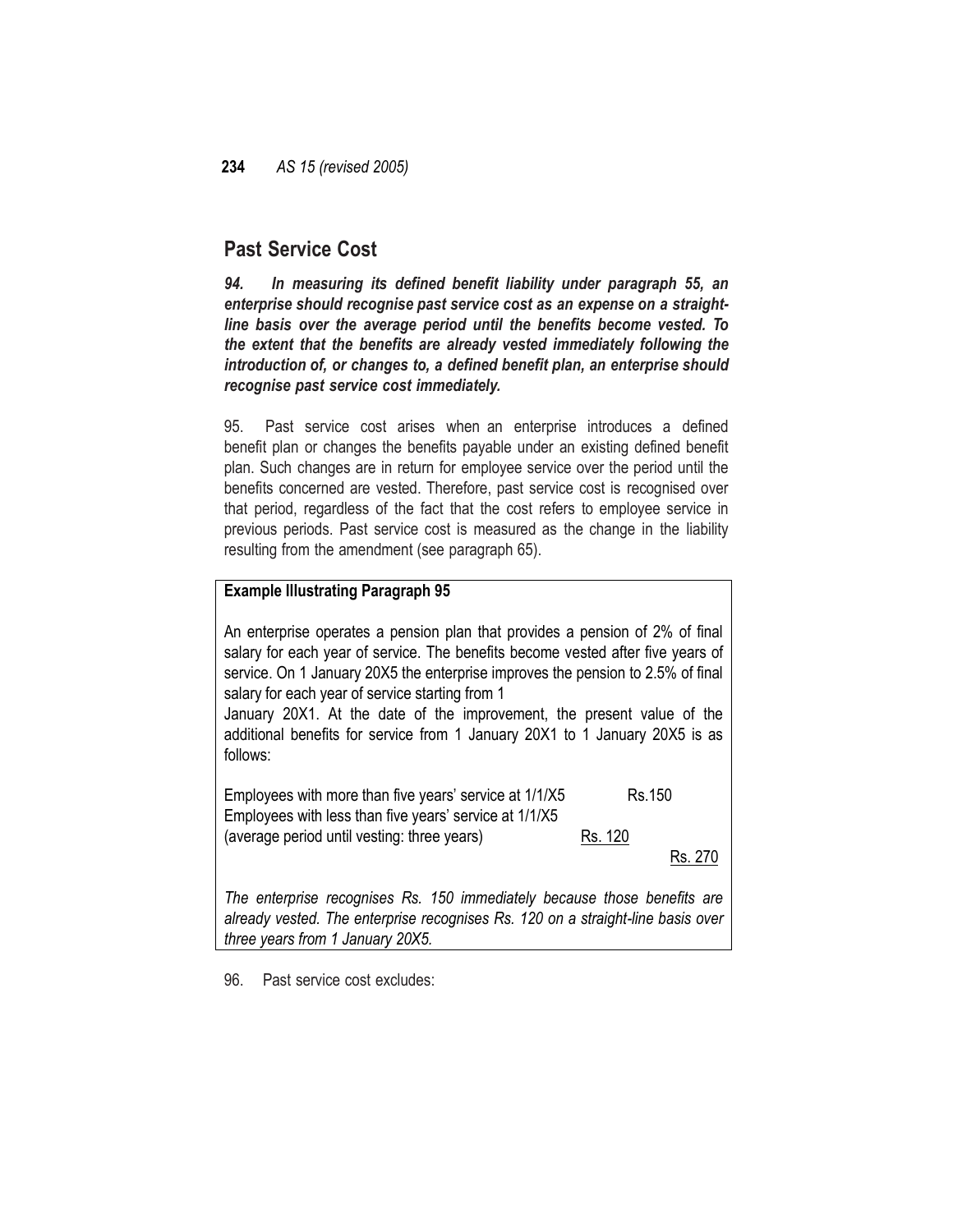- (a) the effect of differences between actual and previously assumed salary increases on the obligation to pay benefits for service in prior years (there is no past service cost because actuarial assumptions allow for projected salaries);
- (b) under and over estimates of discretionary pension increases where an enterprise has an obligation to grant such increases (there is no past service cost because actuarial assumptions allow for such increases);
- (c) estimates of benefit improvements that result from actuarial gains that have already been recognised in the financial statements if the enterprise is obliged, by either the formal terms of a plan (or an obligation that goes beyond those terms) or legislation, to use any surplus in the plan for the benefit of plan participants, even if the benefit increase has not yet been formally awarded (the resulting increase in the obligation is an actuarial loss and not past service cost, see paragraph 85(b));
- (d) the increase in vested benefits (not on account of new or improved benefits) when employees complete vesting requirements (there is no past service cost because the estimated cost of benefits was recognised as current service cost as the service was rendered); and
- (e) the effect of plan amendments that reduce benefits for future service (a curtailment).

97. An enterprise establishes the amortisation schedule for past service cost when the benefits are introduced or changed. It would be impracticable to maintain the detailed records needed to identify and implement subsequent changes in that amortisation schedule. Moreover, the effect is likely to be material only where there is a curtailment or settlement. Therefore, an enterprise amends the amortisation schedule for past service cost only if there is a curtailment or settlement.

98. Where an enterprise reduces benefits payable under an existing defined benefit plan, the resulting reduction in the defined benefit liability is recognised as (negative) past service cost over the average period until the reduced portion of the benefits becomes vested.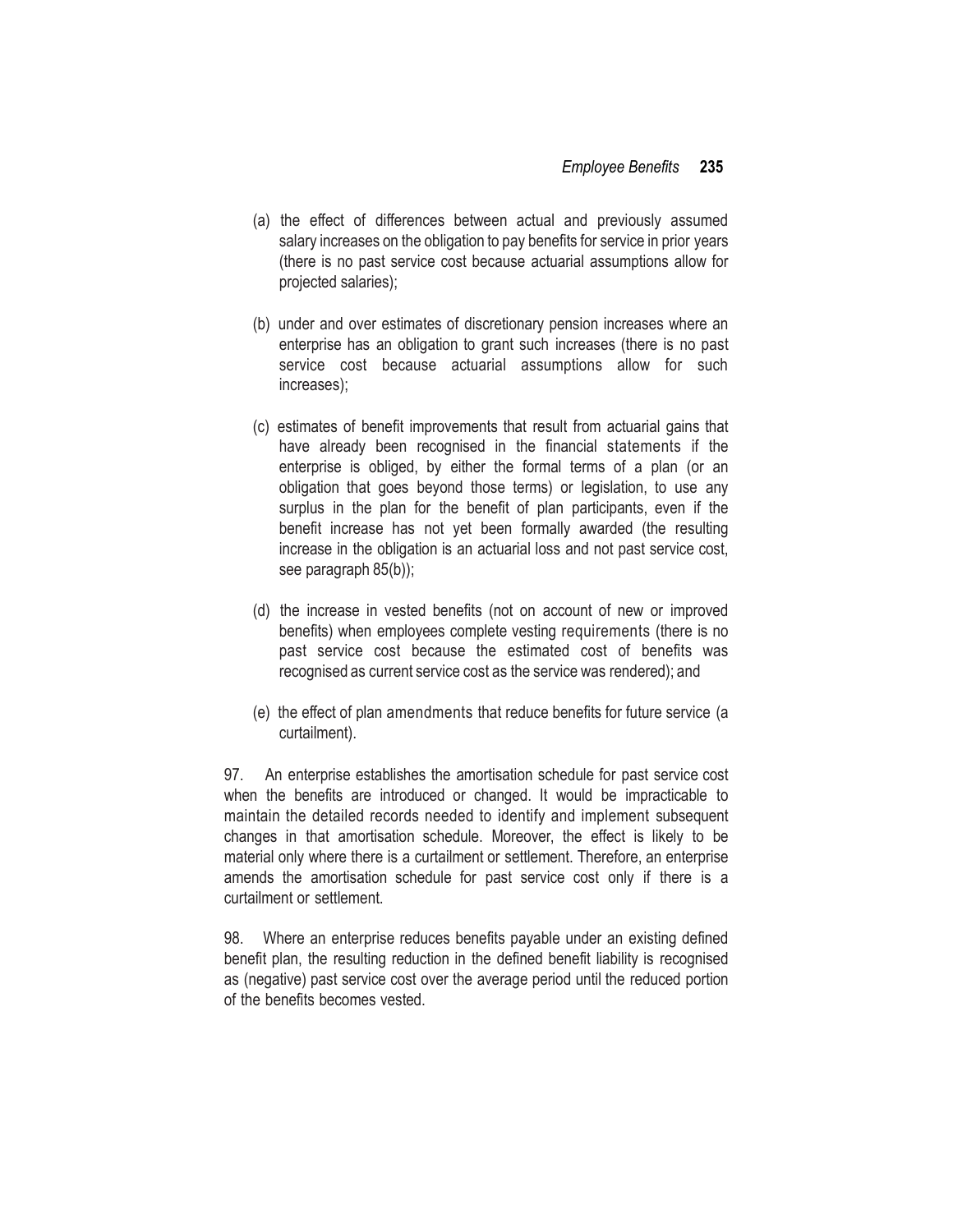99. Where an enterprise reduces certain benefits payable under an existing defined benefit plan and, at the same time, increases other benefits payable under the plan for the same employees, the enterprise treats the change as a single net change.

# **Recognition and Measurement: Plan Assets**

## **Fair Value of Plan Assets**

100. The fair value of any plan assets is deducted in determining the amount recognised in the balance sheet under paragraph 55. When no market price is available, the fair value of plan assets is estimated; for example, by discounting expected future cash flows using a discount rate that reflects both the risk associated with the plan assets and the maturity or expected disposal date of those assets (or, if they have no maturity, the expected period until the settlement of the related obligation).

101. Plan assets exclude unpaid contributions due from the reporting enterprise to the fund, as well as any non-transferable financial instruments issued by the enterprise and held by the fund. Plan assets are reduced by any liabilities of the fund that do not relate to employee benefits, for example, trade and other payables and liabilities resulting from derivative financial instruments.

102. Where plan assets include qualifying insurance policies that exactly match the amount and timing of some or all of the benefits payable under the plan, the fair value of those insurance policies is deemed to be the present value of the related obligations, as described in paragraph 55 (subject to any reduction required if the amounts receivable under the insurance policies are not recoverable in full).

## **Reimbursements**

*103. When, and only when, it is virtually certain that another party will reimburse some or all of the expenditure required to settle a defined benefit obligation, an enterprise should recognise its right to reimbursement as a separate asset. The enterprise should measure the asset at fair value. In all other respects, an enterprise should treat that asset in the same way as plan assets. In the statement of profit and loss, the expense relating to a defined benefit plan may be presented net of the amount recognised for a reimbursement.*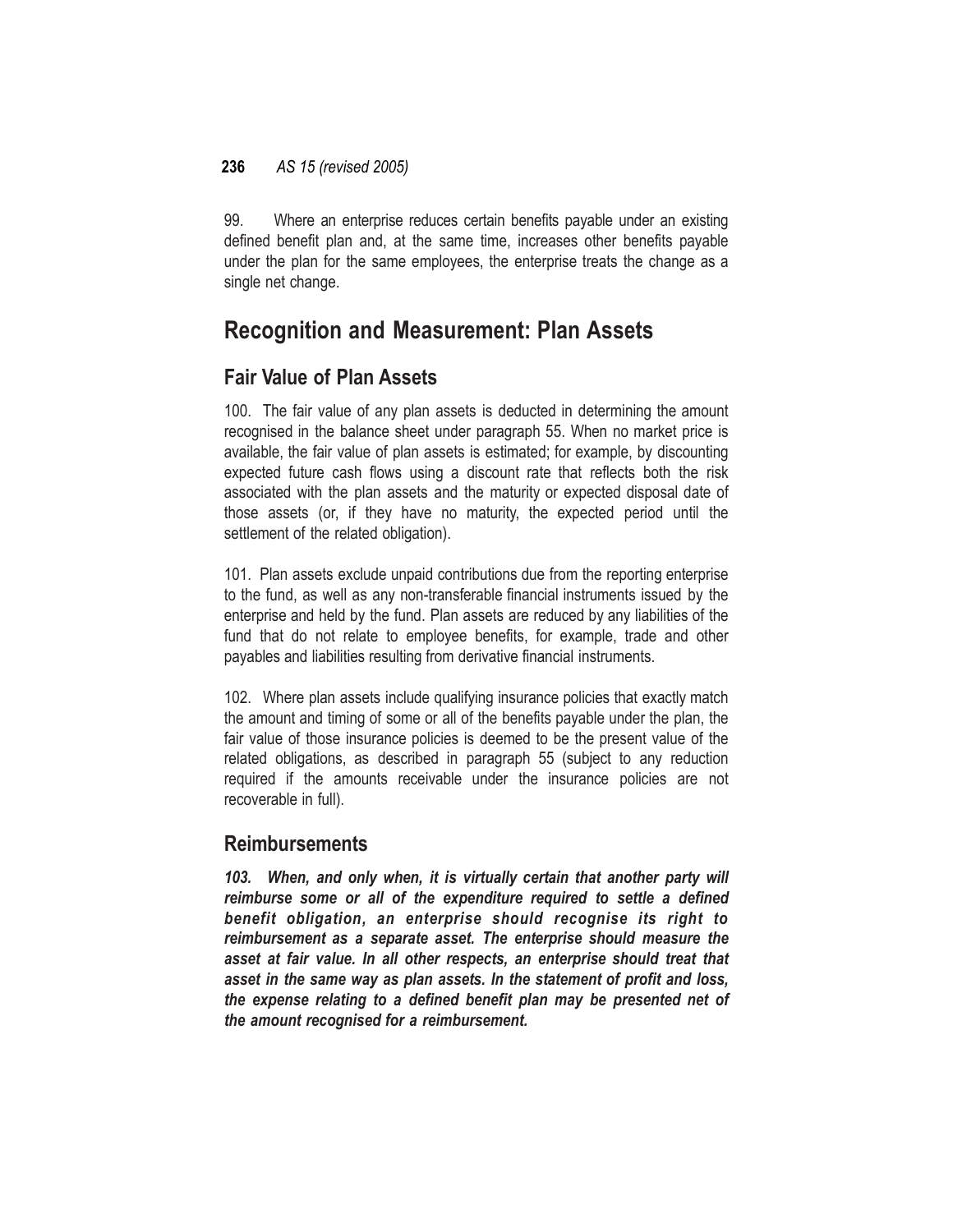104. Sometimes, an enterprise is able to look to another party, such as an insurer, to pay part or all of the expenditure required to settle a defined benefit obligation. Qualifying insurance policies, as defined in paragraph 7, are plan assets. An enterprise accounts for qualifying insurance policies in the same way as for all other plan assets and paragraph 103 does not apply (see paragraphs 40-43 and 102).

105. When an insurance policy is not a qualifying insurance policy, that insurance policy is not a plan asset. Paragraph 103 deals with such cases: the enterprise recognises its right to reimbursement under the insurance policy as a separate asset, rather than as a deduction in determining the defined benefit liability recognised under paragraph 55; in all other respects, including for determination of the fair value, the enterprise treats that asset in the same way as plan assets. Paragraph 120(f)(iii) requires the enterprise to disclose a brief description of the link between the reimbursement right and the related obligation.

| <b>Example Illustrating Paragraphs 103-105</b>                    |                         |
|-------------------------------------------------------------------|-------------------------|
|                                                                   | (Amount in Rs.) $\vert$ |
|                                                                   |                         |
| Liability recognised in balance sheet being the                   |                         |
| present value of obligation                                       | 1,258                   |
| Rights under insurance policies that exactly match the amount and |                         |
| timing of some of the benefits payable under the plan.            | 1,092                   |
| Those benefits have a present value of<br>Rs. 1,092               |                         |

106. If the right to reimbursement arises under an insurance policy that exactly matches the amount and timing of some or all of the benefits payable under a defined benefit plan, the fair value of the reimbursement right is deemed to be the present value of the related obligation, as described in paragraph 55 (subject to any reduction required if the reimbursement is not recoverable in full).

## **Return on Plan Assets**

*107. The expected return on plan assets is a component of the expense recognised in the statement of profit and loss. The difference between the expected return on plan assets and the actual return on plan assets is an actuarial gain or loss.*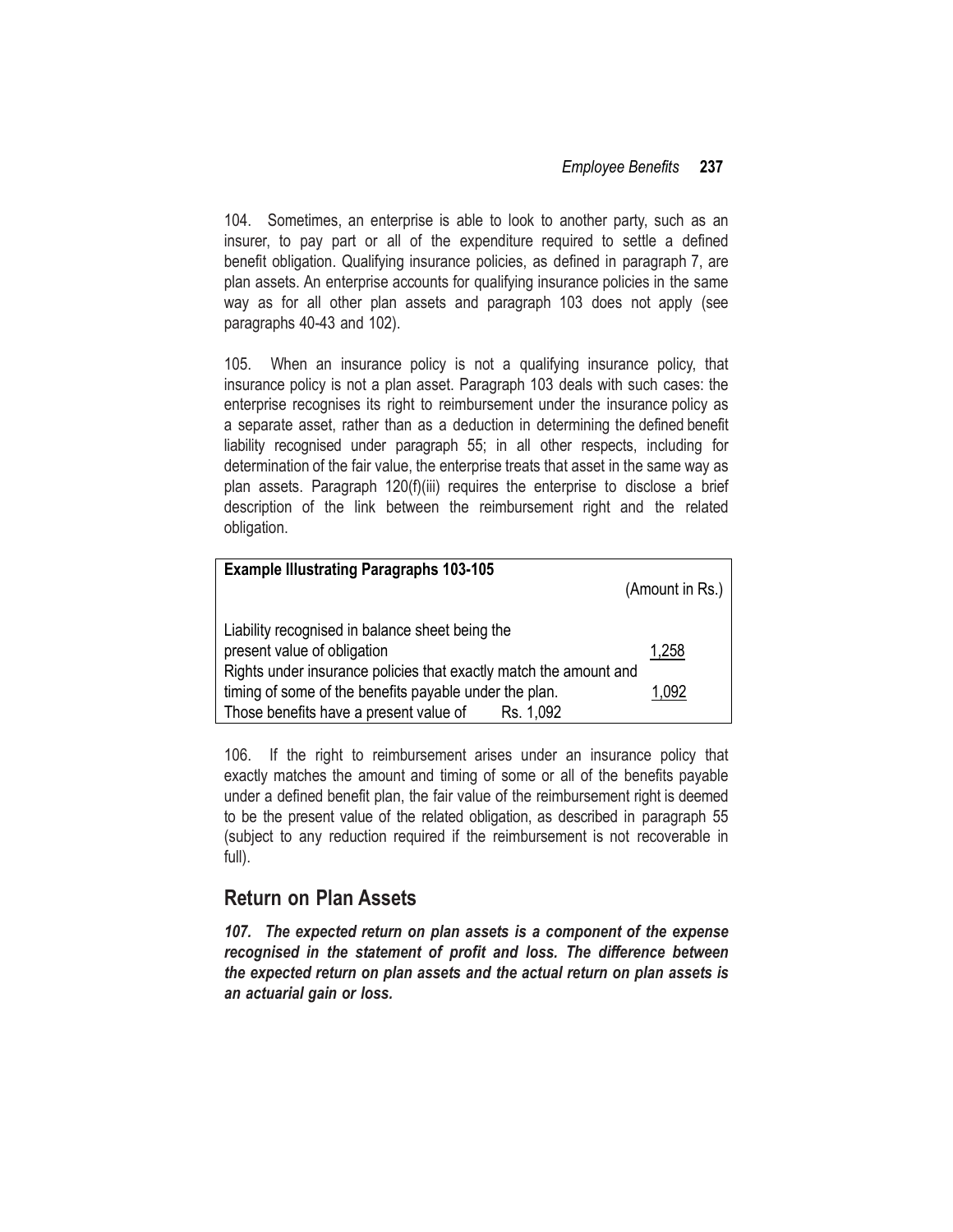108. The expected return on plan assets is based on market expectations, at the beginning of the period, for returns over the entire life of the related obligation. The expected return on plan assets reflects changes in the fair value of plan assets held during the period as a result of actual contributions paid into the fund and actual benefits paid out of the fund.

109. In determining the expected and actual return on plan assets, an enterprise deducts expected administration costs, other than those included in the actuarial assumptions used to measure the obligation.

### **Example Illustrating Paragraph 108**

At 1 January 20X1, the fair value of plan assets was Rs. 10,000. On 30 June 20X1, the plan paid benefits of Rs. 1,900 and received contributions of Rs. 4,900. At 31 December 20X1, the fair value of plan assets was Rs. 15,000 and the present value of the defined benefit obligation was Rs. 14,792. Actuarial losses on the obligation for 20X1 were Rs. 60.

At 1 January 20X1, the reporting enterprise made the following estimates, based on market prices at that date:

| % Interest and dividend income, after tax payable by the fund | 9.25   |
|---------------------------------------------------------------|--------|
| Realised and unrealised gains on plan assets (after tax)      | 2.00   |
| Administration costs                                          | (1.00) |
| Expected rate of return                                       | 10.25  |

*For 20X1, the expected and actual return on plan assets are as follows:*

|                                                                                                               | (Amount in Rs.) |
|---------------------------------------------------------------------------------------------------------------|-----------------|
| Return on Rs. 10,000 held for 12 months at 10.25%                                                             | 1.025           |
| Return on Rs. 3,000 held for six months at 5%<br>(equivalent to 10.25% annually, compounded every six months) | 150             |
| Expected return on plan assets for 20X1                                                                       | 1,175           |
| Fair value of plan assets at 31 December 20X1                                                                 | 15,000          |
| Less fair value of plan assets at 1 January 20X1                                                              | (10,00)         |
| Less contributions received                                                                                   | (4,900          |
| Add benefits paid                                                                                             | 1,900           |
| Actual return on plan assets                                                                                  | 2,000           |
| The difference between the expected return on plan assets (Rs. 1,175) and the                                 |                 |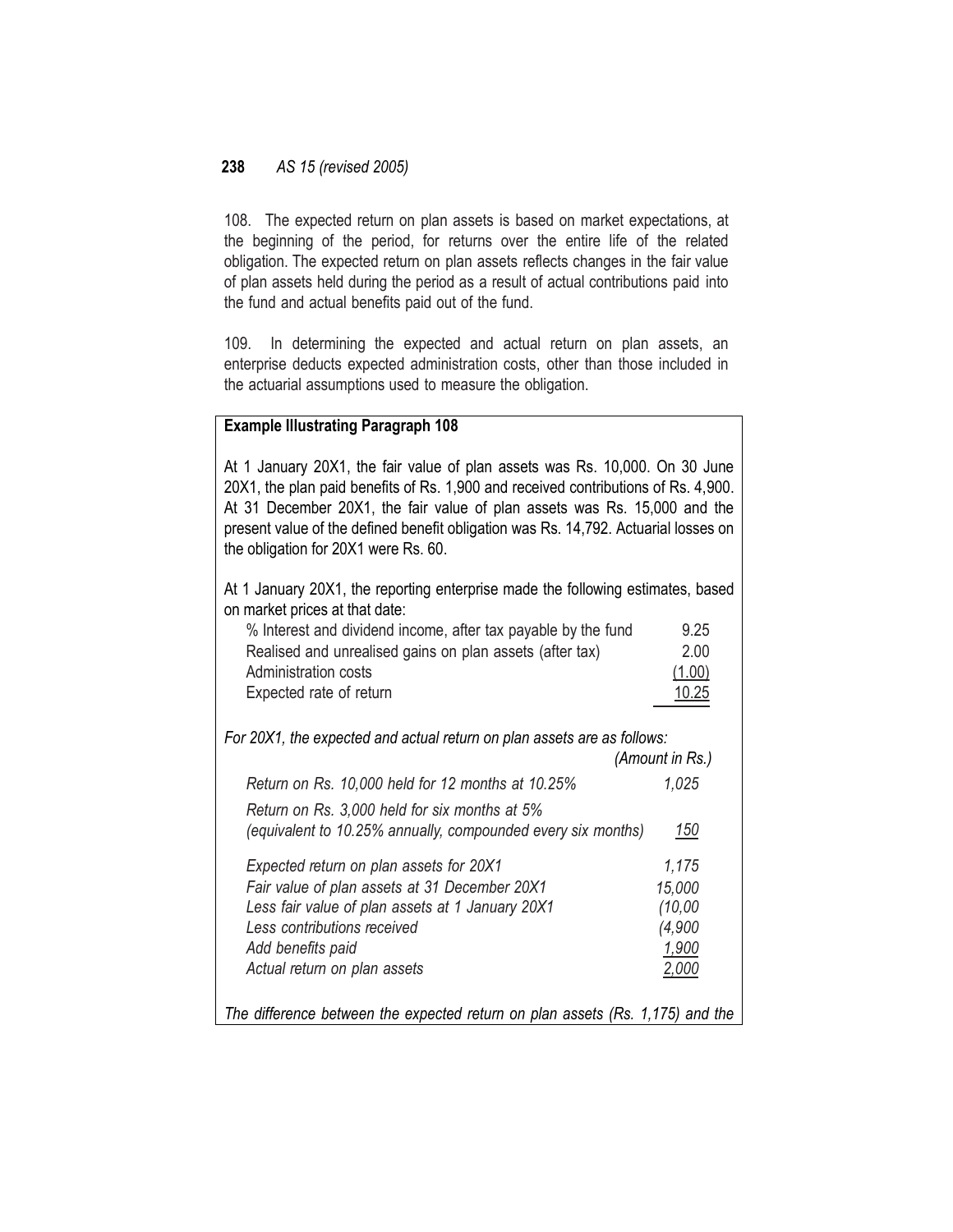*actual return on plan assets (Rs. 2,000) is an actuarial gain of Rs. 825. Therefore, the net actuarial gain of Rs. 765 (Rs. 825 – Rs. 60 (actuarial loss on the obligation)) would be recognised in the statement of profit and loss.*

*The expected return on plan assets for 20X2 will be based on market expectations at 1/1/X2 for returns over the entire life of the obligation.*

### **Curtailments and Settlements**

*110. An enterprise should recognise gains or losses on the curtailment or settlement of a defined benefit plan when the curtailment or settlement occurs. The gain or loss on a curtailment or settlement should comprise:*

- *(a) any resulting change in the present value of the defined benefit obligation;*
- *(b) any resulting change in the fair value of the plan assets;*
- *(c) any related past service cost that, under paragraph 94, had not previously been recognised.*

*111. Before determining the effect of a curtailment or settlement, an enterprise should remeasure the obligation (and the related plan assets, if any) using current actuarial assumptions (including current market interest rates and other current market prices).*

- 112. A curtailment occurs when an enterprise either:
	- (a) has a present obligation, arising from the requirement of a statute/ regulator or otherwise, to make a material reduction in the number of employees covered by a plan; or
	- (b) amends the terms of a defined benefit plan such that a material element of future service by current employees will no longer qualify for benefits, or will qualify only for reduced benefits.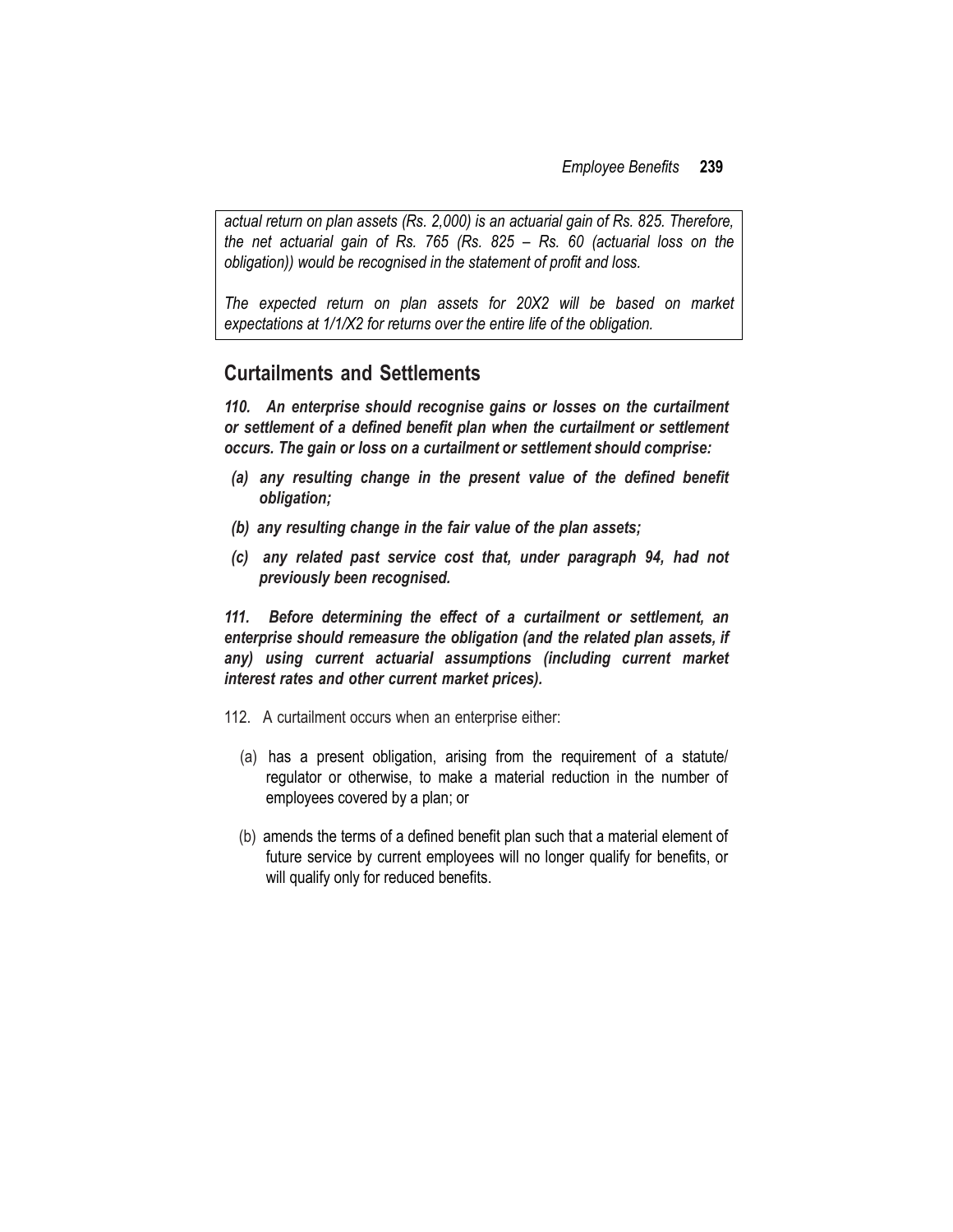A curtailment may arise from an isolated event, such as the closing of a plant, discontinuance of an operation or termination or suspension of a plan. An event is material enough to qualify as a curtailment if the recognition of a curtailment gain or loss would have a material effect on the financial statements. Curtailments are often linked with a restructuring. Therefore, an enterprise accounts for a curtailment at the same time as for a related restructuring.

113. A settlement occurs when an enterprise enters into a transaction that eliminates all further obligations for part or all of the benefits provided under a defined benefit plan, for example, when a lump-sum cash payment is made to, or on behalf of, plan participants in exchange for their rights to receive specified post-employment benefits.

114. In some cases, an enterprise acquires an insurance policy to fund some or all of the employee benefits relating to employee service in the current and prior periods. The acquisition of such a policy is not a settlement if the enterprise retains an obligation (see paragraph 40) to pay further amounts if the insurer does not pay the employee benefits specified in the insurance policy. Paragraphs 103-106 deal with the recognition and measurement of reimbursement rights under insurance policies that are not plan assets.

115. A settlement occurs together with a curtailment if a plan is terminated such that the obligation is settled and the plan ceases to exist. However, the termination of a plan is not a curtailment or settlement if the plan is replaced by a new plan that offers benefits that are, in substance, identical.

116. Where a curtailment relates only to some of the employees covered by a plan, or where only part of an obligation is settled, the gain or loss includes a proportionate share of the previously unrecognised past service cost (and of transitional amounts remaining unrecognised under paragraph 145(b)). The proportionate share is determined on the basis of the present value of the obligations before and after the curtailment or settlement, unless another basis is more rational in the circumstances.

### **Example Illustrating Paragraph 116**

An enterprise discontinues a business segment and employees of the discontinued segment will earn no further benefits. This is a curtailment without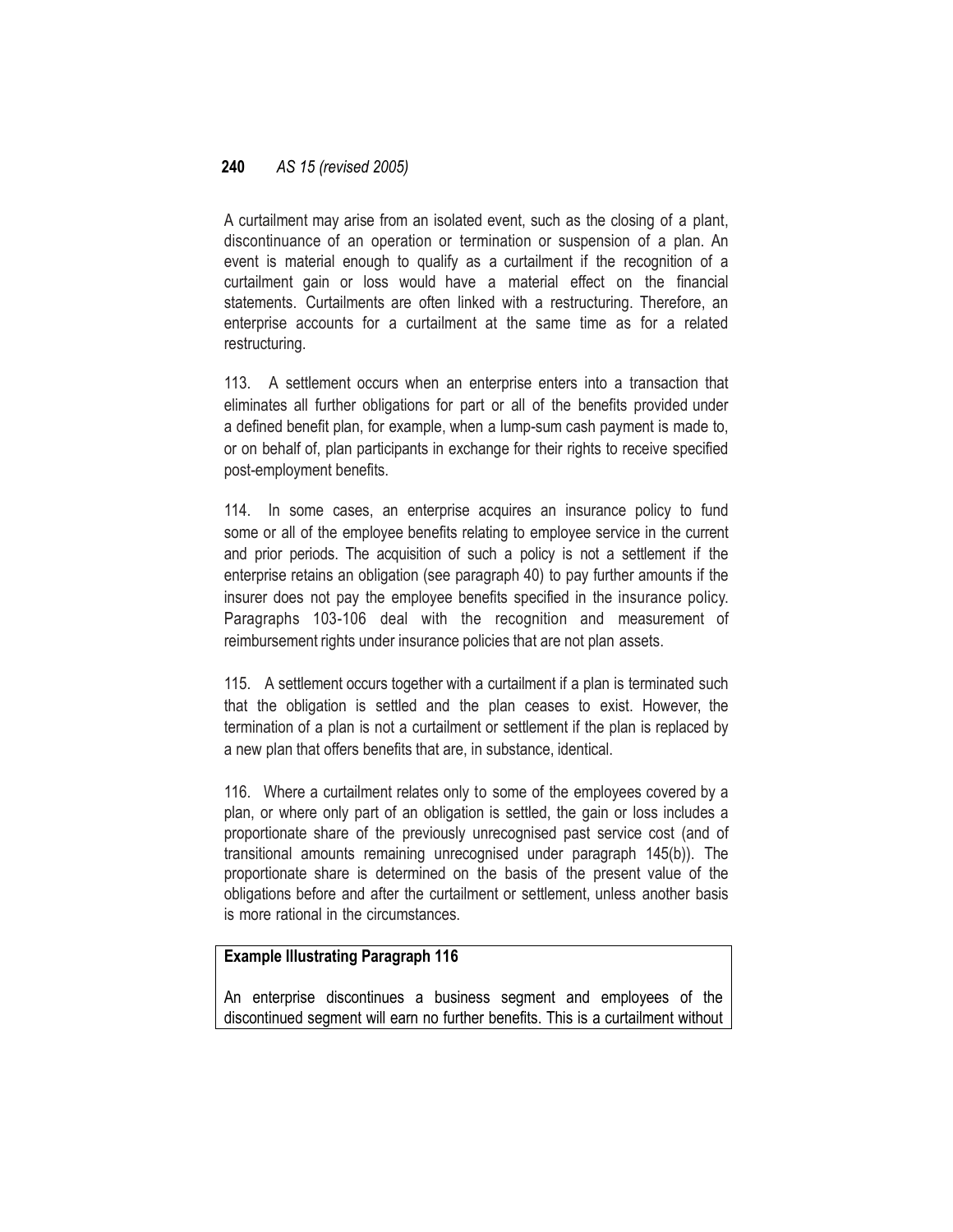a settlement. Using current actuarial assumptions (including current market interest rates and other current market prices) immediately before the curtailment, the enterprise has a defined benefit obligation with a net present value of Rs. 1,000 and plan assets with a fair value of Rs. 820 and unrecognised past service cost of Rs. 50. The enterprise had first adopted this Standard one year before. This increased the net liability by Rs. 100, which the enterprise chose to recognise over five years (see paragraph 145(b)). The curtailment reduces the net present value of the obligation by Rs. 100 to Rs. 900.

*Of the previously unrecognised past service cost and transitional amounts, 10% (Rs. 100/Rs. 1000) relates to the part of the obligation that was eliminated through the curtailment. Therefore, the effect of the curtailment is as follows:*

|                                                             | Before<br>curtailment | Curtailment<br>gain | (Amount in Rs.)<br>After<br>curtailment |
|-------------------------------------------------------------|-----------------------|---------------------|-----------------------------------------|
| Net present value of obligation                             | 1,000                 | (100)               | 900                                     |
| Fair value of plan assets                                   | (820)                 |                     | (820)                                   |
|                                                             | 180                   | (100)               | 80                                      |
| Unrecognised past service cost<br>Unrecognised transitional | (50)                  | 5                   | (45)                                    |
| amount (100x4/5)<br>Net liability recognised in             | (80)                  | 8                   | (72)                                    |
| balance sheet                                               | (50)                  | (87)                | (37)                                    |
| $\Lambda_{\text{max}}$ and $\Lambda_{\text{max}}$           |                       |                     |                                         |

An asset of Rs. 37 will be recognised (it is assumed that the amount under paragraph 59(b) is higher than Rs. 37).

*Provided that a Small and Medium-sized Company and a Small and Medium-sized Enterprise (Levels III and II non-company entities), as defined in Appendix I to this Compendium, whose average number of persons employed during the year is 50 or more, may not apply the recognition and measurement principles laid down in paragraphs 50 to 116 in respect of accounting for defined benefit plans. However, such companies/enterprises should actuarially determine and provide for the accrued liability in respect of defined benefit plans as follows:*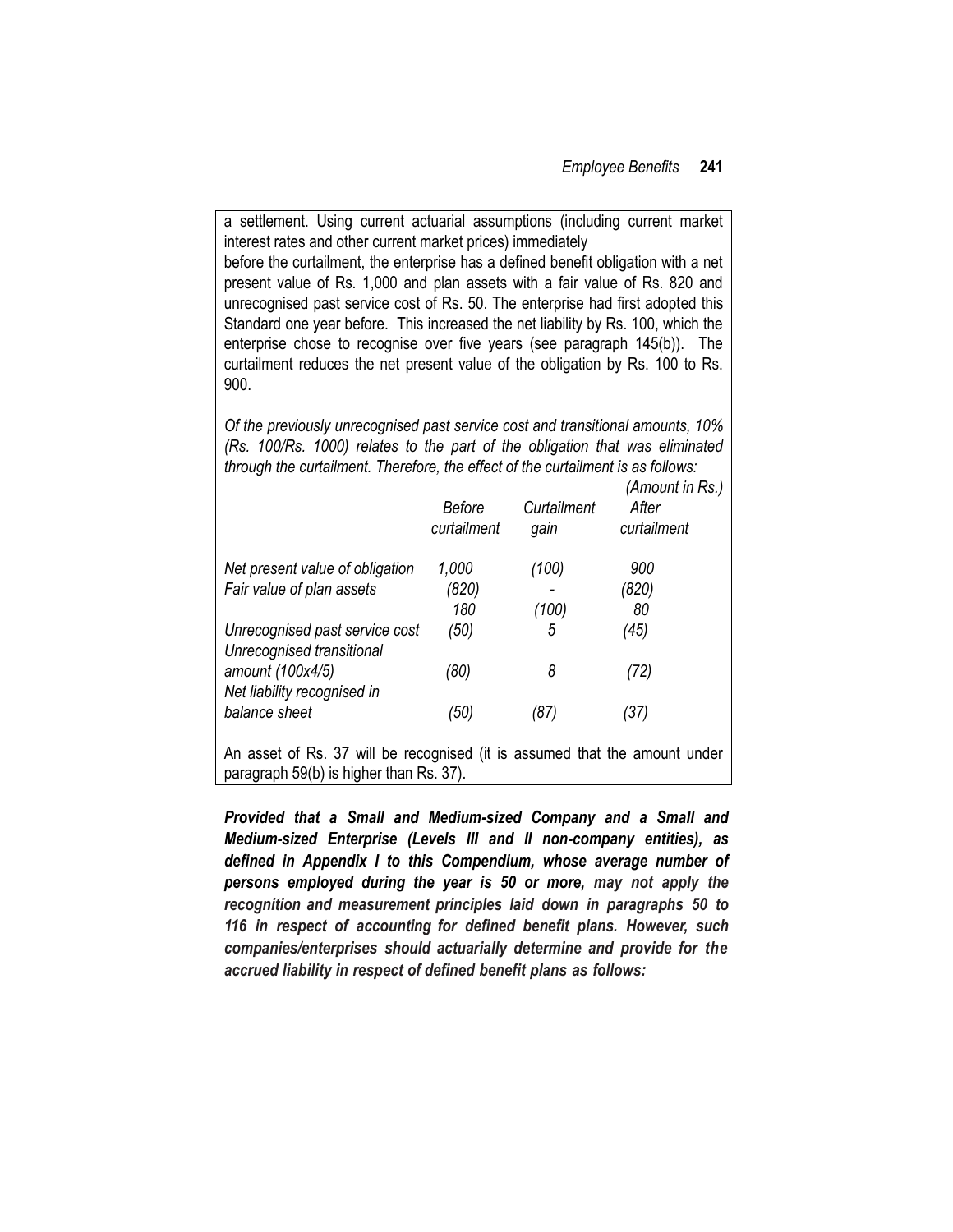- *• The method used for actuarial valuation should be the Projected Unit Credit Method; and*
- *The discount rate used should be determined by reference to market yields at the balance sheet date on government bonds as per paragraph 78 of the Standard.*

*Provided further that a Small and Medium-sized Enterprise (Levels III and II non-company entities), as defined in Appendix 1 to this Compendium, whose average number of persons employed during the year is less than 50 and Micro Enterprises (Level IV Non-company entities) may not apply the recognition and measurement principles as laid down in paragraphs 50 to 116 in respect of accounting for defined benefit plans. However, such*  enterprises may calculate and account for the accrued liability under the *defined benefit plans by reference to some other rational method, e.g., a method based on the assumption that such benefits are payable to all employees at the end of the accounting year.*

# **Presentation**

## **Offset**

*117. An enterprise should offset an asset relating to one plan against a liability relating to another plan when, and only when, the enterprise:*

- *(a) has a legally enforceable right to use a surplus in one plan to settle obligations under the other plan; and*
- *(b) intends either to settle the obligations on a net basis, or to realise the surplus in one plan and settle its obligation under the other plan simultaneously.*

## **Financial Components of Post-employment Benefit Costs**

118. This Standard does not specify whether an enterprise should present current service cost, interest cost and the expected return on plan assets as components of a single item of income or expense on the face of the statement of profit and loss.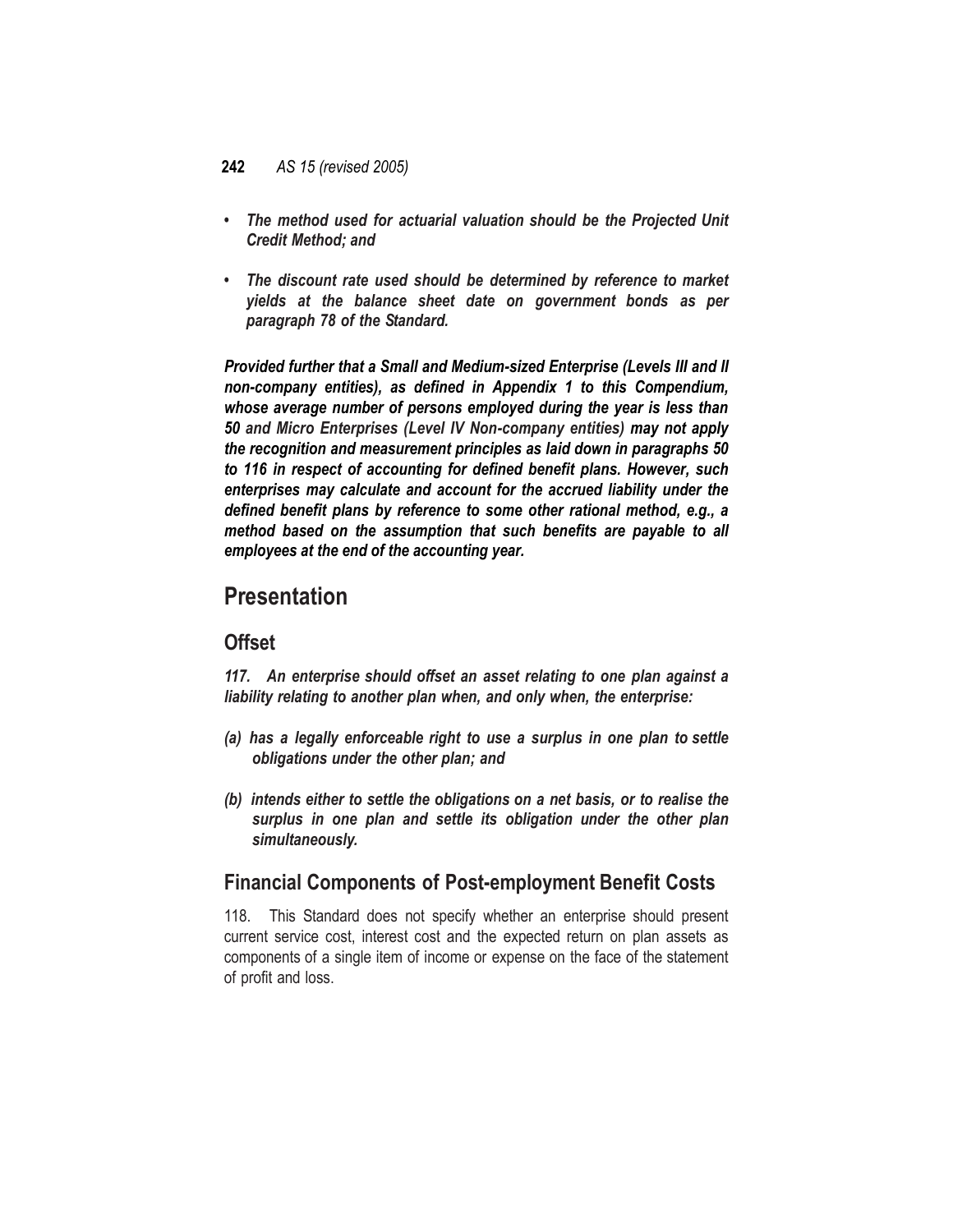*Provided that a Small and Medium-sized company and a Micro, Small and Medium-sized Enterprise (Levels IV, III and II non-company entities), as defined in Appendix 1 to this Compendium, may not apply the presentation requirements laid down in paragraphs 117 to 118 of the Standard in respect of accounting for defined benefit plans.*

### **Disclosure**

*119. An enterprise should disclose information that enables users of financial statements to evaluate the nature of its defined benefit plans and the financial effects of changes in those plans during the period.*

*120. An enterprise should disclose the following information about defined benefit plans:*

- *(a) the enterprise's accounting policy for recognising actuarial gains and losses.*
- *(b) a general description of the type of plan.*
- *(c) a reconciliation of opening and closing balances of the present value of the defined benefit obligation showing separately, if applicable, the effects during the period attributable to each of the following:*
	- *(i) current service cost,*
	- *(ii) interest cost,*
	- *(iii) contributions by plan participants,*
	- *(iv) actuarial gains and losses,*
	- *(v) foreign currency exchange rate changes on plans measured in a currency different from the enterprise's reporting currency,*
	- *(vi) benefits paid,*
	- *(vii) past service cost,*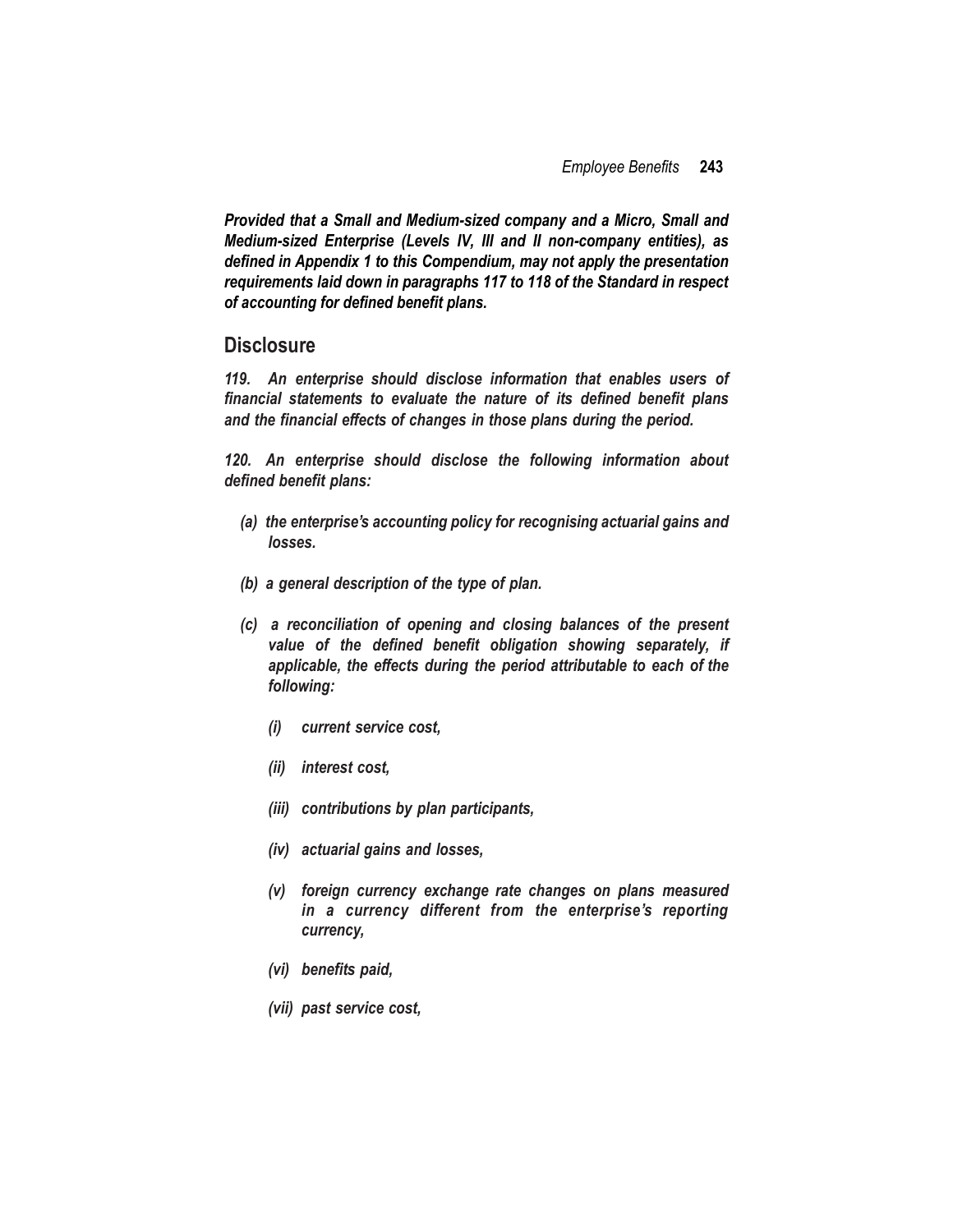*(viii) amalgamations,*

- *(ix) curtailments, and*
- *(x) settlements.*
- *(d) an analysis of the defined benefit obligation into amounts arising from plans that are wholly unfunded and amounts arising from plans that are wholly or partly funded.*
- *(e) a reconciliation of the opening and closing balances of the fair value of plan assets and of the opening and closing balances of any reimbursement right recognised as an asset in accordance with paragraph 103 showing separately, if applicable, the effects during the period attributable to each of the following:*
	- *(i) expected return on plan assets,*
	- *(ii) actuarial gains and losses,*
	- *(iii) foreign currency exchange rate changes on plans measured in a currency different from the enterprise's reporting currency,*
	- *(iv) contributions by the employer,*
	- *(v) contributions by plan participants,*
	- *(vi) benefits paid,*
	- *(vii) amalgamations, and*
	- *(viii) settlements.*
- *(f) a reconciliation of the present value of the defined benefit obligation in (c) and the fair value of the plan assets in (e) to the assets and liabilities recognised in the balance sheet, showing at least:*
	- *(i) the past service cost not yet recognised in the balance sheet (see paragraph 94);*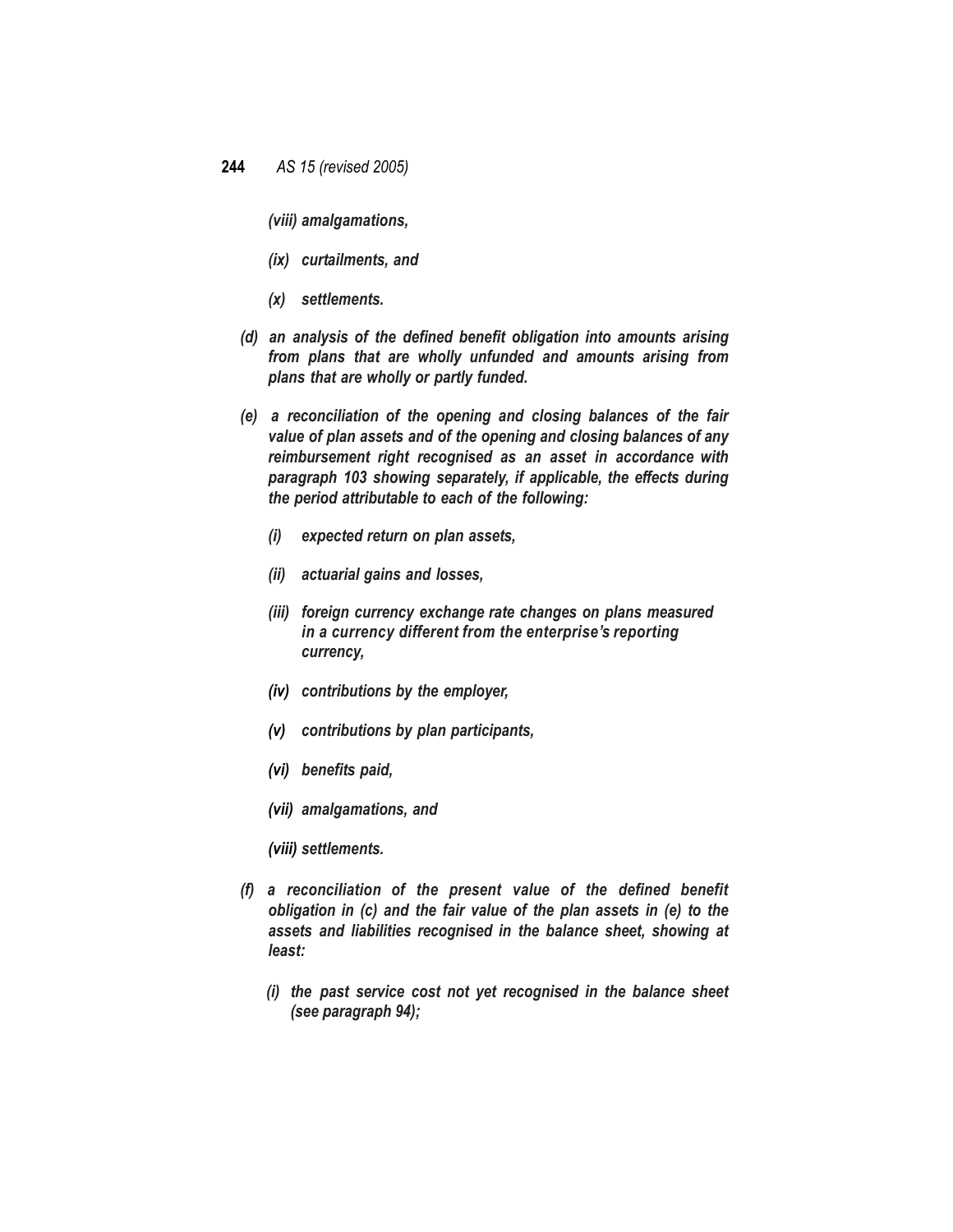- *(ii) any amount not recognised as an asset, because of the limit in paragraph 59(b);*
- *(iii) the fair value at the balance sheet date of any reimbursement right recognised as an asset in accordance with paragraph 103 (with a brief description of the link between the reimbursement right and the related obligation); and*
- *(iv) the other amounts recognised in the balance sheet.*
- *(g) the total expense recognised in the statement of profit and loss for each of the following, and the line item(s) of the statement of profit and loss in which they are included:*
	- *(i) current service cost;*
	- *(ii) interest cost;*
	- *(iii) expected return on plan assets;*
	- *(iv) expected return on any reimbursement right recognised as an asset in accordance with paragraph 103;*
	- *(v) actuarial gains and losses;*
	- *(vi) past service cost;*
	- *(vii) the effect of any curtailment or settlement; and*
	- *(viii) the effect of the limit in paragraph 59 (b), i.e., the extent to which the amount determined in accordance with paragraph 55 (if negative) exceeds the amount determined in accordance with paragraph 59 (b).*
- *(h) for each major category of plan assets, which should include, but is not limited to, equity instruments, debt instruments, property, and all other assets, the percentage or amount that each major category constitutes of the fair value of the total plan assets.*
- *(i) the amounts included in the fair value of plan assets for:*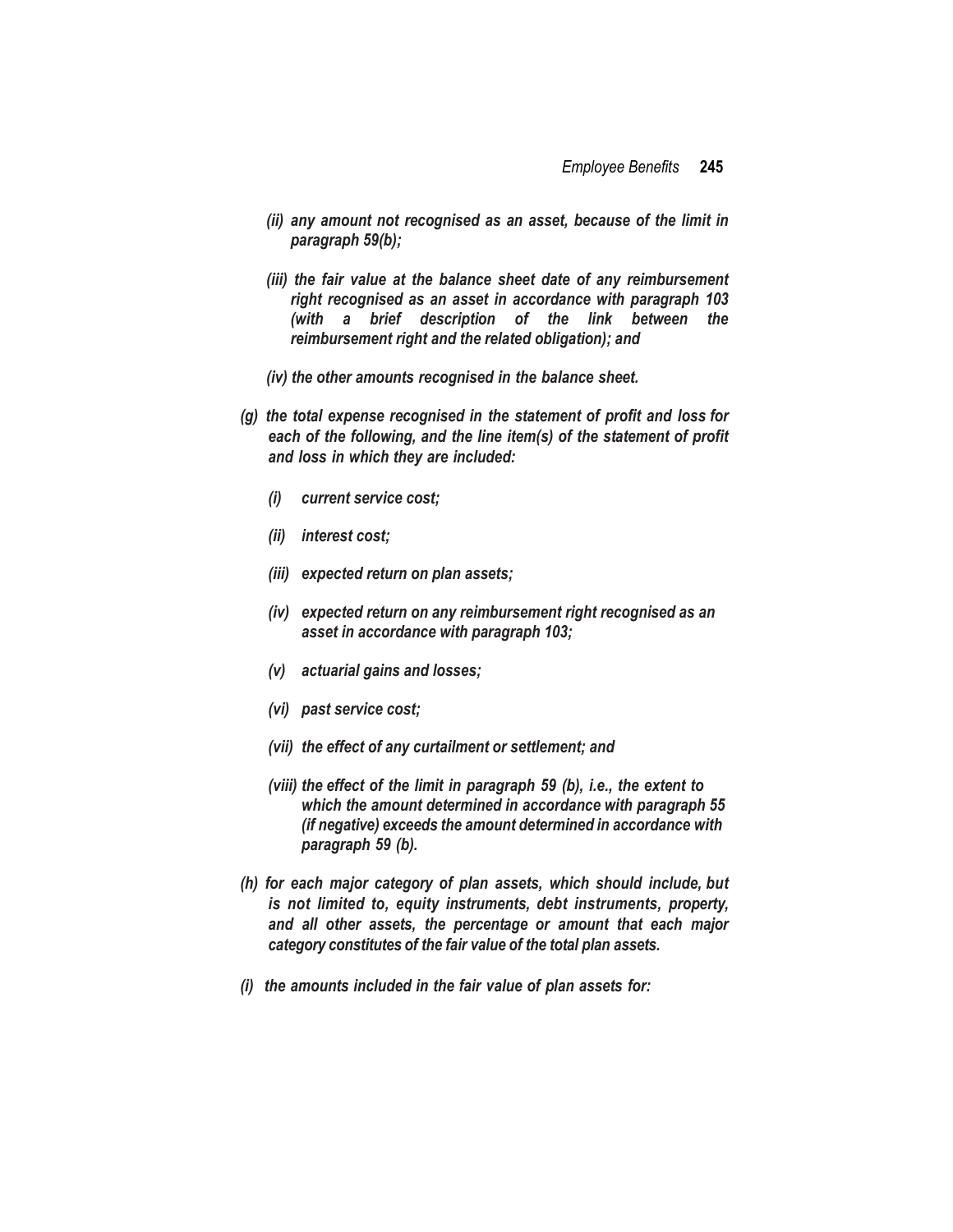*(i) each category of the enterprise's own financial instruments; and*

- *(ii) any property occupied by, or other assets used by, the enterprise.*
- *(j) a narrative description of the basis used to determine the overall expected rate of return on assets, including the effect of the major categories of plan assets.*
- *(k) the actual return on plan assets, as well as the actual return on any reimbursement right recognised as an asset in accordance with paragraph 103.*
- *(l) the principal actuarial assumptions used as at the balance sheet date, including, where applicable:*
	- *(i) the discount rates;*
	- *(ii) the expected rates of return on any plan assets for the periods presented in the financial statements;*
	- *(iii) the expected rates of return for the periods presented in the financial statements on any reimbursement right recognised as an asset in accordance with paragraph 103;*
	- *(iv) medical cost trend rates; and*
	- *(v) any other material actuarial assumptions used.*

*An enterprise should disclose each actuarial assumption in absolute terms (for example, as an absolute percentage) and not just as a margin between different percentages or other variables.*

*Apart from the above actuarial assumptions, an enterprise should include an assertion under the actuarial assumptions to the effect that estimates of future salary increases, considered in actuarial valuation, take account of inflation, seniority, promotion and other relevant factors, such as supply and demand in the employment market.*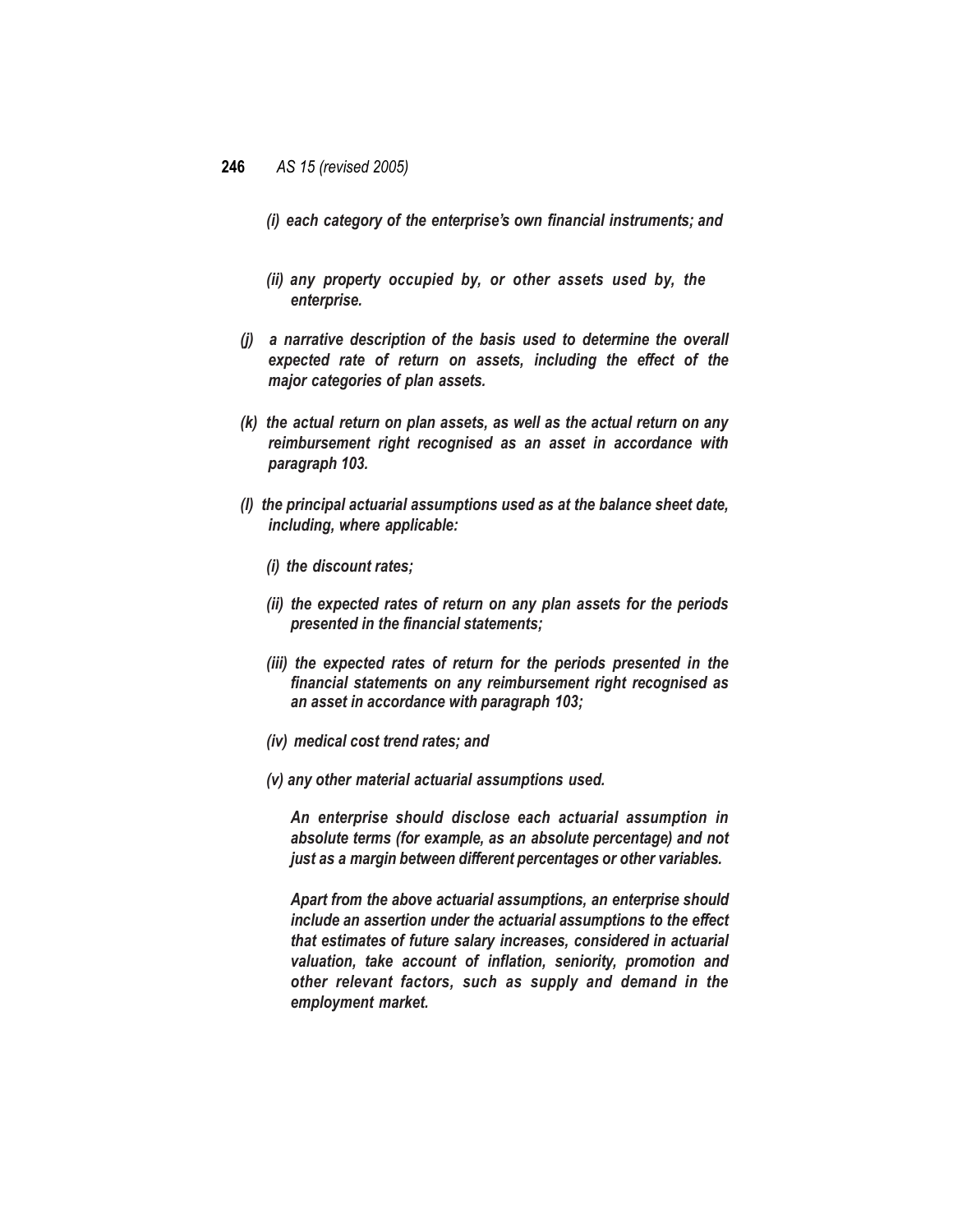- *(m) the effect of an increase of one percentage point and the effect of a decrease of one percentage point in the assumed medical cost trend rates on:*
	- *(i) the aggregate of the current service cost and interest cost components of net periodic post-employment medical costs; and*
	- *(ii) the accumulated post-employment benefit obligation for medical costs.*

*For the purposes of this disclosure, all other assumptions should be held constant. For plans operating in a high inflation environment, the disclosure should be the effect of a percentage increase or decrease in the assumed medical cost trend rate of a significance similar to one percentage point in a low inflation environment.*

- *(n) the amounts for the current annual period and previous four annual periods of:*
	- *(i) the present value of the defined benefit obligation, the fair value of the plan assets and the surplus or deficit in the plan; and*
	- *(ii) the experience adjustments arising on:*
		- *(A) the plan liabilities expressed either as (1) an amount or (2) a percentage of the plan liabilities at the balance sheet date, and*
		- *(B) the plan assets expressed either as (1) an amount or (2) a percentage of the plan assets at the balance sheet date.*
- *(o) the employer's best estimate, as soon as it can reasonably be determined, of contributions expected to be paid to the plan during the annual period beginning after the balance sheet date.*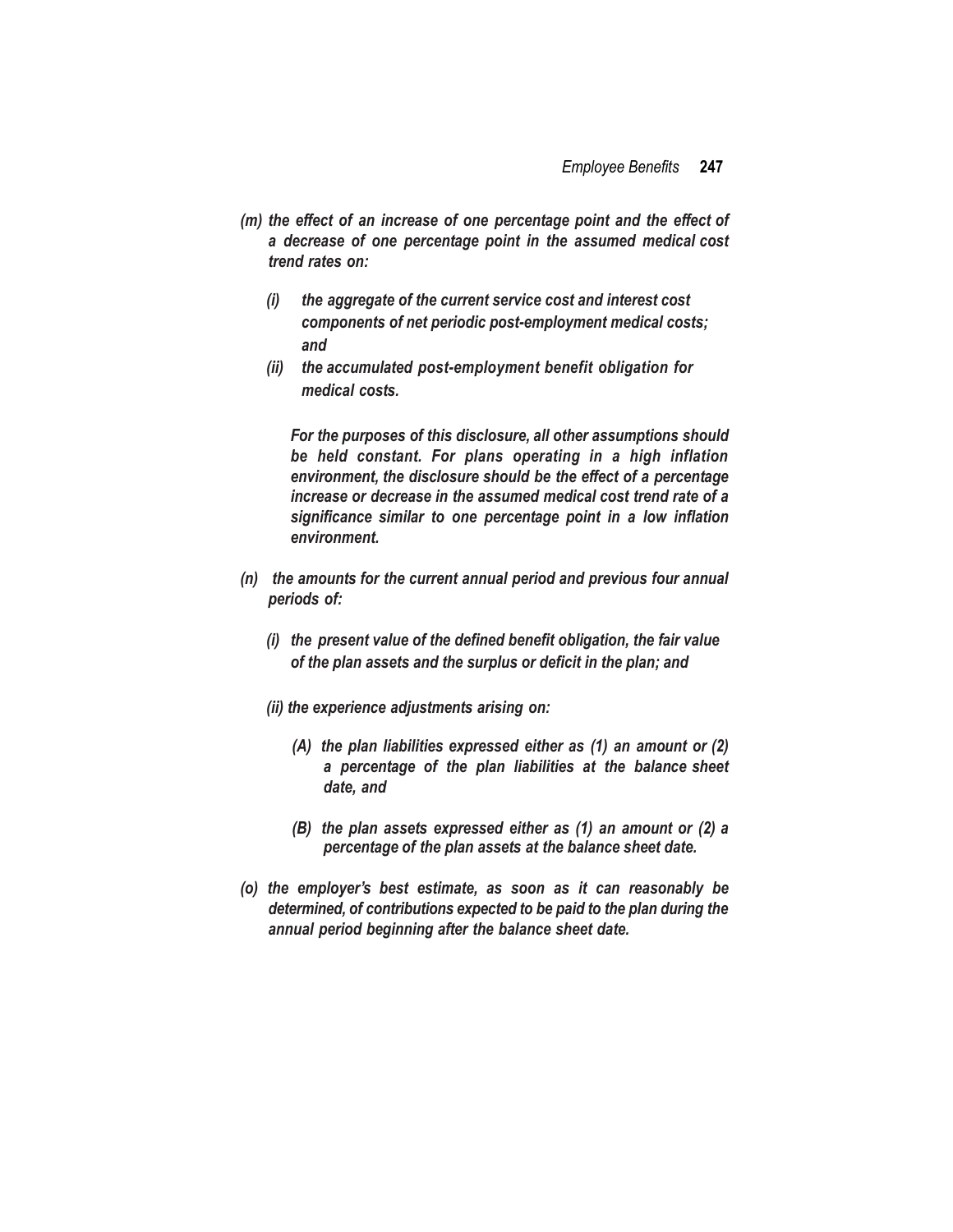121. Paragraph 120(b) requires a general description of the type of plan. Such a description distinguishes, for example, flat salary pension plans from final salary pension plans and from post-employment medical plans. The description of the plan should include informal practices that give rise to other obligations included in the measurement of the defined benefit obligation in accordance with paragraph 53. Further detail is not required.

122. When an enterprise has more than one defined benefit plan, disclosures may be made in total, separately for each plan, or in such groupings as are considered to be the most useful. It may be useful to distinguish groupings by criteria such as the following:

- (a) the geographical location of the plans, for example, by distinguishing domestic plans from foreign plans; or
- (b) whether plans are subject to materially different risks, for example, by distinguishing flat salary pension plans from final salary pension plans and from post-employment medical plans.

When an enterprise provides disclosures in total for a grouping of plans, such disclosures are provided in the form of weighted averages or of relatively narrow ranges.

123. Paragraph 30 requires additional disclosures about multi-employer defined benefit plans that are treated as if they were defined contribution plans.

124. Where required by AS 18, *Related Party Disclosures,* an enterprise discloses information about:

- (a) related party transactions with post-employment benefit plans; and
- (b) post-employment benefits for key management personnel.

125. Where required by AS 29, *Provisions, Contingent Liabilities and Contingent Assets* an enterprise discloses information about contingent liabilities arising from post-employment benefit obligations.

### **Illustrative Disclosures**

126. Illustration II attached to the Standard contains illustrative disclosures.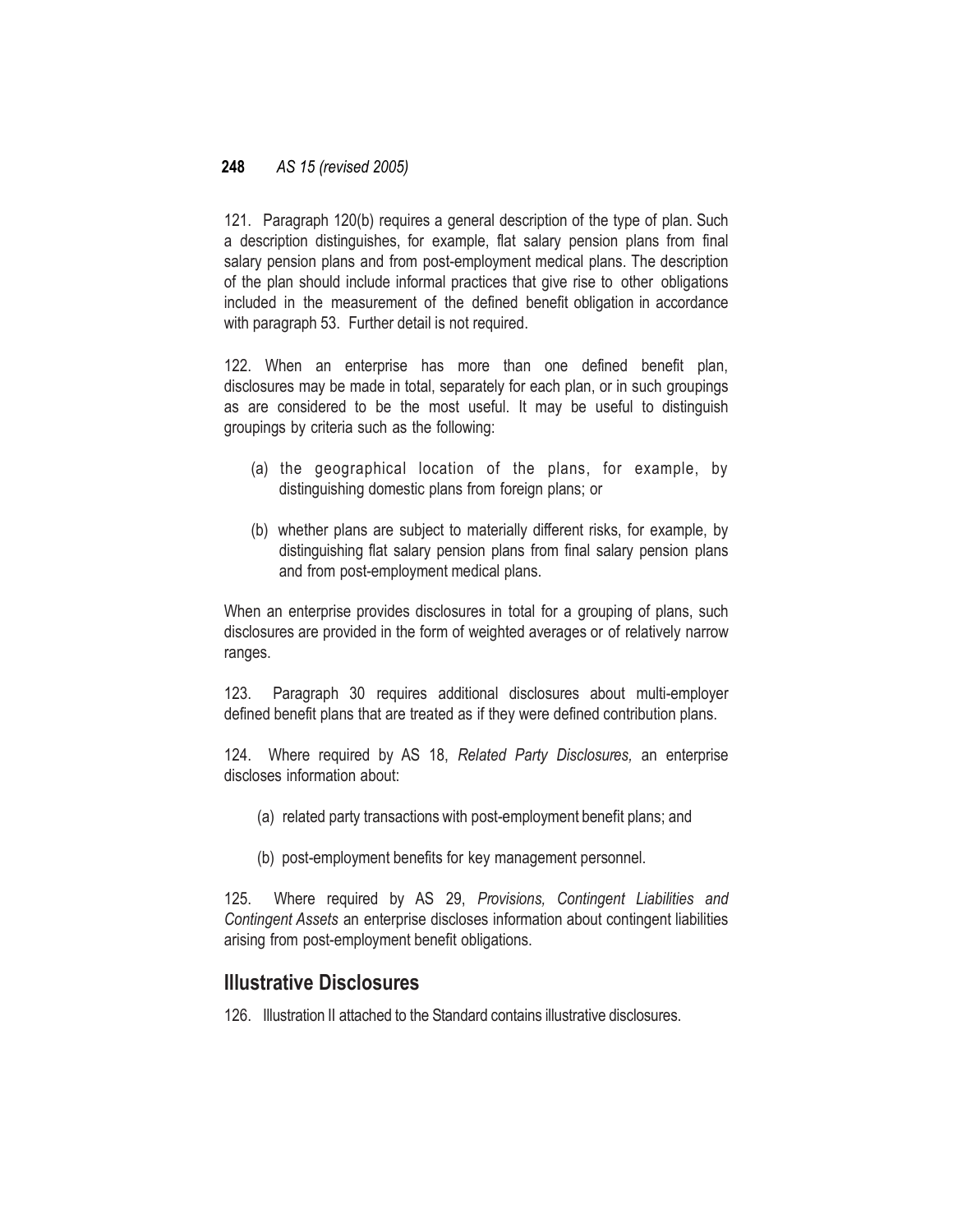*Provided that a Small and Medium-sized Company and a Micro, Small and Medium-sized Enterprise (Levels IV, III and II non-company entities), as defined in Appendix 1 to this Compendium, may not apply the disclosure requirements laid down in paragraphs 119 to 123 of the Standard in respect of accounting for defined benefit plans. However, such company/ enterprise, except a Small and Medium-sized Enterprise (Levels III and II non-company entities) whose average number of persons employed during the year are less than 50 and Micro Enterprise (Level IV non-company entities), should disclose actuarial assumptions as per paragraph 120(l) of the Standard.*

## **Other Long-term Employee Benefits**

- 127. Other long-term employee benefits include, for example:
	- (a) long-term compensated absences such as long-service or sabbatical leave;
	- (b) jubilee or other long-service benefits;
	- (c) long-term disability benefits;
	- (d) profit-sharing and bonuses payable twelve months or more after the end of the period in which the employees render the related service; and
	- (e) deferred compensation paid twelve months or more after the end of the period in which it is earned.

128. In case of other long-term employee benefits, the introduction of, or changes to, other long-term employee benefits rarely causes a material amount of past service cost. For this reason, this Standard requires a simplified method of accounting for other long-term employee benefits. This method differs from the accounting required for post-employment benefits insofar as that all past service cost is recognised immediately.

## **Recognition and Measurement**

*129. The amount recognised as a liability for other long-term employee benefits should be the net total of the following amounts:*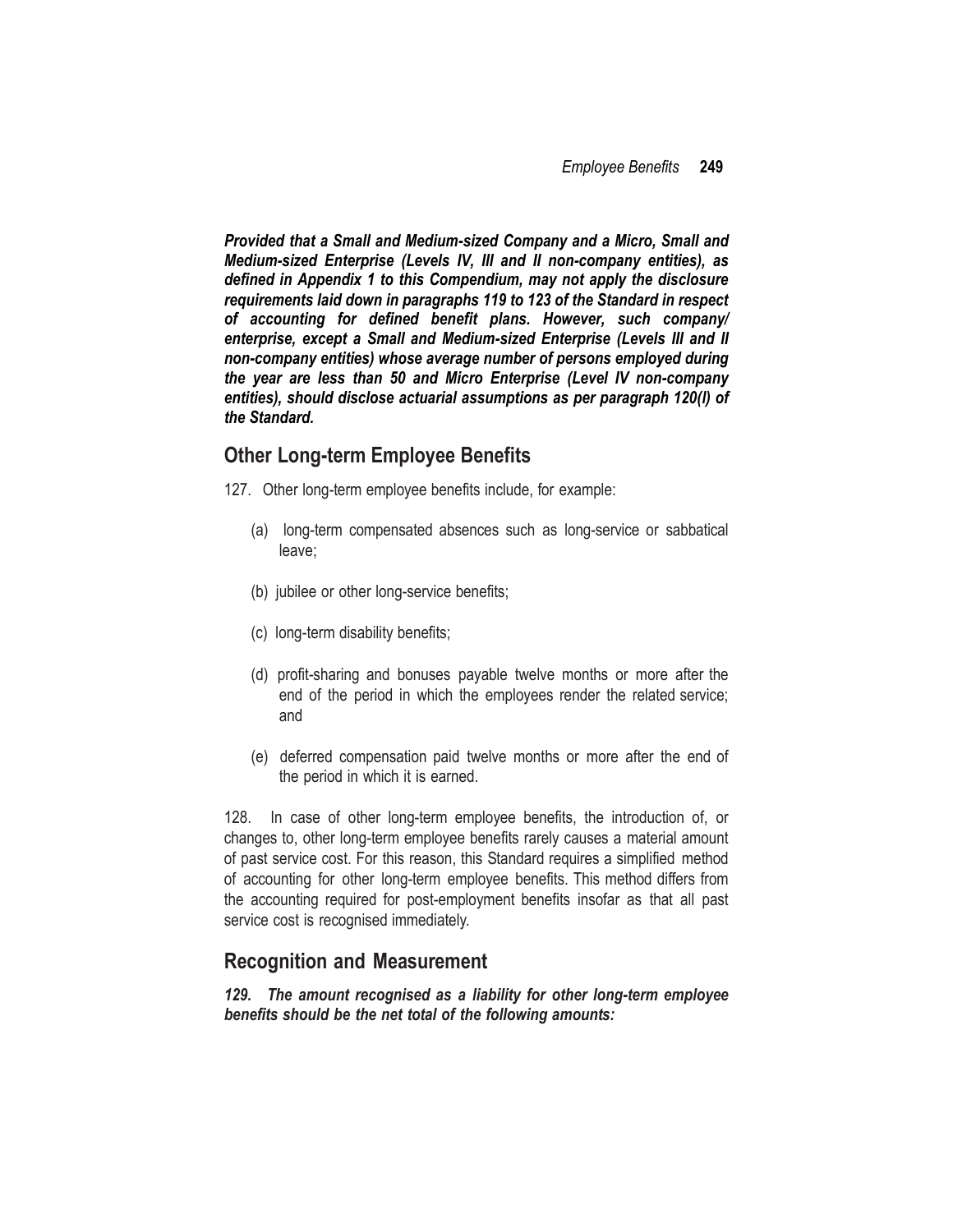- *(a) the present value of the defined benefit obligation at the balance sheet date (see paragraph 65);*
- *(b) minus the fair value at the balance sheet date of plan assets (if any) out of which the obligations are to be settled directly (see paragraphs 100-102).*

*In measuring the liability, an enterprise should apply paragraphs 49-91, excluding paragraphs 55 and 61. An enterprise should apply paragraph 103 in recognising and measuring any reimbursement right.*

*130. For other long-term employee benefits, an enterprise should recognise the net total of the following amounts as expense or (subject to paragraph 59) income, except to the extent that another Accounting Standard requires or permits their inclusion in the cost of an asset:*

- *(a) current service cost (see paragraphs 64-91);*
- *(b) interest cost (see paragraph 82);*
- *(c) the expected return on any plan assets (see paragraphs 107-109) and on any reimbursement right recognised as an asset (see paragraph 103);*
- *(d) actuarial gains and losses, which should all be recognised immediately;*
- *(e) past service cost, which should all be recognised immediately; and*
- *(f) the effect of any curtailments or settlements (see paragraphs 110 and 111).*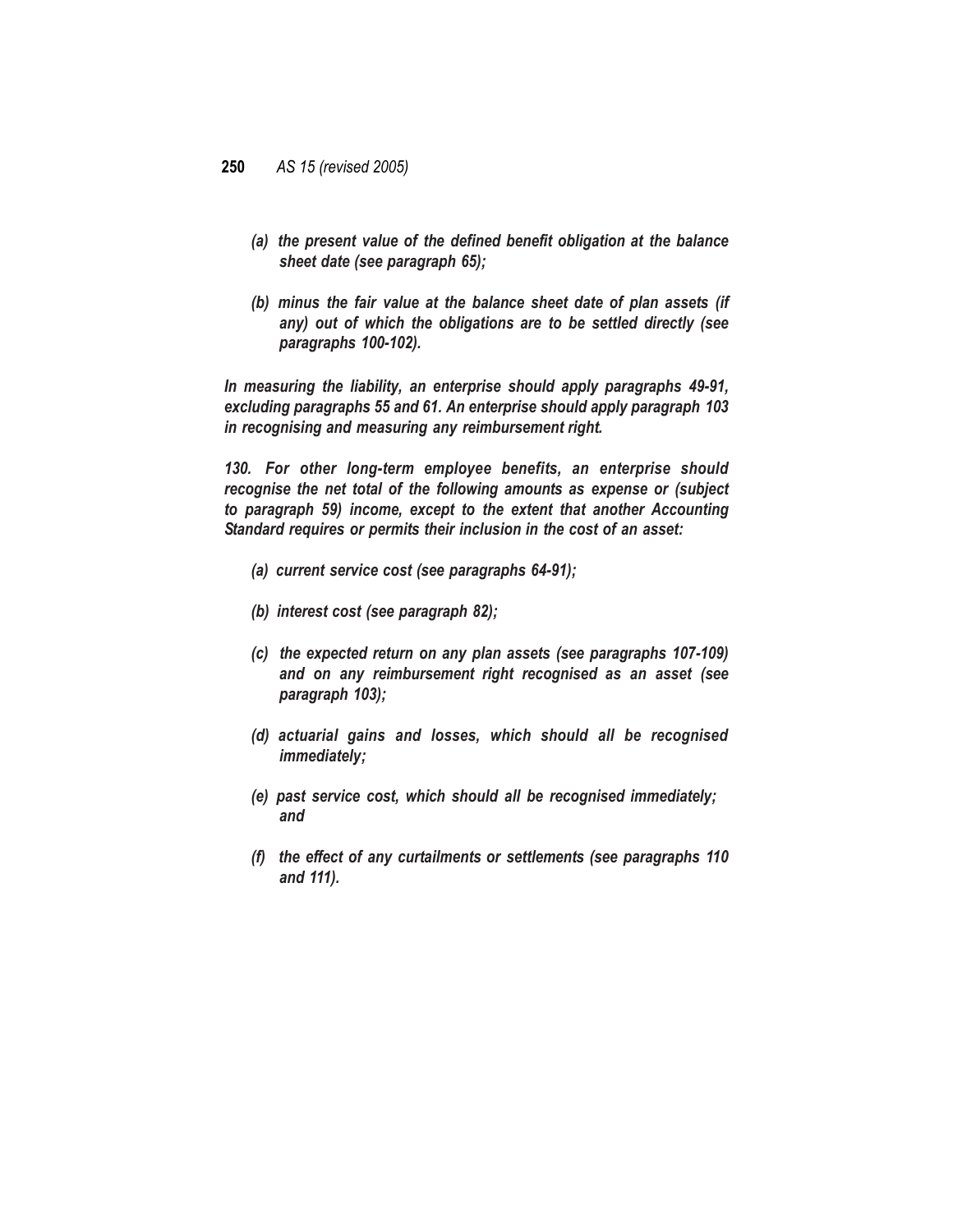131. One form of other long-term employee benefit is long-term disability benefit. If the level of benefit depends on the length of service, an obligation arises when the service is rendered. Measurement of that obligation reflects the probability that payment will be required and the length of time for which payment is expected to be made. If the level of benefit is the same for any disabled employee regardless of years of service, the expected cost of those benefits is recognised when an event occurs that causes a long-term disability.

*Provided that a Small and Medium-sized Company and a Small and Medium-sized Enterprise (Levels III and II non-company entities), as defined in Appendix I to this Compendium, whose average number of persons employed during the year is 50 or more, may not apply the recognition and measurement principles laid down in paragraphs 129 to 131 in respect of accounting for other long-term employee benefits. However, such companies/ enterprises should actuarially determine and provide for accrued liability in respect of other long-term employee benefits as follows:*

*• The method used for actuarial valuation should be the Projected Unit Credit Method; and*

*• The discount rate used should be determined by reference to market yields at the balance sheet date on government bonds as per paragraph 78 of the Standard.*

*Provided further that a Small and Medium-sized Enterprise (Levels II and III non-corporate entities), as defined in Appendix I to this Compendium, whose average number of persons employed during the year is less than 50 and Micro Enterprises (Level IV Non-company entities) may not apply the recognition and measurement principles as laid down in paragraphs 129 to 131 in respect of accounting for other long-term employee benefits. However, such enterprises may calculate and account for the accrued liability under the other long-term employee benefits by reference to some other rational method, e.g., a method based on the assumption that such benefits are payable to all employees at the end of the accounting year.*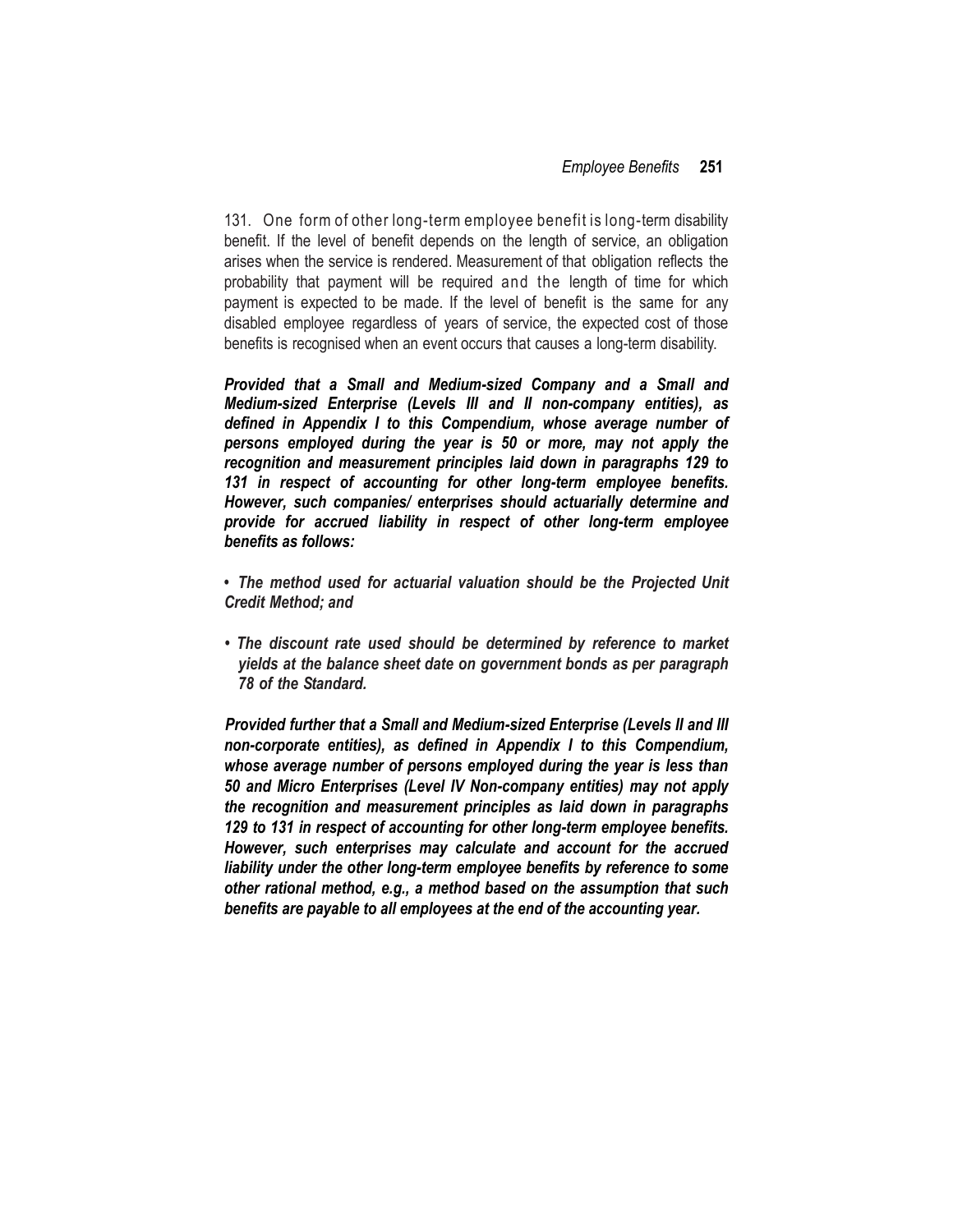## **Disclosure**

132. Although this Standard does not require specific disclosures about other long-term employee benefits, other Accounting Standards may require disclosures, for example, where the expense resulting from such benefits is of such size, nature or incidence that its disclosure is relevant to explain the performance of the enterprise for the period (see AS 5, *Net Profit or Loss for the Period, Prior Period Items and Changes in Accounting Policies*). Where required by AS 18 *Related Party Disclosures* an enterprise discloses information about other longterm employee benefits for key management personnel.

## **Termination Benefits**

133. This Standard deals with termination benefits separately from other employee benefits because the event which gives rise to an obligation is the termination rather than employee service.

## **Recognition**

*134. An enterprise should recognise termination benefits as a liability and an expense when, and only when:*

- *(a) the enterprise has a present obligation as a result of a past event;*
- *(b) it is probable that an outflow of resources embodying economic benefits will be required to settle the obligation; and*
- *(c) a reliable estimate can be made of the amount of the obligation.*

135. An enterprise may be committed, by legislation, by contractual or other agreements with employees or their representatives or by an obligation based on business practice, custom or a desire to act equitably, to make payments (or provide other benefits) to employees when it terminates their employment. Such payments are termination benefits. Termination benefits are typically lump-sum payments, but sometimes also include:

(a) enhancement of retirement benefits or of other post-employment benefits, either indirectly through an employee benefit plan or directly; and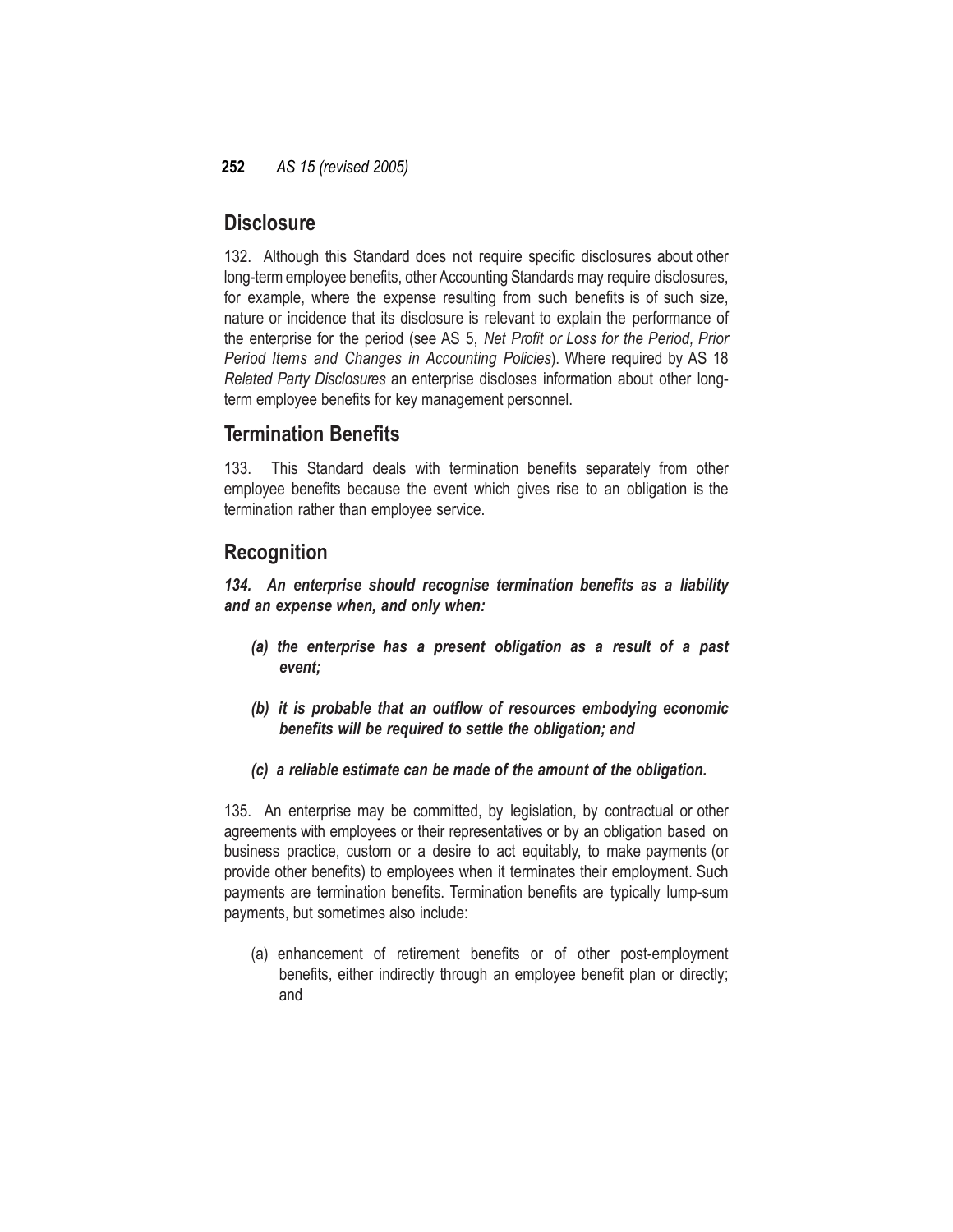(b) salary until the end of a specified notice period if the employee renders no further service that provides economic benefits to the enterprise.

136. Some employee benefits are payable regardless of the reason for the employee's departure. The payment of such benefits is certain (subject to any vesting or minimum service requirements) but the timing of their payment is uncertain. Although such benefits may be described as termination indemnities, or termination gratuities, they are post-employment benefits, rather than termination benefits and an enterprise accounts for them as postemployment benefits. Some enterprises provide a lower level of benefit for voluntary termination at the request of the employee (in substance, a postemployment benefit) than for involuntary termination at the request of the enterprise. The additional benefit payable on involuntary termination is a termination benefit.

137. Termination benefits are recognised as an expense immediately.

138. Where an enterprise recognises termination benefits, the enterprise may also have to account for a curtailment of retirement benefits or other employee benefits (see paragraph 110).

### **Measurement**

*139. Where termination benefits fall due more than 12 months after the balance sheet date, they should be discounted using the discount rate specified in paragraph 78.*

*Provided that a Small and Medium-sized Company and a Micro, Small and Medium-sized Enterprise (Levels IV, III and II non-company entities), as defined in Appendix I to this Compendium, may not discount amounts that fall due more than 12 months after the balance sheet date.*

### **Disclosure**

140. Where there is uncertainty about the number of employees who will accept an offer of termination benefits, a contingent liability exists. As required by AS 29, *Provisions, Contingent Liabilities and Contingent Assets* an enterprise discloses information about the contingent liability unless the possibility of an outflow in settlement is remote.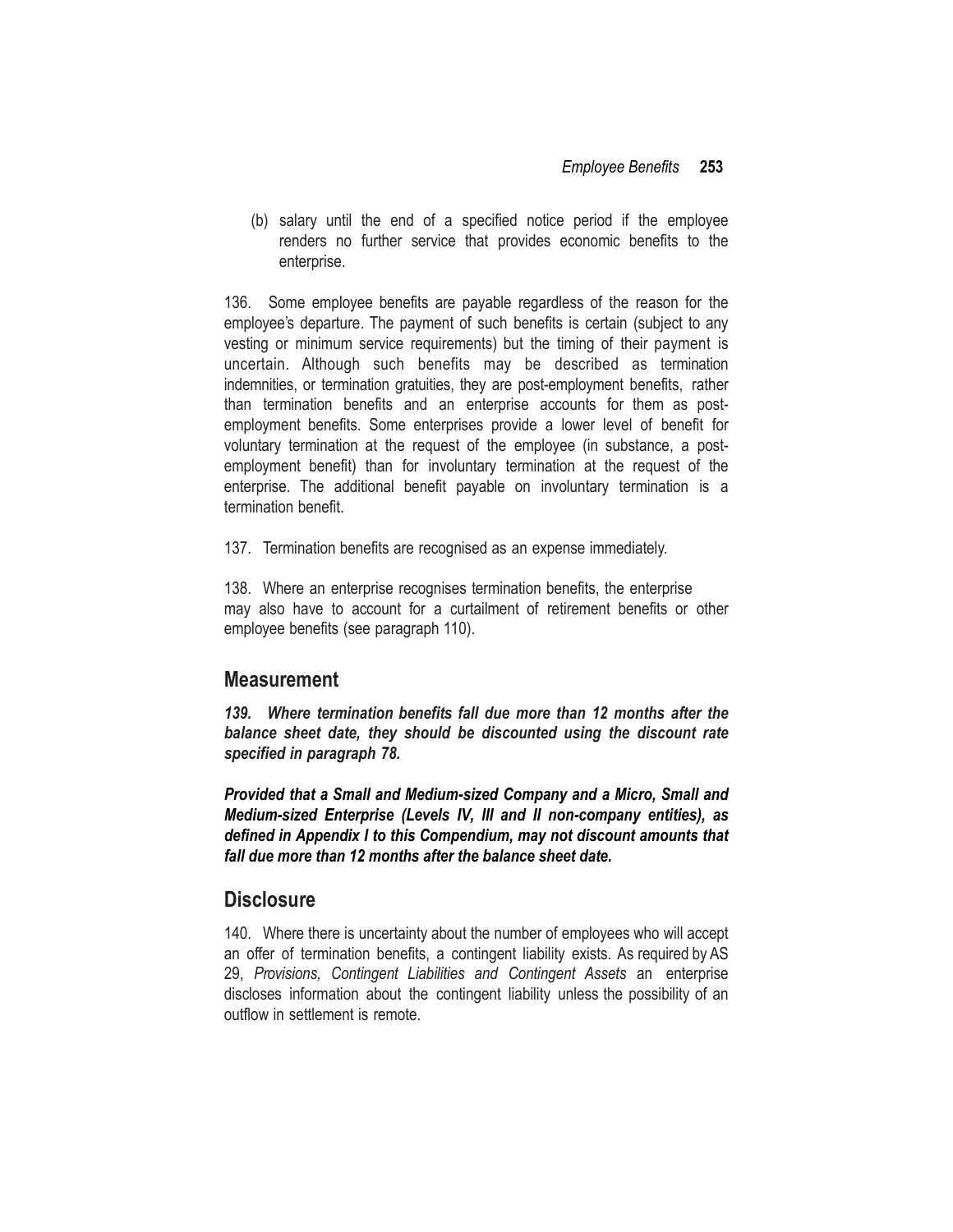141. As required by AS 5, *Net Profit or Loss for the Period, Prior Period Items and Changes in Accounting Policies* an enterprise discloses the nature and amount of an expense if it is of such size, nature or incidence that its disclosure is relevant to explain the performance of the enterprise for the period. Termination benefits may result in an expense needing disclosure in order to comply with this requirement.

142. Where required by AS 18, *Related Party Disclosures* an enterprise discloses information about termination benefits for key management personnel.

## **Transitional Provisions<sup>4</sup>**

142A. An enterprise may disclose the amounts required by paragraph 120(n) as the amounts are determined for each accounting period prospectively from the date the enterprise first adopts this Standard.

## **Employee Benefits other than Defined Benefit Plans and Termination Benefits**

*143. Where an enterprise first adopts this Standard for employee benefits, the difference (as adjusted by any related tax expense) between the liability in respect of employee benefits other than defined benefit plans and termination benefits, as per this Standard, existing on the date of adopting this Standard and the liability that would have been recognised at the same date, as per the pre-revised AS 15 , should be adjusted against opening balance of revenue reserves and surplus.*

### **Defined Benefit Plans**

l

*144. On first adopting this Standard, an enterprise should determine its transitional liability for defined benefit plans at that date as:*

*(a) the present value of the obligation (see paragraph 65) at the date of adoption;*

<sup>&</sup>lt;sup>4</sup> Ministry of Corporate Affairs, Government of India, inserted the following footnote in Companies (Accounting Standards) Rules, 2021, under Companies Act, 2013, which is relevant for companies:

<sup>&</sup>quot;Transitional Provisions given in Paragraphs 142A-146 are relevant only for standards notified under Companies (Accounting Standards) Rules, 2006, as amended from time to time."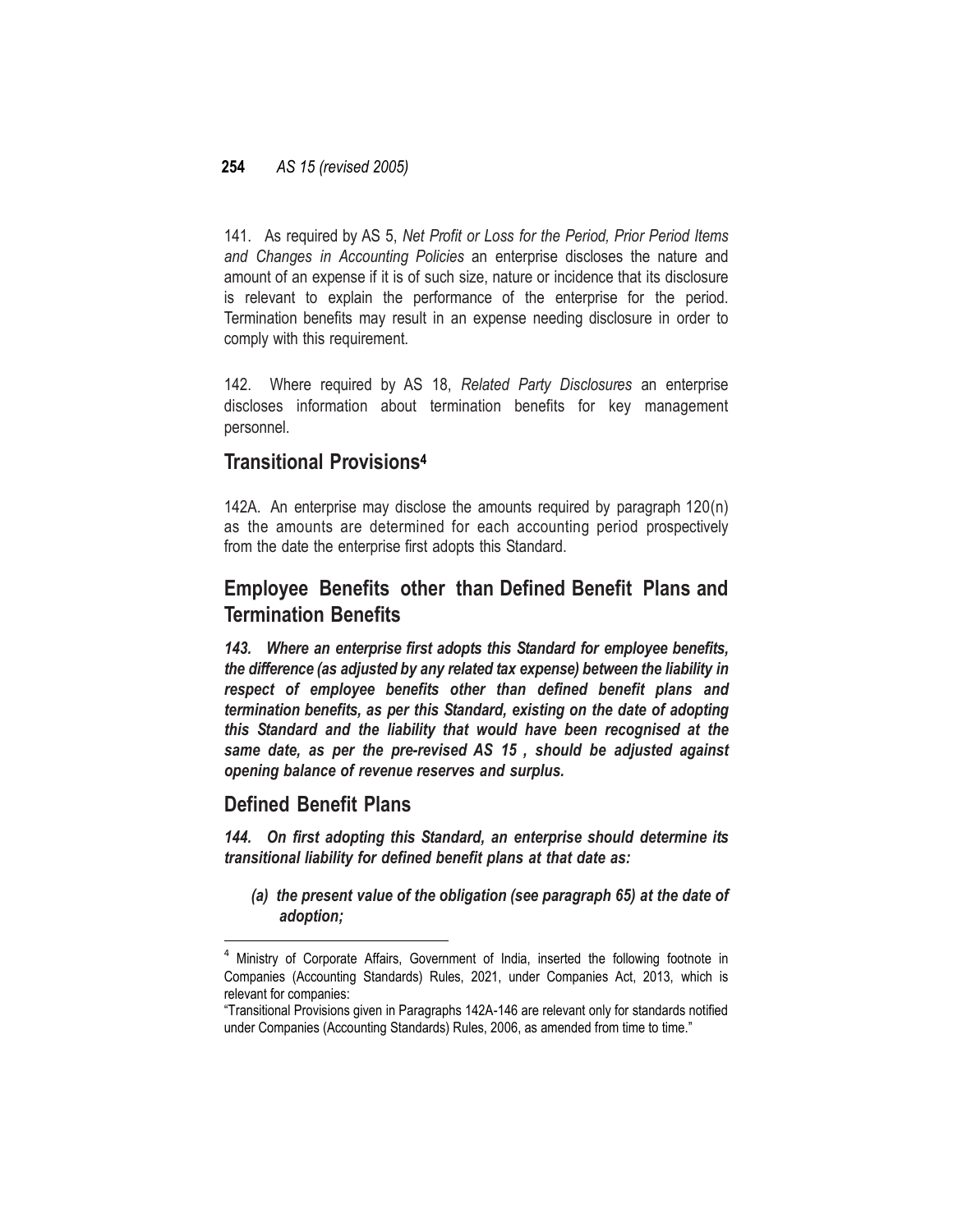- *(b) minus the fair value, at the date of adoption, of plan assets (if any) out of which the obligations are to be settled directly (see paragraphs 100-102);*
- *(c) minus any past service cost that, under paragraph 94, should be recognised in later periods.*

*145. If the transitional liability is more than the liability that would have been recognised at the same date as per the pre-revised AS 15, the enterprise should make an irrevocable choice to recognise that increase as part of its defined benefit liability under paragraph 55:*

- *(a) immediately as an adjustment against the opening balance of revenue reserves and surplus (as adjusted by any related tax expense), or*
- *(b) as an expense on a straight-line basis over up to five years from the date of adoption.*

*If an enterprise chooses (b), the enterprise should:*

- *(i) apply the limit described in paragraph 59(b) in measuring any asset recognised in the balance sheet;*
- *(ii) disclose at each balance sheet date (1) the amount of the increase that remains unrecognised; and (2) the amount recognised in the current period;*
- *(iii) limit the recognition of subsequent actuarial gains (but not negative past service cost) only to the extent that the net cumulative unrecognised actuarial gains (before recognition of that actuarial gain) exceed the unrecognised part of the transitional liability; and*
- *(iv) include the related part of the unrecognised transitional liability in determining any subsequent gain or loss on settlement or curtailment.*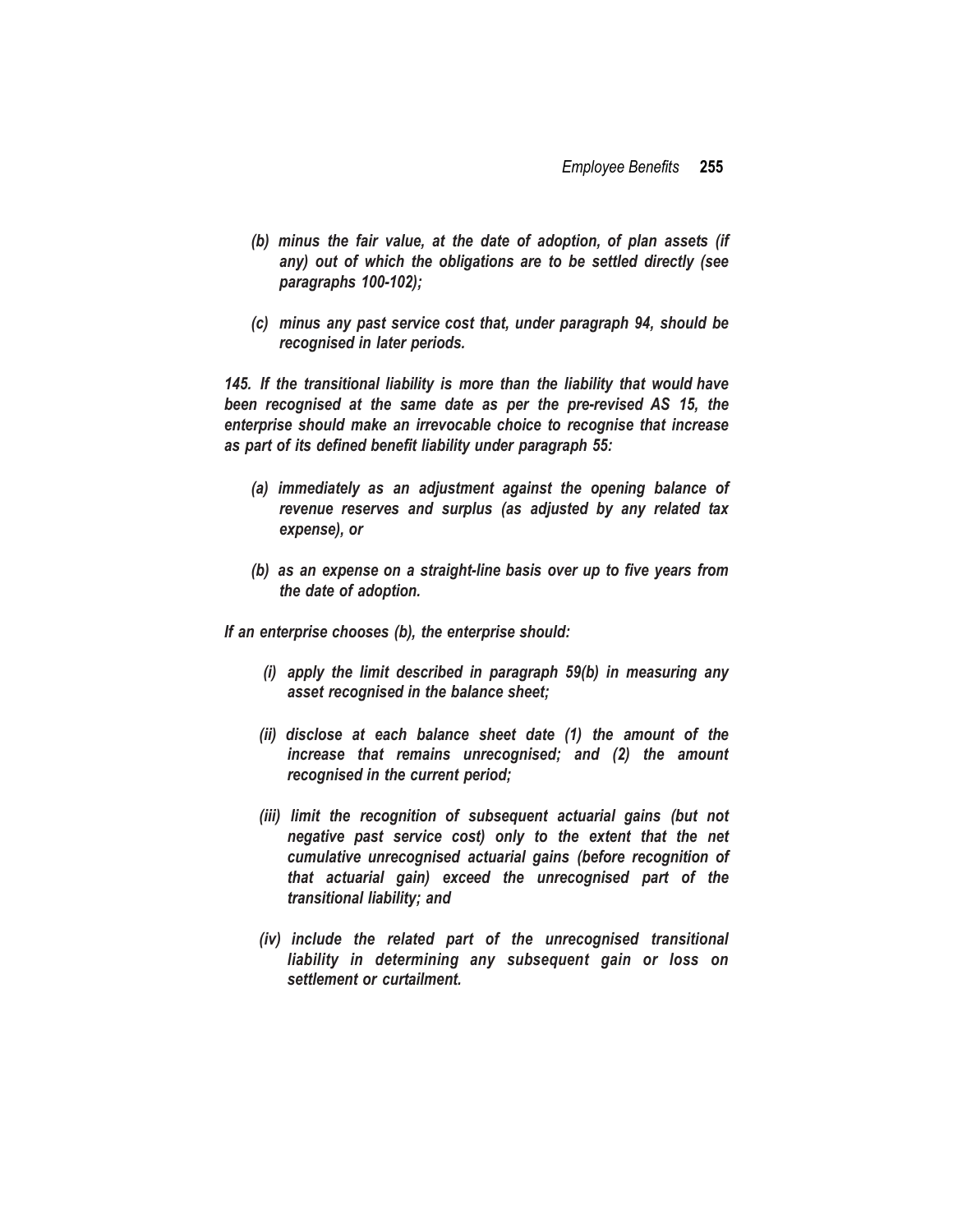*If the transitional liability is less than the liability that would have been recognised at the same date as per the pre-revised AS 15, the enterprise should recognise that decrease immediately as an adjustment against the opening balance of revenue reserves and surplus.*

#### **Example Illustrating Paragraphs 144 and 145**

At 31<sup>st</sup> March 20X7, an enterprise's balance sheet includes a pension liability of Rs. 100, recognised as per the pre-revised AS 15 issued by the ICAI in 1995. The enterprise adopts the Standard as of 1<sup>st</sup> April 20X7, when the present value of the obligation under the Standard is Rs. 1,300 and the fair value of plan assets is Rs. 1,000. On 1<sup>st</sup> April 20X1, the enterprise had improved pensions (cost for non-vested benefits: Rs. 160; and average remaining period at that date until vesting: 10 years).

|                                        | (Amount in Rs.) |
|----------------------------------------|-----------------|
| The transitional effect is as follows: |                 |
| Present value of the obligation        | 1,300           |
| Fair value of plan assets              | (1,000)         |
| Less: past service cost to be          |                 |
| in later periods (160 x 4/10)          | (64)            |
| Transitional liability                 | 236             |
| Liability already recognised           | 100             |
| Increase in liability                  | 136             |
|                                        |                 |

*An enterprise may choose to recognise the increase in liability (as adjusted by any related tax expense) either immediately as an adjustment against the opening balance of revenue reserves and surplus as on 1 April 20X7 or as an expense on straight line basis over up to five years from that date. The choice is irrevocable.*

At 31 March 20X8, the present value of the obligation under the Standard is Rs. 1,400 and the fair value of plan assets is Rs. 1,050. Net cumulative unrecognised actuarial gains since the date of adopting the Standard are Rs. 120. The enterprise is required, as per paragraph 92, to recognise all actuarial gains and losses immediately.

*(Amount in Rs.)*

*The effect of the limit in paragraph 145 (b) (iii) is as follows: Net unrecognised actuarial gain 120*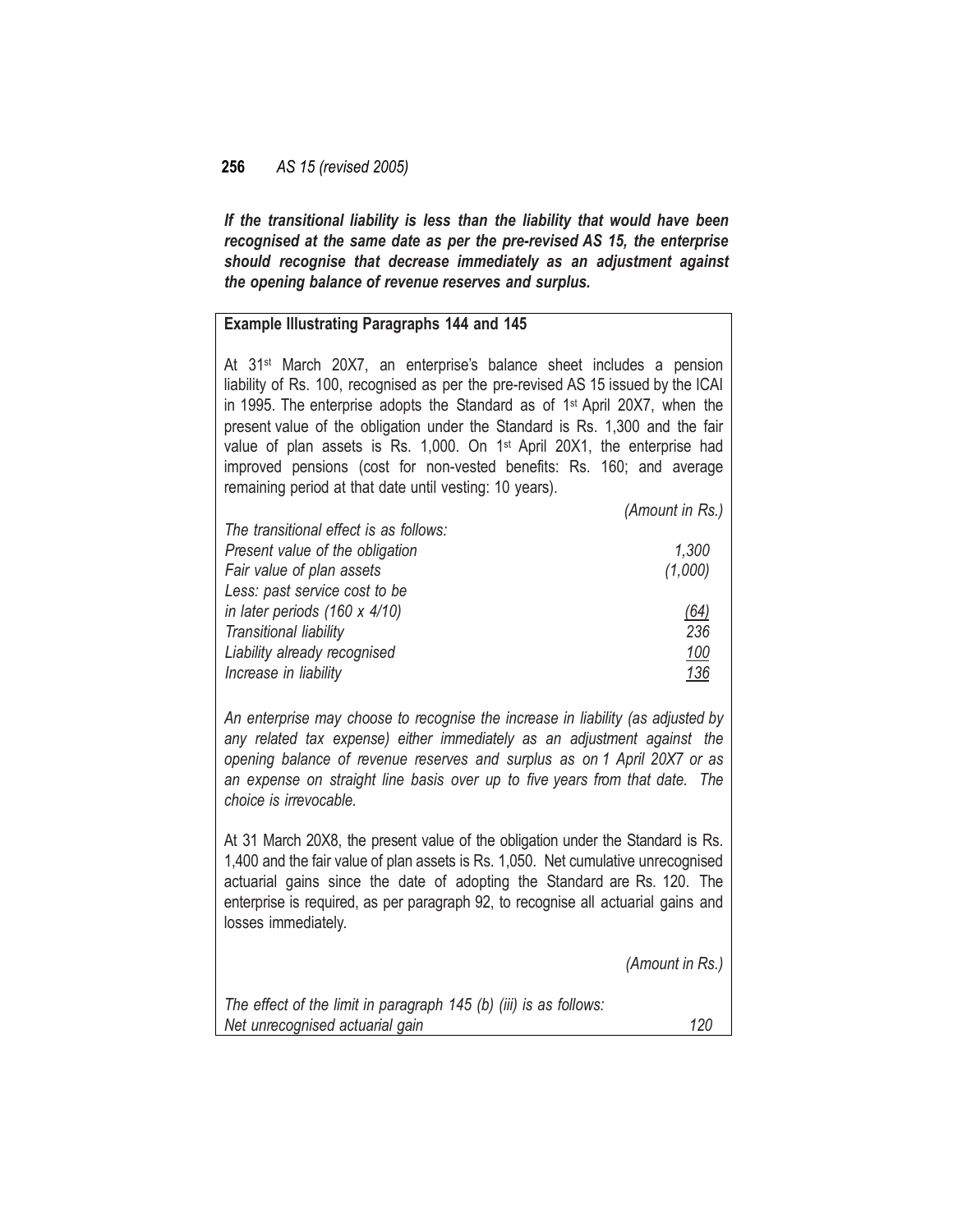| Unrecognised part of the transitional liability (136 $\times$ 4/5)   | <u> 109</u> |
|----------------------------------------------------------------------|-------------|
| (If the enterprise adopts the policy of recognising it over 5 years) |             |
| Maximum gain to be recognised                                        | 11          |

## **Termination Benefits**

146. This Standard requires immediate expensing of expenditure on termination benefits (including expenditure incurred on voluntary retirement scheme (VRS)). However, where an enterprise incurs expenditure on termination benefits on or before  $31<sup>st</sup>$  March, 2009, the enterprise may choose to follow the accounting policy of deferring such expenditure for amortisation over its payback period. However, the expenditure so deferred cannot be carried forward to accounting periods commencing on or after 1<sup>st</sup> April, 2010.

# **Illustration I**

## **Illustration**

*This illustration is illustrative only and does not form part of the Standard. The purpose of this illustration is to illustrate the application of the Standard to assist in clarifying its meaning. Extracts from statements of profit and loss and balance sheets are provided to show the effects of the transactions described below. These extracts do not necessarily conform with all the disclosure and presentation requirements of other Accounting Standards.*

# **Background Information**

The following information is given about a funded defined benefit plan. To keep interest computations simple, all transactions are assumed to occur at the year end. The present value of the obligation and the fair value of the plan assets were both Rs. 1,000 at 1 April, 20X4.

|                                                                   | (Amount in Rs.) |         |         |  |
|-------------------------------------------------------------------|-----------------|---------|---------|--|
| 20X4-X5                                                           | 20X5-X6         | 20X6-X7 |         |  |
| Discount rate at start of year<br>Expected rate of return on plan | 10.0%           | $9.0\%$ | $8.0\%$ |  |
| assets at start of year                                           | 12.0%           | 11.1%   | 10.3%   |  |
| Current service cost                                              | 130             | 140     | 150     |  |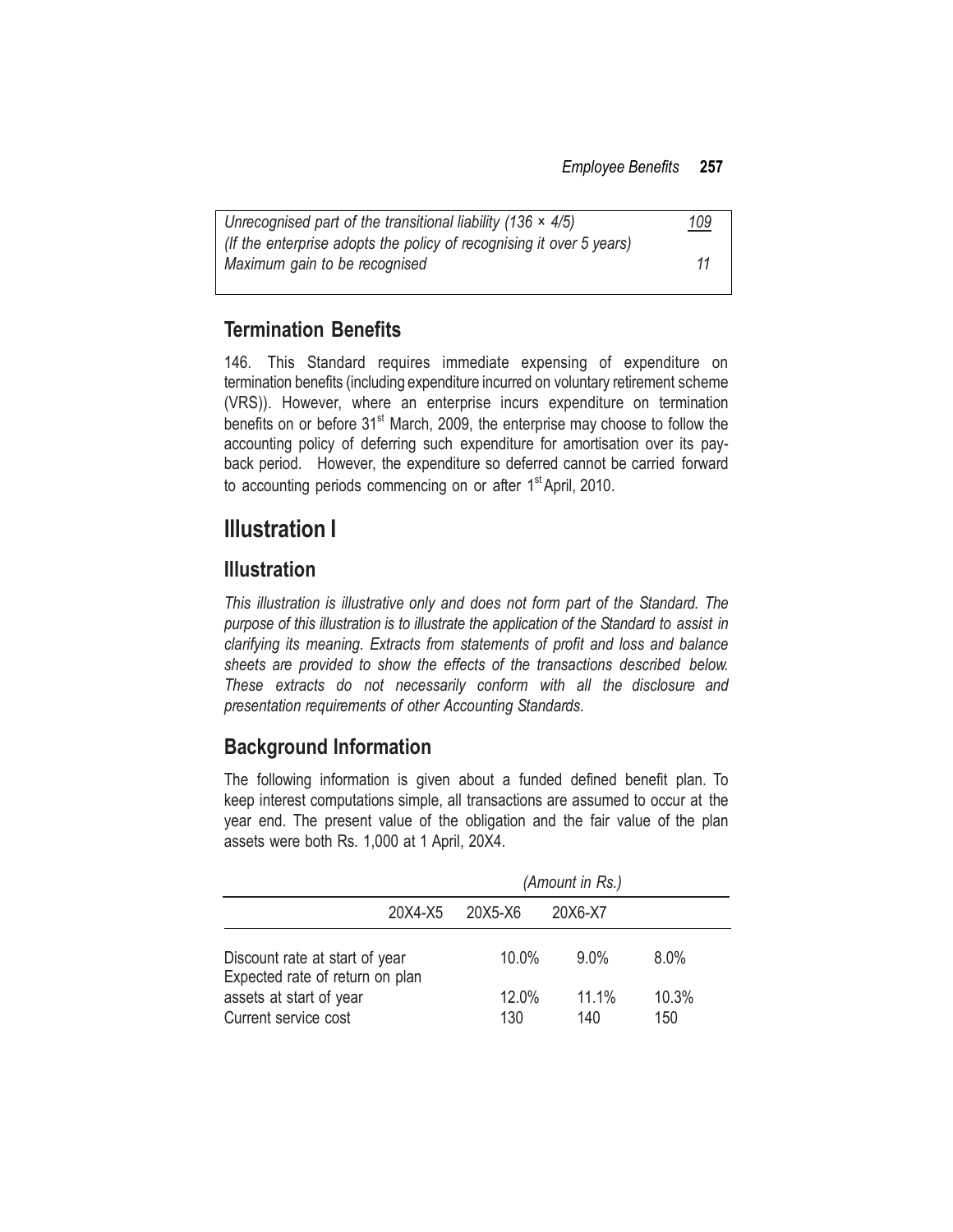| Benefits paid                      | 150   | 180   | 190   |
|------------------------------------|-------|-------|-------|
| Contributions paid                 | 90    | 100   | 110   |
| Present value of obligation at     |       |       |       |
| 31 March                           | 1,141 | 1.197 | 1,295 |
| Fair value of plan assets at       |       |       |       |
| 31 March                           | 1,092 | 1,109 | 1,093 |
| Expected average remaining working |       |       |       |
| lives of employees (years)         | 10    | 10    | 10    |

In 20X5-X6, the plan was amended to provide additional benefits with effect from 1 April 20X5. The present value as at 1 April 20X5 of additional benefits for employee service before 1 April 20X5 was Rs. 50 for vested benefits and Rs. 30 for non-vested benefits. As at 1 April 20X5, the enterprise estimated that the average period until the non-vested benefits would become vested was three years; the past service cost arising from additional non-vested benefits is therefore recognised on a straight-line basis over three years. The past service cost arising from additional vested benefits is recognised immediately (paragraph 94 of the Standard).

## **Changes in the Present Value of the Obligation and in the Fair Value of the Plan Assets**

The first step is to summarise the changes in the present value of the obligation and in the fair value of the plan assets and use this to determine the amount of the actuarial gains or losses for the period. These are as follows:

|                                                      | (Amount in Rs.) |         |         |
|------------------------------------------------------|-----------------|---------|---------|
|                                                      | 20X4-X5         | 20X5-X6 | 20X6-X7 |
| Present value of obligation, 1 April                 | 1,000           | 1,141   | 1,197   |
| Interest cost                                        | 100             | 103     | 96      |
| Current service cost                                 | 130             | 140     | 150     |
| Past service cost – (non vested benefits)            |                 | 30      |         |
| Past service cost - (vested benefits)                |                 | 50      |         |
| Benefits paid<br>Actuarial (gain) loss on obligation | (150)           | (180)   | (190)   |
| (balancing figure)                                   | 61              | (87)    | 42      |
| Present value of obligation, 31 March                | 1,141           | 1,197   | 1,295   |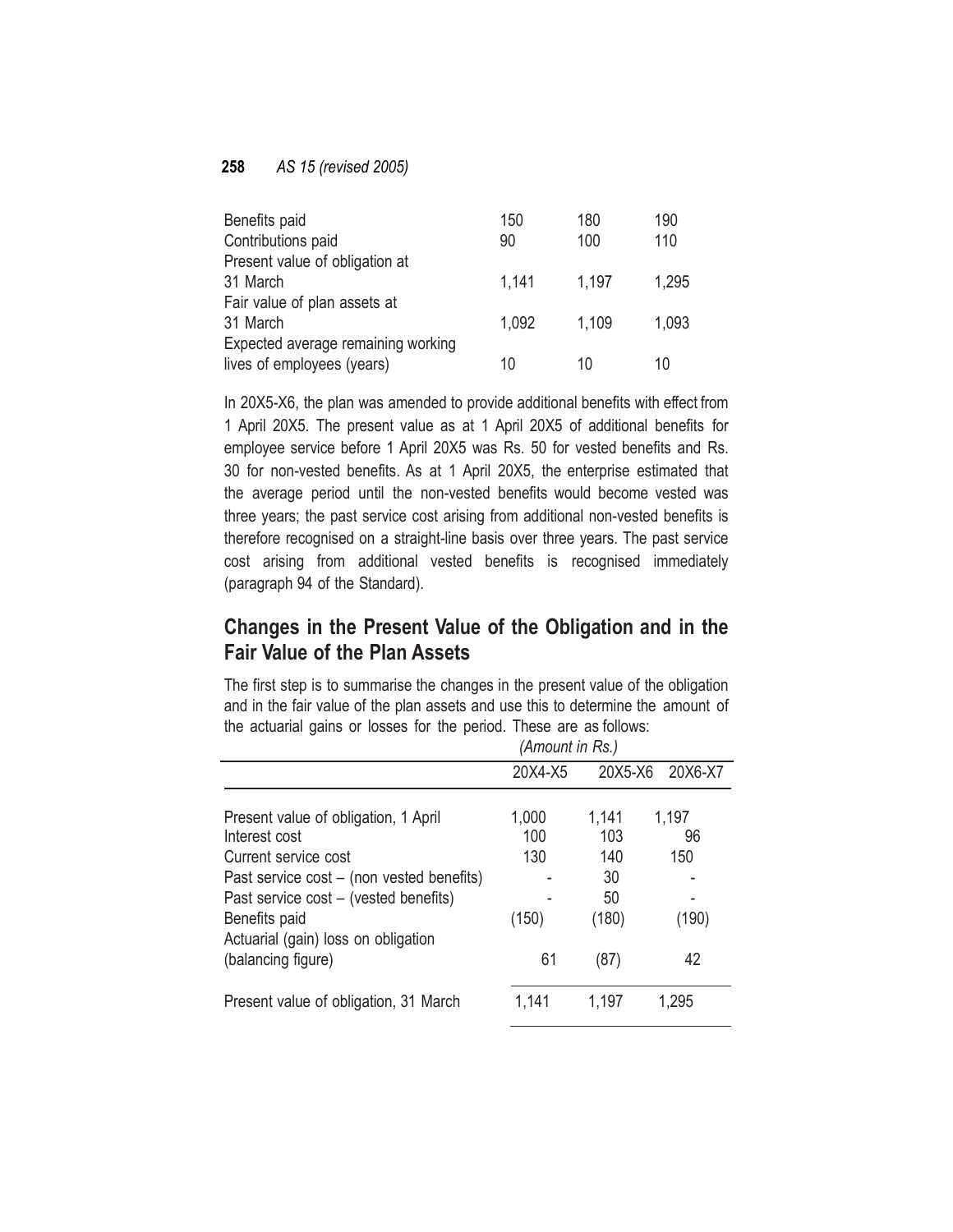| Fair value of plan assets, 1 April                                              | 1,000 | 1,092 | 1,109 |  |
|---------------------------------------------------------------------------------|-------|-------|-------|--|
| Expected return on plan assets                                                  | 120   | 121   | 114   |  |
| Contributions                                                                   | 90    | 100   | 110   |  |
| Benefits paid                                                                   | (150) | (180) | (190) |  |
| Actuarial gain (loss) on plan assets                                            |       |       |       |  |
| (balancing figure)                                                              | 32    | (24)  | (50)  |  |
| Fair value of plan assets, 31 March                                             | 1,092 | 1,109 | 1,093 |  |
| Total actuarial gain (loss) to be recognised<br>immediately as per the Standard | 29)   | 63    | '92)  |  |

## **Amounts Recognised in the Balance Sheet and Statements of Profit and Loss, and Related Analyses**

The final step is to determine the amounts to be recognised in the balance sheet and statement of profit and loss, and the related analyses to be disclosed in accordance with paragraphs 120 (f), (g) and (j) of the Standard (the analyses required to be disclosed in accordance with paragraph 120(c) and (e) are given in the section of this Illustration 'Changes in the Present Value of the Obligation and in the Fair Value of the Plan Assets'). These are as follows:

|                                            |         |          | (Amount in Rs.) |
|--------------------------------------------|---------|----------|-----------------|
|                                            | 20X4-X5 | 20X5-X6  | 20X6-X7         |
| Present value of the obligation            | 1,141   | 1,197    | 1,295           |
| Fair value of plan assets                  | (1,092) | (1, 109) | (1,093)         |
|                                            | 49      | 88       | 202             |
| Unrecognised past service cost – non       |         |          |                 |
| vested benefits                            |         | (20)     | (10)            |
| Liability recognised in balance sheet      | 49      | 68       | 192             |
| Current service cost                       | 130     | 140      | 150             |
| Interest cost                              | 100     | 103      | 96              |
| Expected return on plan assets             | (120)   | (121)    | (114)           |
| Net actuarial (gain) loss recognised in    |         |          |                 |
| year                                       | 29      | (63)     | 92              |
| Past service cost - non-vested benefits    |         | 10       | 10              |
| Past service cost - vested benefits        |         | 50       |                 |
| <b>Expense recognised in the statement</b> | 139     | 119      | 234             |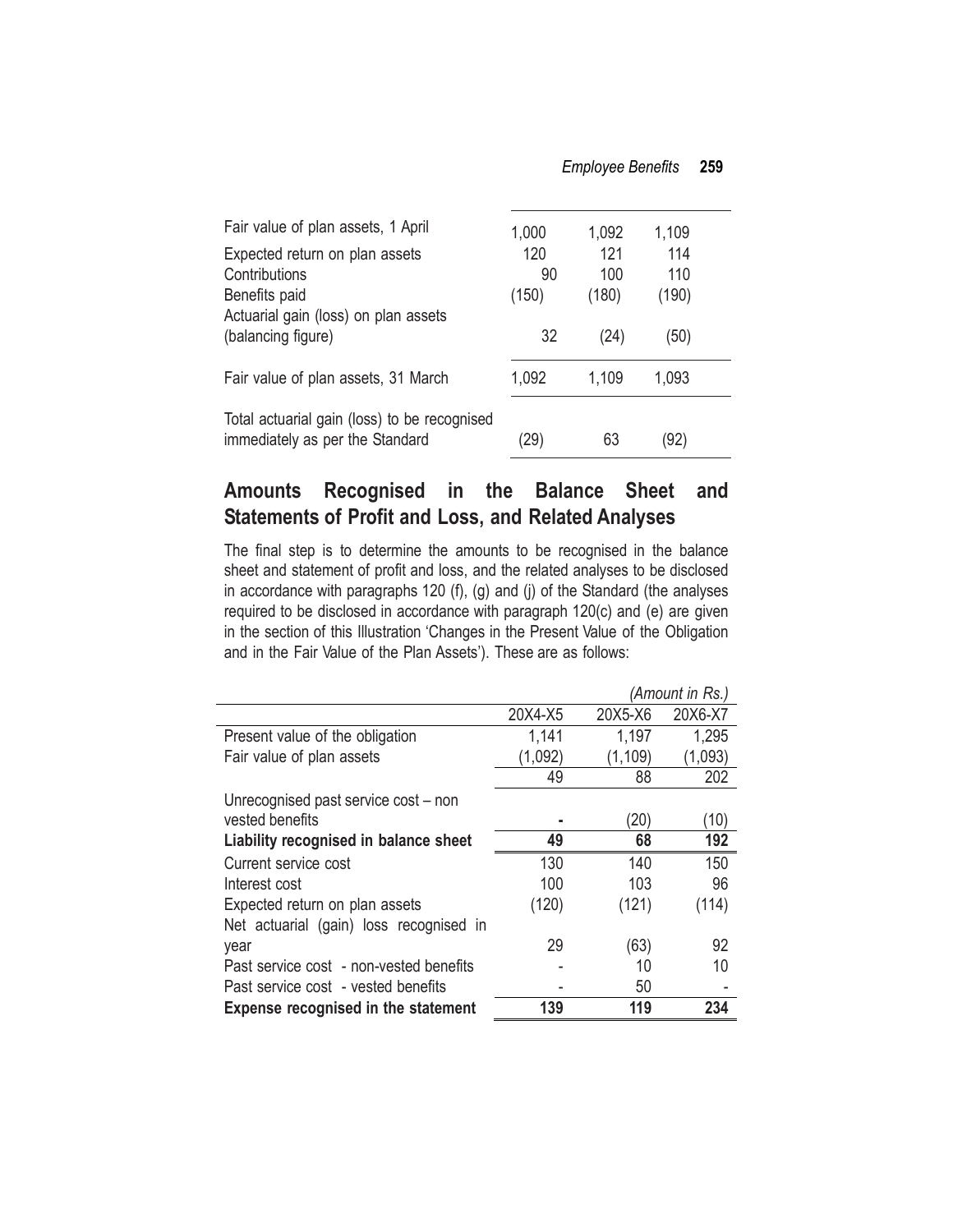| of profit and loss                   |     |      |      |
|--------------------------------------|-----|------|------|
| Actual return on plan assets:        |     |      |      |
| Expected return on plan assets       | 120 | 121  | 114  |
| Actuarial gain (loss) on plan assets | 32  | (24) | (50) |
| Actual return on plan assets         | 152 | 97   | 64   |

Note: see example illustrating paragraphs 103-105 for presentation of reimbursements.

# **Illustration II**

### **Illustrative Disclosures**

*This illustration is illustrative only and does not form part of the Standard. The purpose of this illustration is to illustrate the application of the Standard to assist in clarifying its meaning. Extracts from notes to the financial statements show how the required disclosures may be aggregated in the case of a large multinational group that provides a variety of employee benefits. These extracts do not necessarily provide all the information required under the disclosure and presentation requirements of AS 15 and other Accounting Standards. In particular, they do not illustrate the disclosure of:*

- *(a) accounting policies for employee benefits (see AS 1 Disclosure of Accounting Policies). Paragraph 120(a) of the Standard requires this disclosure to include the enterprise's accounting policy for recognising actuarial gains and losses.*
- *(b) a general description of the type of plan (paragraph 120(b)).*
- *(c) a narrative description of the basis used to determine the overall expected rate of return on assets (paragraph 120(j)).*
- *(d) employee benefits granted to directors and key management personnel (see AS 18 Related Party Disclosures).*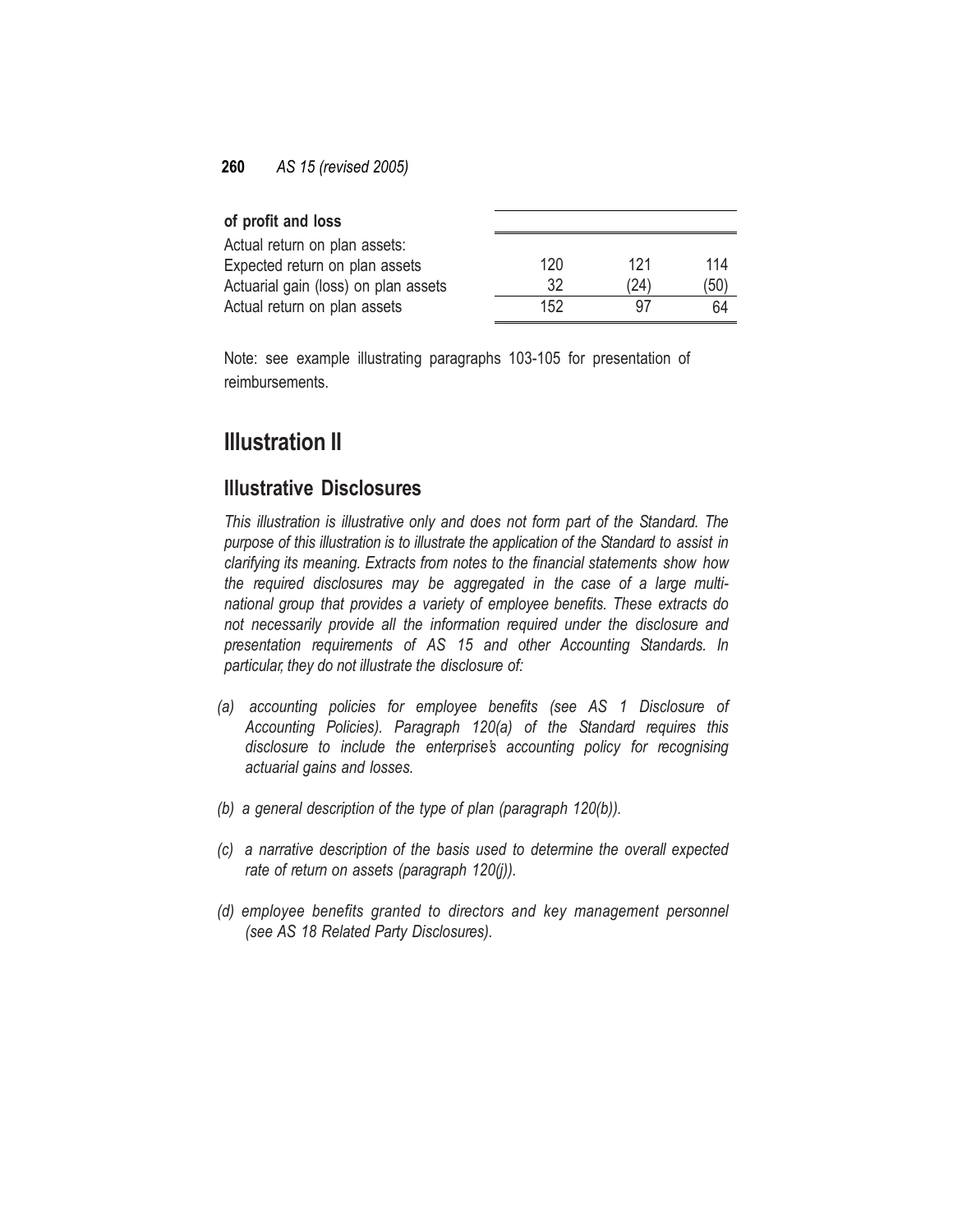## **Employee Benefit Obligations**

The amounts (in Rs.) recognised in the balance sheet are as follows:

|                                          | pension plans   | Defined benefit |         | Post-employment<br>medical benefits |
|------------------------------------------|-----------------|-----------------|---------|-------------------------------------|
|                                          | 20X5-X6 20X4-X5 |                 | 20X5-X6 | 20X4-X5                             |
| Present value of funded<br>obligations   | 20,300          | 17,400          |         |                                     |
| Fair value of plan assets                | 18,420          | 17,280          |         |                                     |
|                                          | 1,880           | 120             |         |                                     |
| Present value of unfunded<br>obligations | 2000            | 1000            | 7,337   | 6,405                               |
| Unrecognised past service cost           | (450)           | (650)           |         |                                     |
| Net liability                            | 3,430           | 470             | 7,337   | 6,405                               |
| Amounts in the balance sheet:            |                 |                 |         |                                     |
| Liabilities                              | 3,430           | 560             | 7,337   | 6,405                               |
| Assets                                   |                 | (90)            |         |                                     |
| Net liability                            | 3,430           | 470             | 7,337   | 6,405                               |

The pension plan assets include equity shares issued by [name of reporting enterprise] with a fair value of Rs. 317 (20X4-X5: Rs. 281). Plan assets also include property occupied by [name of reporting enterprise] with a fair value of Rs. 200 (20X4-X5: Rs. 185).

The amounts (in Rs.) recognised in the statement of profit and loss are as follows:

|                        | Defined benefit<br>pension plans |       | Post-employment<br>medical benefits<br>20X5-X6 20X4-X5 20X5-X6 20X4-X5 |     |
|------------------------|----------------------------------|-------|------------------------------------------------------------------------|-----|
| Current service cost   | 850                              | 750   | 479                                                                    | 411 |
| Interest on obligation | 950                              | 1,000 | <u>803</u>                                                             | 705 |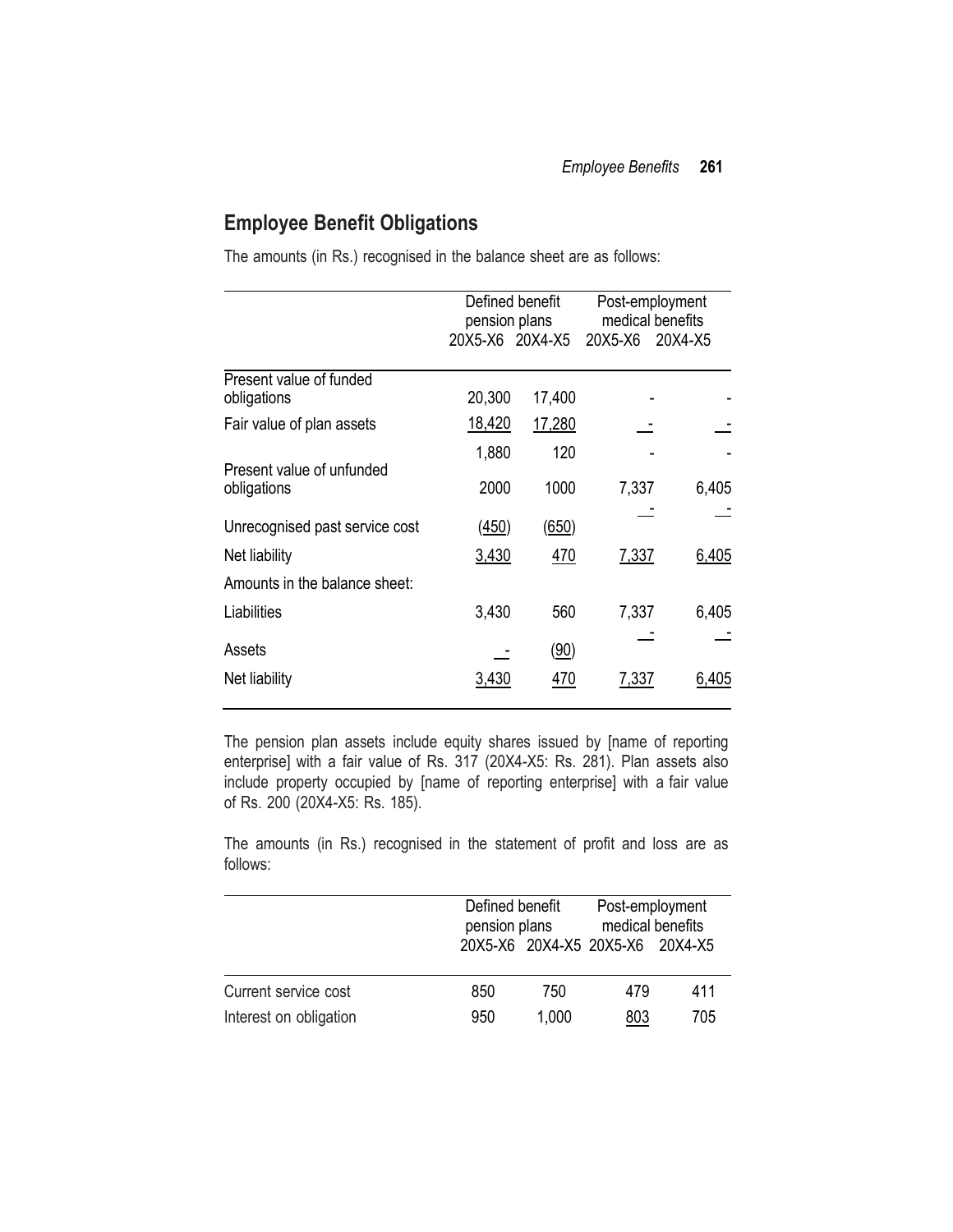| Expected return on plan assets<br>Net actuarial losses (gains)                    | (900) | (650) |       |       |
|-----------------------------------------------------------------------------------|-------|-------|-------|-------|
| recognised in year                                                                | 2,650 | (650) | 250   | 400   |
| Past service cost                                                                 | 200   | 200   |       |       |
| Losses (gains) on curtailments<br>and settlements<br>Total, included in 'employee | 175   | (390) |       |       |
| benefit expense'                                                                  | 3,925 | 260   | 1,532 | 1,516 |
| Actual return on plan assets                                                      | 600   | 2,250 |       |       |

Changes in the present value of the defined benefit obligation representing reconciliation of opening and closing balances thereof are as follows:

|                                                                                                          | Defined benefit<br>pension plans |        | Post-employment<br>medical benefits |              |
|----------------------------------------------------------------------------------------------------------|----------------------------------|--------|-------------------------------------|--------------|
|                                                                                                          |                                  |        | 20X5-X6 20X4-X5 20X5-X6 20X4-X5     |              |
| Opening defined benefit<br>obligation                                                                    | 18,400                           | 11,600 | 6,405                               | 5,439        |
| Service cost                                                                                             | 850                              | 750    | 479                                 | 411          |
| Interest cost                                                                                            | 950                              | 1,000  | 803                                 | 705          |
| Actuarial losses (gains)                                                                                 | 2,350                            | 950    | 250                                 | 400          |
| Losses (gains) on curtailments                                                                           | (500)                            |        |                                     |              |
| Liabilities extinguished on<br>settlements<br>Liabilities assumed in an<br>amalgamation in the nature of |                                  | (350)  |                                     |              |
| purchase<br>Exchange differences on                                                                      |                                  | 5,000  |                                     |              |
| foreign plans                                                                                            | 900                              | (150)  |                                     |              |
| Benefits paid                                                                                            | (650)                            | (400)  | (600)                               | (550)        |
| Closing defined benefit obligation                                                                       | <u>22,300</u>                    | 18,400 | <u>7,7337</u>                       | <u>6,405</u> |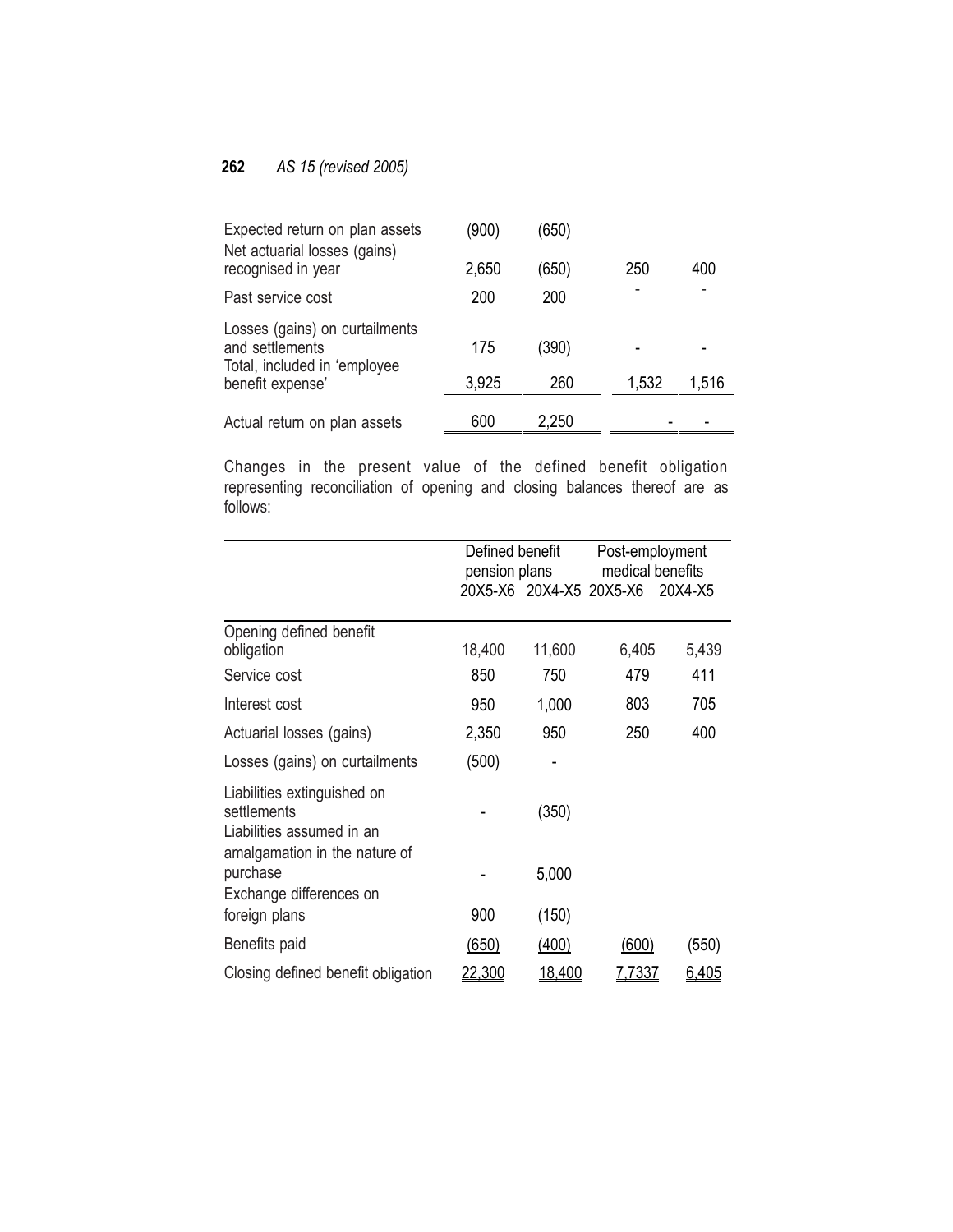Changes in the fair value of plan assets representing reconciliation of the opening and closing balances thereof are as follows:

| Defined benefit pension plans         |         |         |
|---------------------------------------|---------|---------|
|                                       | 20X5-X6 | 20X4-X5 |
|                                       |         |         |
| Opening fair value of plan assets     | 17,280  | 9,200   |
| Expected return                       | 900     | 650     |
| Actuarial gains and (losses)          | (300)   | 1,600   |
| Assets distributed on settlements     | (400)   |         |
| Contributions by employer             | 700     | 350     |
| Assets acquired in an amalgamation in |         |         |
| the nature of purchase                |         | 6,000   |
| Exchange differences on foreign plans | 890     | (120)   |
| Benefits paid                         | (650)   | (400)   |
|                                       | 18,420  | 17,280  |

The Group expects to contribute Rs. 900 to its defined benefit pension plans in 20X6-X7.

The major categories of plan assets as a percentage of total plan assets are as follows:

|                                                                                                                    | Defined benefit<br>pension plans |                        | Post-employment<br>medical benefits |                  |
|--------------------------------------------------------------------------------------------------------------------|----------------------------------|------------------------|-------------------------------------|------------------|
|                                                                                                                    | 20X5-X6                          |                        | 20X4-X5 20X5-X6 20X4-X5             |                  |
| Government of India Securities<br>High quality corporate bonds<br>Equity shares of listed companies 4%<br>Property | 80%<br>11%<br>5%                 | 82%<br>10%<br>3%<br>5% | 78%<br>12%<br>10%                   | 81%<br>12%<br>7% |

Principal actuarial assumptions at the balance sheet date (expressed as weighted averages):

|                                            | 20X5-X6 | 20X4-X5 |
|--------------------------------------------|---------|---------|
| Discount rate at 31 March                  | $5.0\%$ | 6.5%    |
| Expected return on plan assets at 31 March | 5.4%    | 7 በ%    |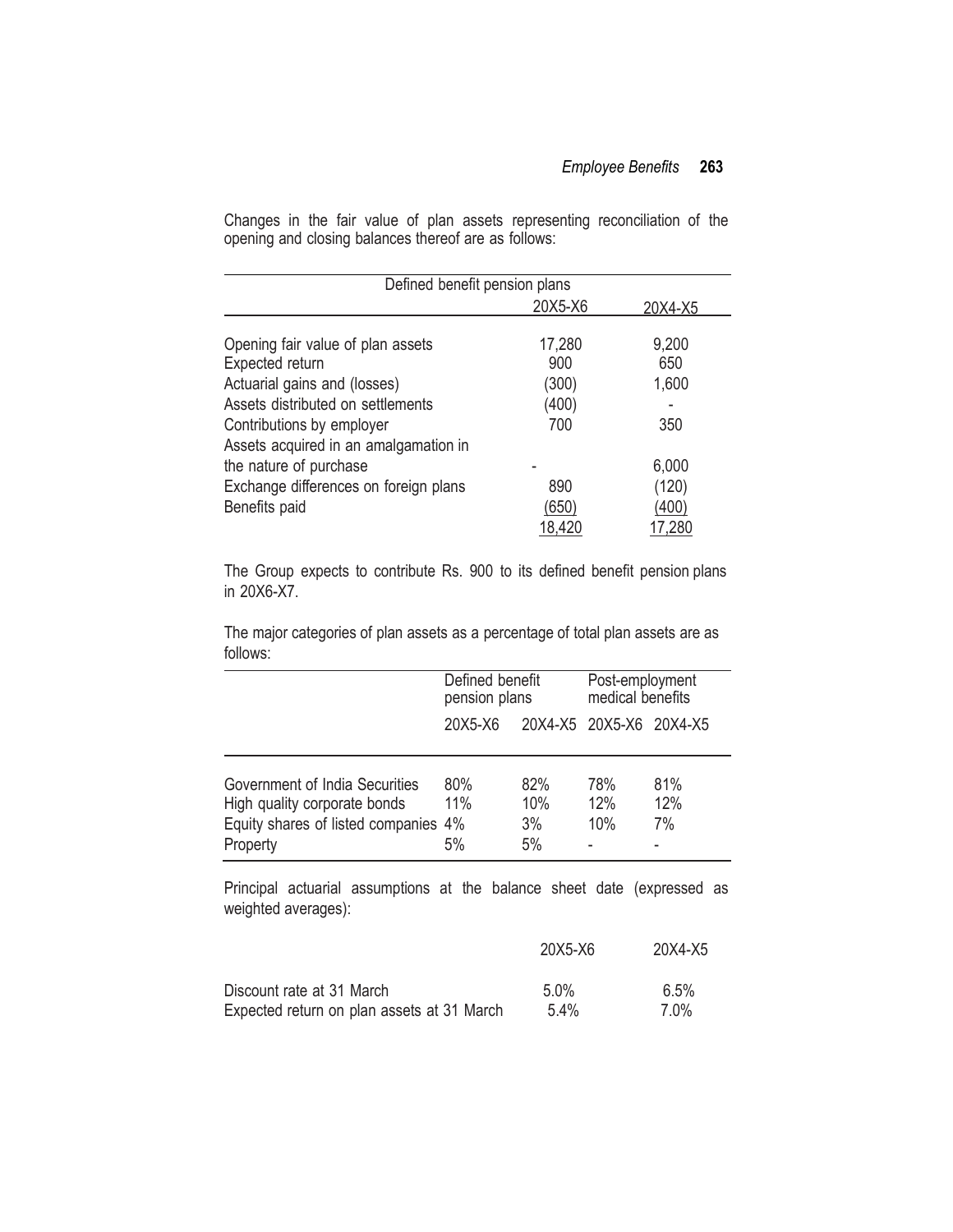| Proportion of employees opting for early    |     |       |
|---------------------------------------------|-----|-------|
| retirement                                  | 30% | 30%   |
| Annual increase in healthcare costs         | 8%  | $8\%$ |
| Future changes in maximum state health care |     |       |
| benefits                                    | 3%  | 2%    |

The estimates of future salary increases, considered in actuarial valuation, take account of inflation, seniority, promotion and other relevant factors, such as supply and demand in the employment market.

Assumed healthcare cost trend rates have a significant effect on the amounts recognised in the statement of profit and loss. At present, healthcare costs, as indicated in the principal actuarial assumption given above, are expected to increase at 8% p.a. A one percentage point change in assumed healthcare cost trend rates would have the following effects on the aggregate of the service cost and interest cost and defined benefit obligation:

|                                                                                                          | one percentage point<br>increase | one percentage point<br>decrease |
|----------------------------------------------------------------------------------------------------------|----------------------------------|----------------------------------|
| Effect on the aggregate of the<br>service cost and interest cost<br>Effect on defined benefit obligation | 190<br>1,000                     | (150)<br>(900)                   |

Amounts for the current and previous four periods are as follows:

|                                                     | 20X5-<br>X <sub>6</sub> | 20X4-X5   | 20X3-X4  | 20X2-X3   | 20X1-<br>Х2 |
|-----------------------------------------------------|-------------------------|-----------|----------|-----------|-------------|
| Defined benefit<br>pension plans<br>Defined benefit |                         |           |          |           |             |
| obligation                                          | (22, 300)               | (18, 400) | (11,600) | (10, 582) | (9,144)     |
| Plan assets                                         | 18,420                  | 17,280    | 9,200    | 8,502     | 10,000      |
| Surplus/(deficit)<br>Experience<br>adjustments      | (3,880)                 | (1, 120)  | (2,400)  | (2,080)   | 856         |
| on plan liabilities<br>Experience                   | (1, 111)                | (768)     | (69)     | 543       | (642)       |
| adjustments                                         | (300)                   | 1,600     | (1,078)  | (2,890)   | 2,777       |